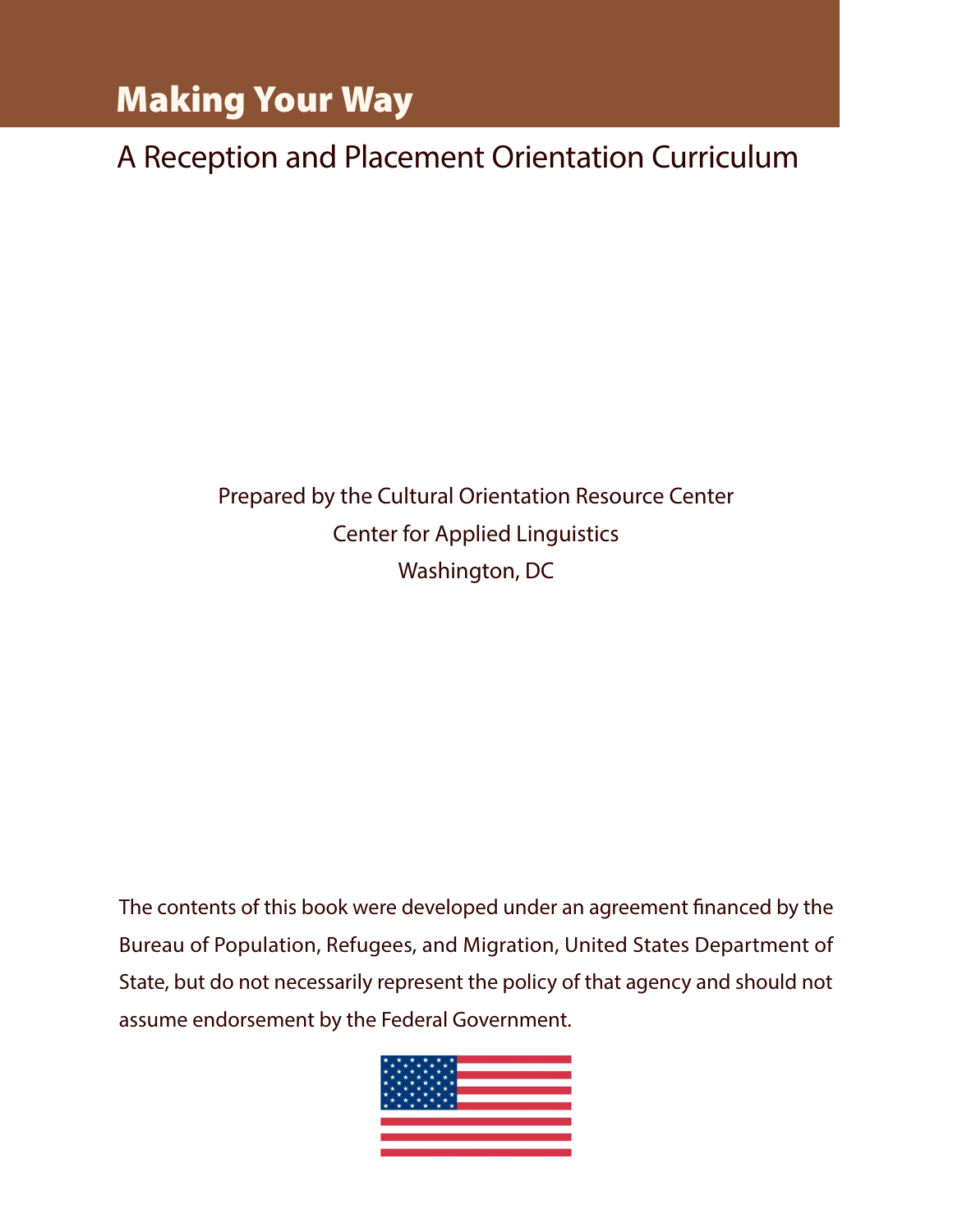Making Your Way A Reception and Placement Orientation Curriculum



The U.S. Department of State reserves a royalty-free, nonexclusive, and irrevocable right to reproduce, publish, or otherwise use, and to authorize others to use, the work for Government purposes.

All rights reserved. No part of this publication may be reproduced, in any form or by any means, without permission in writing from the publisher. All inquiries should be addressed to permissions@cal.org or Permissions at Center for Applied Linguistics, 4646 40th St. NW, Washington, DC, 20016.

ISBN: 978-0-87281-093-8 Printed in the United States of America

Author: Dani M. Abrams

Editor: Donald A. Ranard

Contributing Writers: Miriam Burt, Zahra Cheema, Annie Duguay, Julie Sugarman

Project Manager: Sanja Bebic

Review and Editing: Colleen Mahar-Piersma

Proofreading: Julia Bozzolo

Cover and interior design & production: SW Creatives

The names used for the materials in this publication are fictitious. Any resemblance to real persons is purely coincidental.



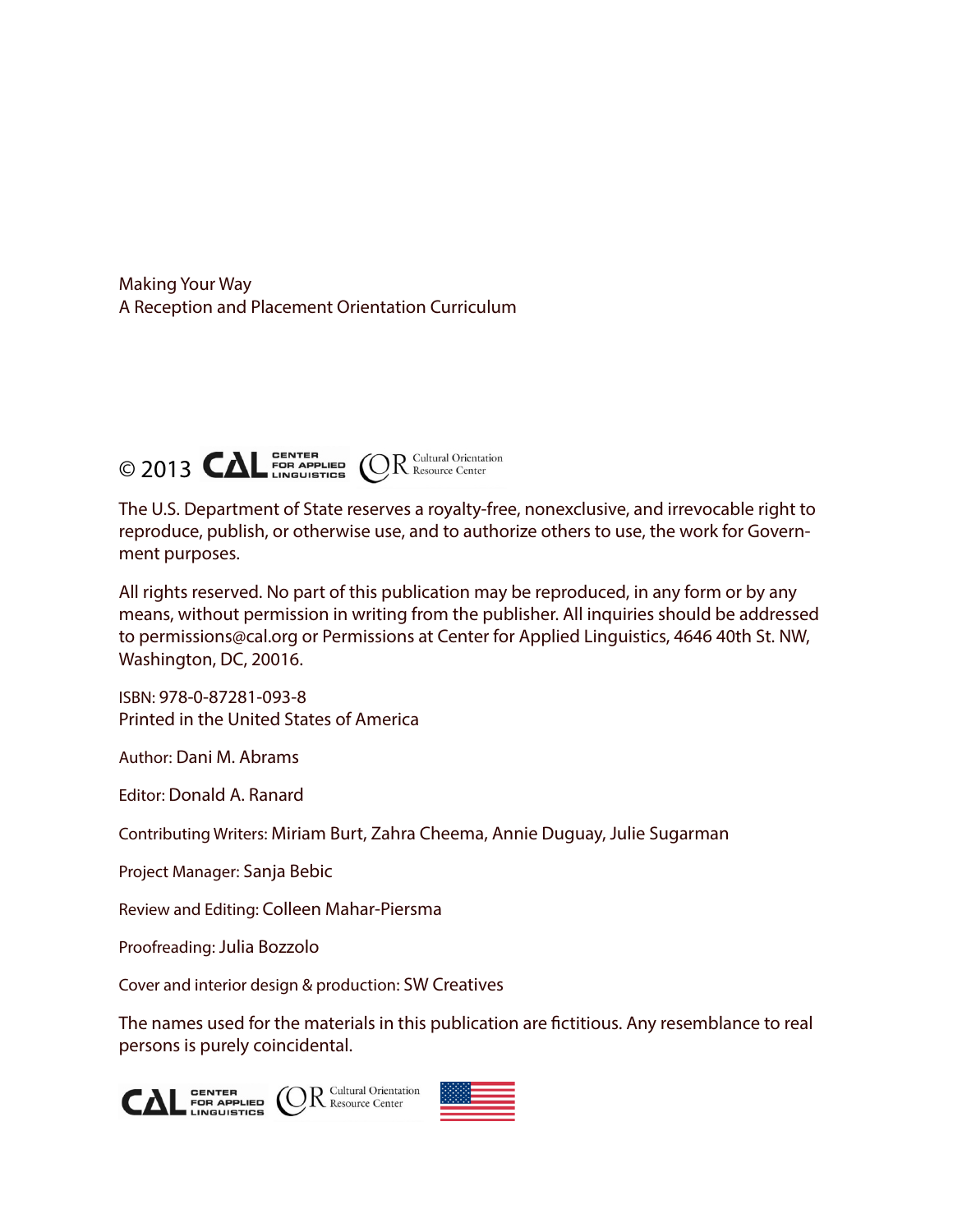# **Contents**

# Making Your Way: A Reception and Placement Orientation Curriculum

| <b>User's Guide</b>                        |    |
|--------------------------------------------|----|
| <b>Introduction</b>                        | 7  |
| Background                                 | 7  |
| Purpose                                    | 8  |
| Audience                                   | 8  |
| <b>Overview of the Curriculum</b>          | 8  |
| <b>Using This Resource</b>                 | 8  |
| Design of the Curriculum                   | 9  |
| Organization of the Units                  | 9  |
| <b>Activity Plans</b>                      | 10 |
| <b>Recurring Themes</b>                    | 14 |
| <b>Review and Repetition</b>               | 14 |
| <b>Curriculum Flexibility</b>              | 14 |
| <b>Time</b>                                | 14 |
| <b>Group Size</b>                          | 14 |
| <b>Trainer Experience</b>                  | 15 |
| Different Levels of Education              | 15 |
| <b>Additional Resources and Variations</b> | 15 |
| Definition of Key Terms                    | 15 |
| <b>Staff Preparation</b>                   | 16 |
| <b>Attributes of an Effective Trainer</b>  | 16 |
| <b>Improving Training Skills</b>           | 17 |

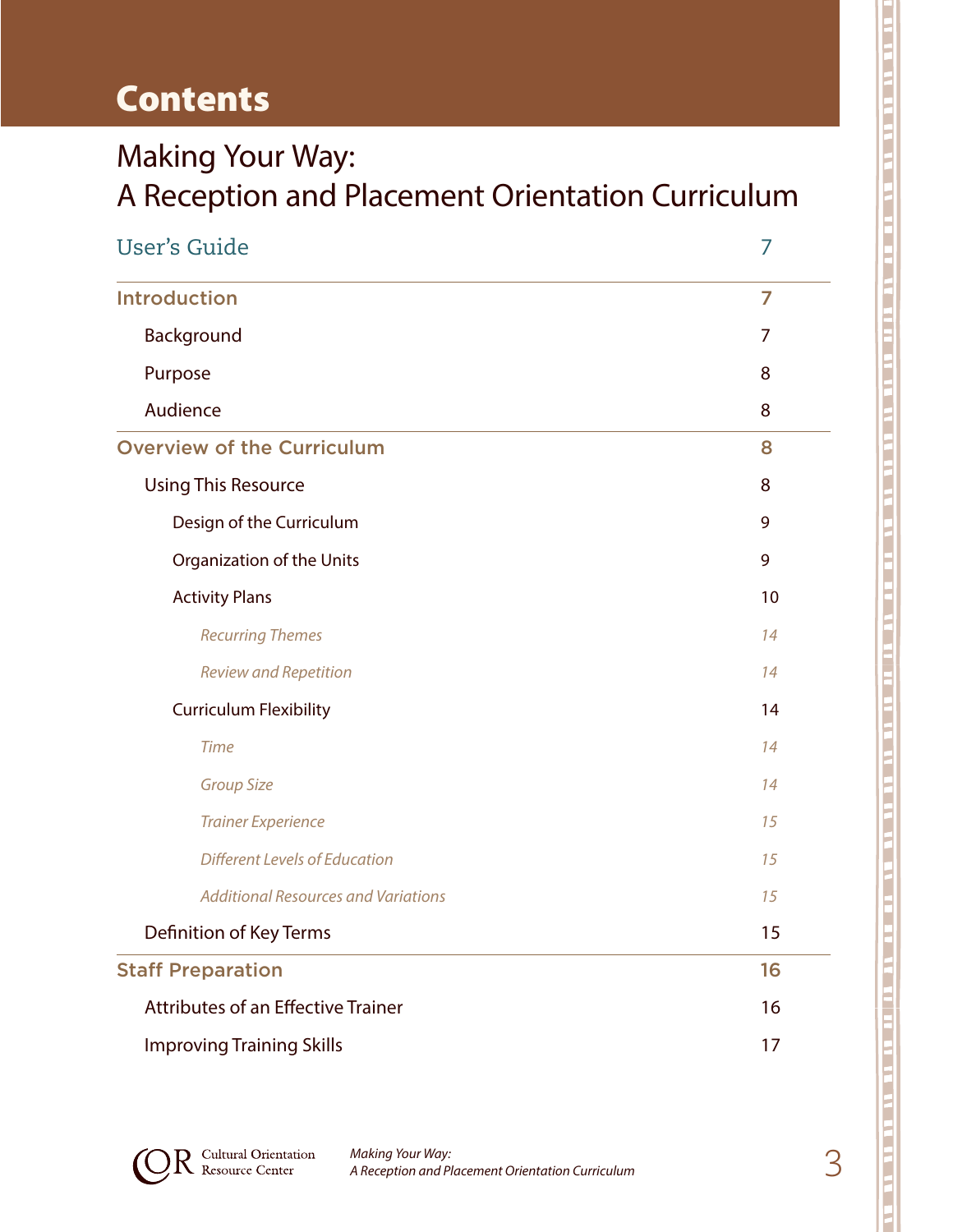| <b>Trainer Backgrounds</b>                                               | 17 |
|--------------------------------------------------------------------------|----|
| <b>Resources for Staff Training</b>                                      | 18 |
| <b>Tools for Trainers and Orientation Development</b>                    | 18 |
| <b>Instructional Approach</b>                                            | 18 |
| Knowledge, Skills, and Attitudes                                         | 19 |
| <b>Working With Different Groups</b>                                     | 19 |
| Participants With Little or No Formal Education                          | 19 |
| <b>Highly-Educated Participants</b>                                      | 20 |
| <b>Older Refugees</b>                                                    | 20 |
| <b>Participants With Disabilities</b>                                    | 20 |
| <b>Working With Groups of Different Sizes</b>                            | 21 |
| <b>Working With Individuals</b>                                          | 21 |
| <b>Working With Small Groups</b>                                         | 22 |
| <b>Working With Large Groups</b>                                         | 23 |
| Incorporating English Into Orientation                                   | 23 |
| <b>Needs Assessment</b>                                                  | 24 |
| <b>Reasons for a Needs Assessment</b>                                    | 24 |
| How a Needs Assessment Enriches Orientation                              | 25 |
| <b>Types of Needs Assessments</b>                                        | 26 |
| <b>Learning Assessments</b>                                              | 27 |
| The Importance of Learning Assessments                                   | 27 |
| <b>Types of Learning Assessments</b>                                     | 27 |
| The Relationship Between a Needs Assessment and a Learning Assessment 29 |    |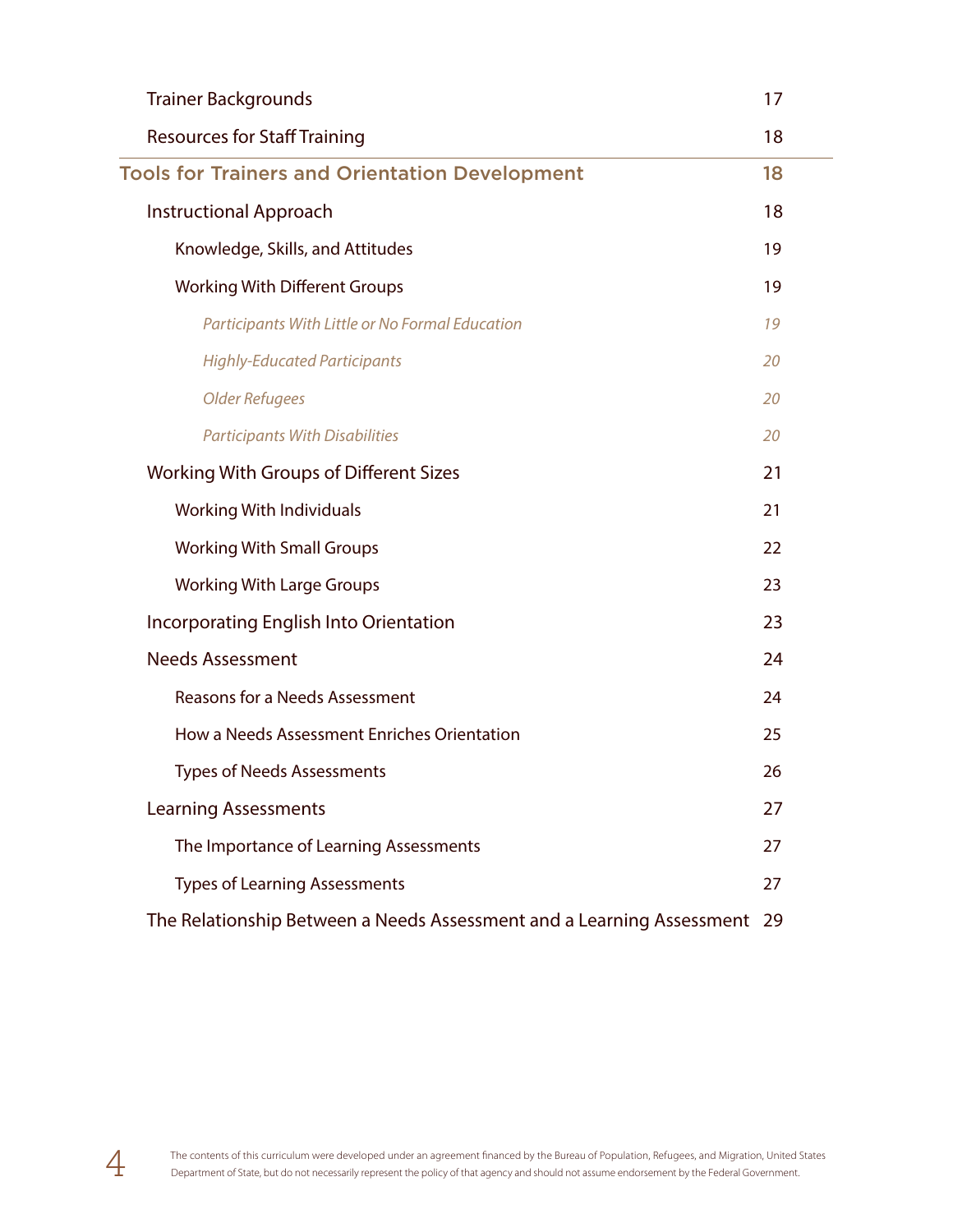| List of Units and Activity Plans                                             | 31  |
|------------------------------------------------------------------------------|-----|
| Unit Overviews Combined                                                      | 35  |
| <b>References</b>                                                            | 48  |
| Units                                                                        |     |
| <b>Needs Assessment</b>                                                      | 49  |
| Role of the Local Resettlement Agency                                        | 99  |
| <b>Community Services and Public Assistance</b>                              | 153 |
| <b>Housing</b>                                                               | 199 |
| <b>Transportation</b>                                                        | 241 |
| <b>Employment</b>                                                            | 297 |
| <b>Learning English</b>                                                      | 355 |
| <b>Education</b>                                                             | 399 |
| <b>Health and Hygiene</b>                                                    | 437 |
| <b>Budgeting and Personal Finance</b>                                        | 519 |
| <b>Cultural Adjustment</b>                                                   | 575 |
| <b>U.S. Laws and Refugee Status</b>                                          | 633 |
| <b>Orientation Wrap-Up</b>                                                   | 711 |
| Appendix A: Reception and Placement Orientation<br>Objectives and Indicators | 731 |
| Appendix B: Vocabulary Index                                                 | 753 |

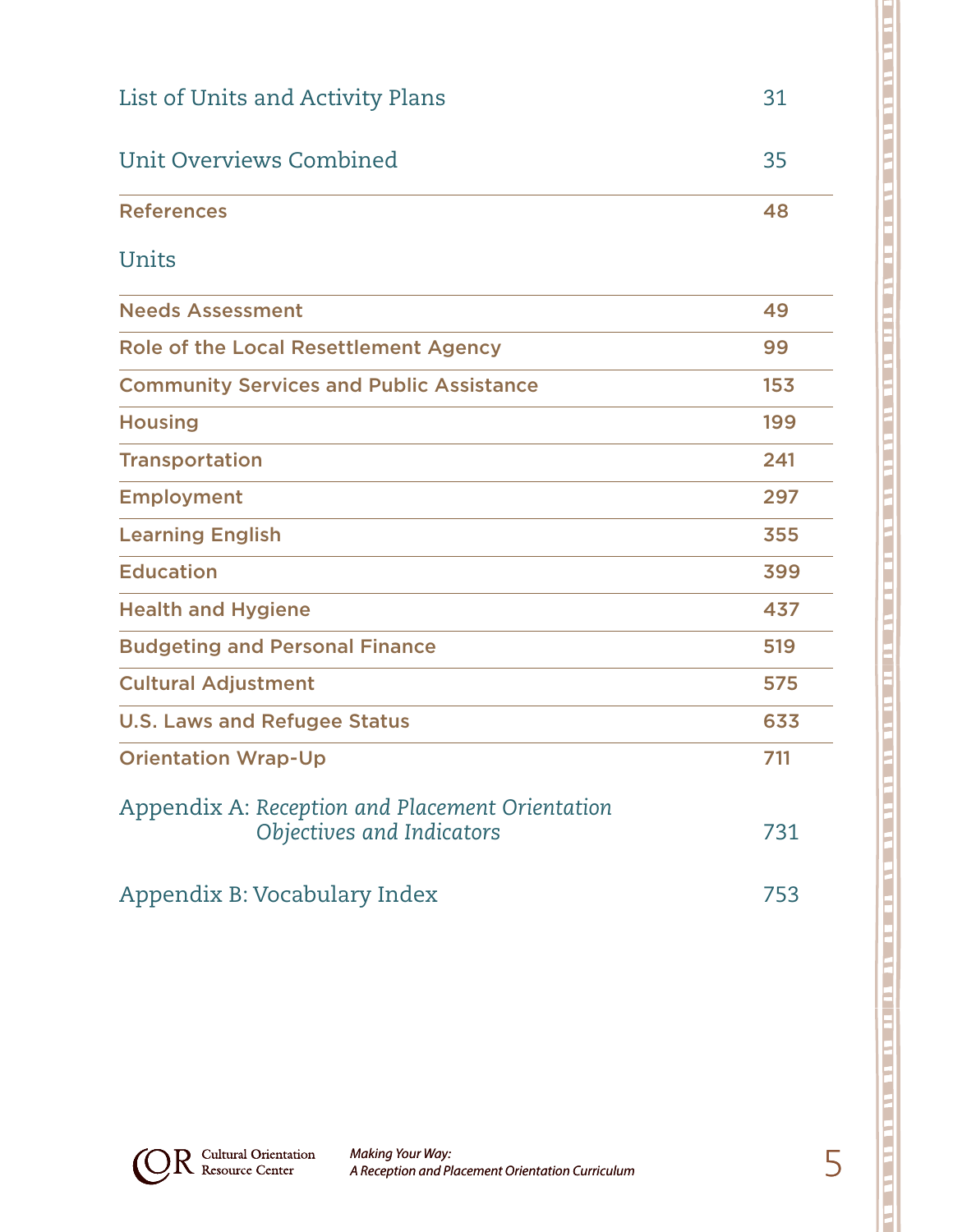## Acknowledgements

This publication would not have been possible without the dedication and support of many people who generously contributed their time, expertise, and perspective.

A special thank you goes out to the members of the Cultural Orientation Work Group, comprised of representatives from the following governmental and nongovernmental organizations: the Admissions Office in the United States Department of State's Bureau of Population, Refugees, and Migration; the Office of Refugee Resettlement in the United States Department of Health and Human Services; overseas Resettlement Support Centers; resettlement agencies; and others.

We are grateful to the national resettlement agency members of the Cultural Orientation Work Group for facilitating the review and provision of feedback for *Making Your Way* by national and local staff: Church World Service, Episcopal Migration Ministries, Ethiopian Community Development Council, Hebrew Immigrant Aid Society, Lutheran Immigration and Refugee Service, International Rescue Committee, U.S. Committee for Refugees and Immigrants, U.S. Conference of Catholic Bishops, and World Relief. A special thanks for the detailed review of *Making Your Way* goes to Susan Husson, Interfaith Refugee Ministry, Inc.; David Redd, World Relief Atlanta; and Julianne Donnely Tzul, The IRC in Boise.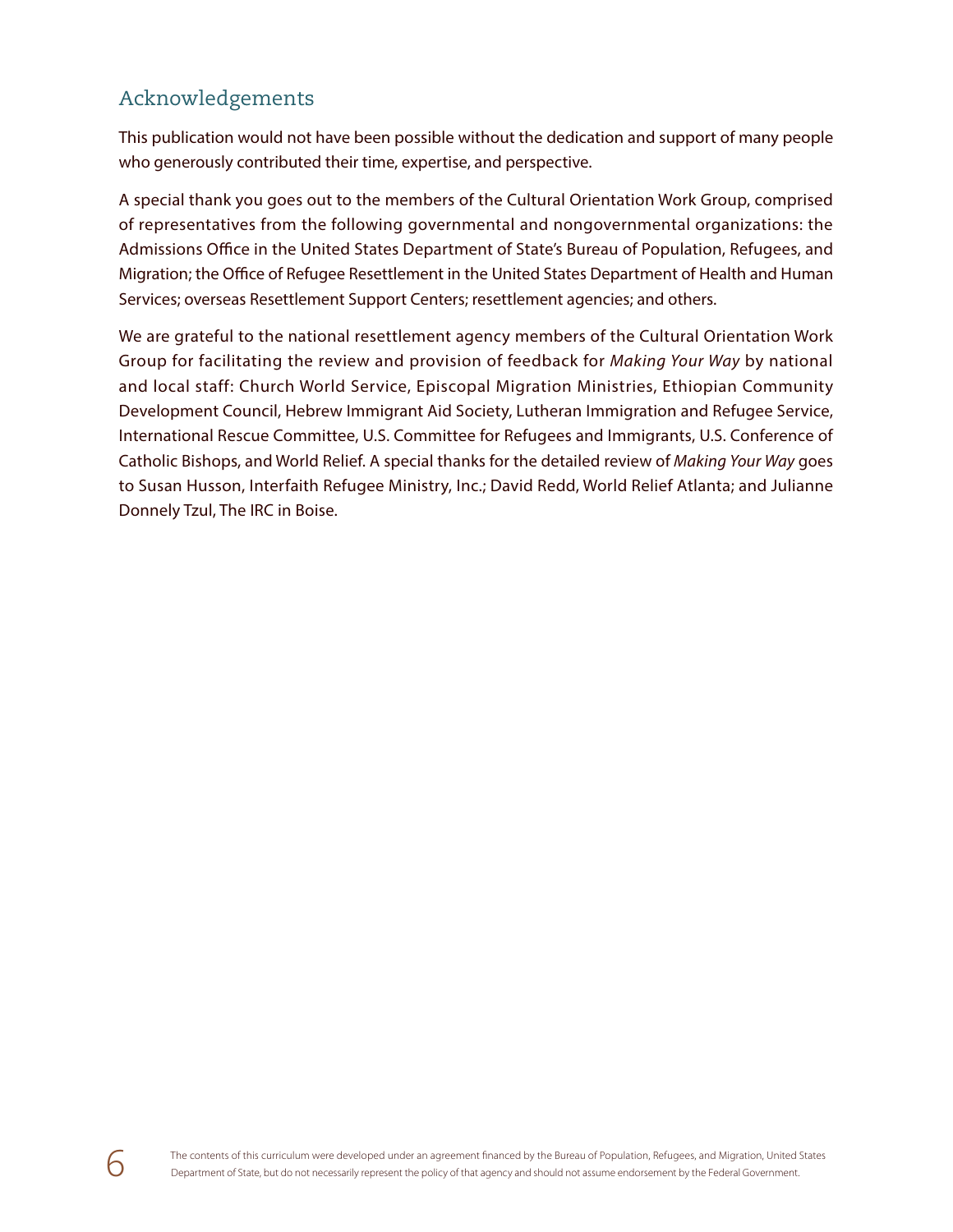7

וב אותו את היה את היה של את היה את היה את היה את היה את היה את היה את היה את היה את היה את היה היה היה היה היה

# User's Guide

# Introduction

Welcome to *Making Your Way: A Reception and Placement (R&P) Orientation Curriculum.* This publication is designed to equip refugee service providers with an effective and efficient approach to orientation, based on the *R&P Orientation Objectives and Indicators*. It presents basic information about orientation and includes techniques and materials that can be used by all who provide orientation.

The goal of this publication is to create a culturally and educationally appropriate model for orientation that can be used and adapted in programs for refugees during the R&P period, a refugee's first 30 to 90 days in the United States. It is our hope that service providers will use the information and tools in this publication to develop a practical, hands-on approach that meets local orientation needs.

## Background

For as long as refugees have sought a new beginning in the United States, there has been cultural orientation, as Americans have helped their newly arrived relatives and neighbors adjust to life in their new communities. It has only been in recent years, however, that cultural orientation for refugees has emerged as a professional field with specialists, principles, and practices. Over the past several decades, as a result of federally funded cultural orientation efforts overseas and in the United States, service providers and educators have made great strides in providing orientation that effectively prepares refugees for life in America. Nevertheless, the need for state-of-the-art materials that support orientation efforts remains strong. This need was expressed by domestic service providers during the development of the *R&P Orientation Objectives and Indicators*, and this publication represents a response to that need.

The *R&P Orientation Objectives and Indicators* is a document specifying the topics and information that service providers should convey to refugees during R&P orientation. It was developed with contributions from various stakeholders, including the project's funder, the Department of State Bureau of Population, Refugees, and Migration (PRM); the members of the Cultural Orientation Working Group<sup>1</sup>; staff members of the Cultural Orientation Resource (COR) Center at the Center for Applied Linguistics (CAL); and others. Building on the work of that document, a second document, The Prioritized R&P Objectives and Indicators, highlights material that is especially critical for refugees to know and understand during the R&P period. Both of these documents were used to shape this curriculum's content and structure.

The Cultural Orientation Working Group is made up of representatives of national resettlement agencies, overseas Resettlement Support Centers, PRM, the Office of Refugee Resettlement at the U.S. Department of Health and Human Services, and others.

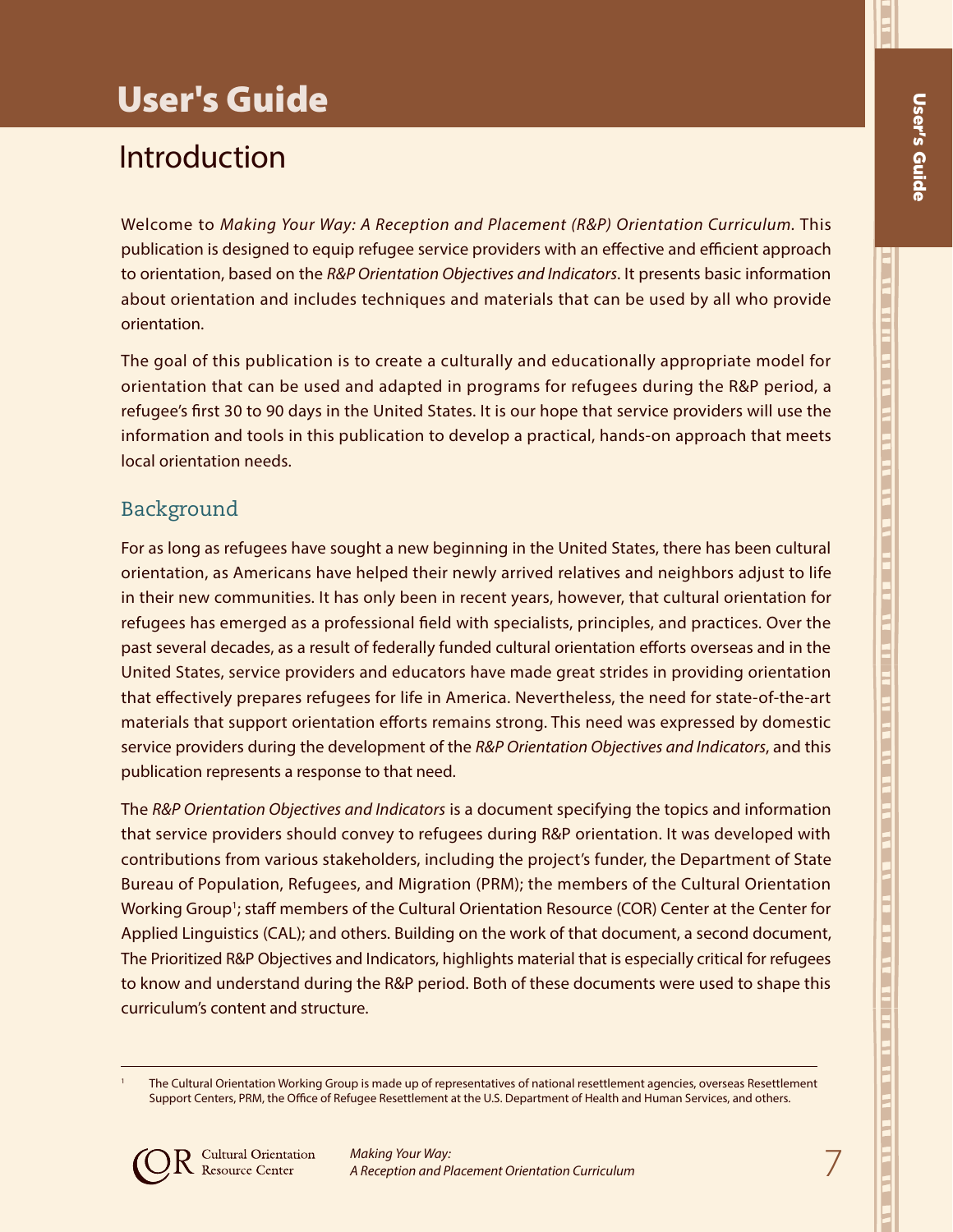*Making Your Way* was developed by the COR Center and incorporates input from the Cultural Orientation Working Group as well as other resettlement agency staff.

### Purpose

The curriculum was developed to strengthen the R&P orientation provided to refugees by resettlement agencies during the R&P period, the refugees' first 30 to 90 days in the United States. Based on the *R&P Orientation Objectives and Indicators*, the curriculum provides domestic trainers with tools and techniques to help refugees develop the knowledge, skills, and attitudes they will need during the R&P period. The curriculum has been designed to be used either by case workers/managers working with an individual refugee or refugee family, or by staff working with refugees in a group, workshop, or classroom setting. Given the short R&P time frame, the orientation session conveys essential information as concisely as possible.

# Audience

This curriculum was written for R&P orientation providers at resettlement agencies. The material may also be useful to other service providers, such as staff at community-based organizations (CBOs), volunteers, and English language teachers. According to recent CAL surveys, while case workers/managers are commonly the first, and often the principal, providers of orientation for newly resettled refugees, employment counselors, volunteers, CBO staff, specialized orientation trainers, and English language teachers also provide important orientation, either broadly or on specific orientation topics. Although the curriculum is designed for use by domestic orientation providers, it may be adapted for use by those who deliver orientation overseas.

# Overview of the Curriculum

# Using This Resource

This publication has two major parts: this User's Guide and the curriculum itself. Both parts were developed with the new and the experienced orientation provider in mind. The User's Guide can be used in a step-by-step manner for self-training purposes by someone new to training, or it can be used selectively by the more experienced trainer wishing to review only certain sections. The activity plans in the curriculum can be incorporated word-for-word into a new or revised orientation program, or they can be used piecemeal to provide new ways to present topics in established programs.

While recognizing the common experiences and challenges faced by refugees in the United States, this publication takes into account participants' varied backgrounds. It suggests ways to meet the needs of both highly educated refugees and those with little or no literacy, and to take into account the interests of subgroups, such as youth, the elderly, those with physical and mental disabilities, and women.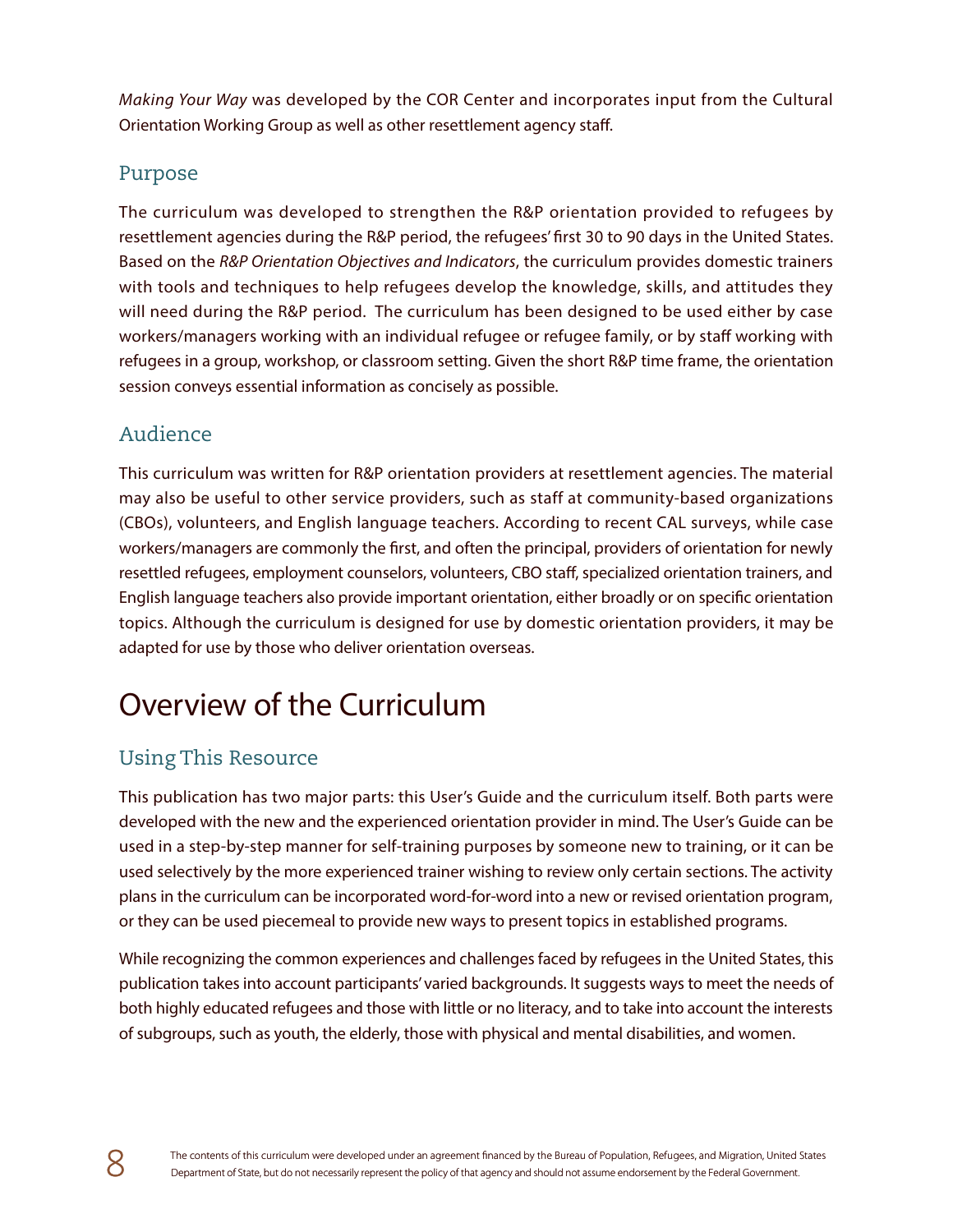П

#### Design of the Curriculum

*Making Your Way* is divided into 13 units. The curriculum begins with a needs assessment and concludes with a wrap-up. In between, it addresses the 11 main topics of orientation provided to adult refugees during the R&P period. The 13 units are as follows:

- Needs Assessment
- Role of the Local Resettlement Agency
- Community Services and Public Assistance
- Housing
- **F** Transportation
- Employment
- Learning English
- Education
- Health and Hygiene
- Budgeting and Personal Finance
- Cultural Adjustment
- U.S. Laws and Refugee Status
- Orientation Wrap-Up

#### Organization of the Units

Each unit begins with a unit overview for the trainer, followed by activity plans. The unit overview for the trainer provides basic information about the topic and a description of each activity plan in the unit. The overview concludes with a chart showing which unit activity plan aligns with which *R&P Orientation Objectives and Indicators*, and which of the *R&P Orientation Objectives and Indicators* are considered priorities.

The activity plans, which form the core of the curriculum, provide a variety of activities that familiarize participants with the topic. The curriculum design takes into account the time constraints that orientation programs face. Each of the units begins with an activity plan, called "The Basics," which focuses on the Prioritized R&P Orientation Objectives and Indicators considered most important for refugees to know and perform by the end of the R&P period. (Note that there is a basic activity plan for the "Education" and "Cultural Adjustment" units, even though those two topics were not selected for inclusion in the prioritized document.) These 11 basic activities take approximately 5 hours and present the most pressing information. The initial activities in all 13 units, including "Needs Assessment" and "Wrap-Up" take less than 6 hours. Additional activities allow trainers to elaborate on the basic information, according to the needs of participants and as time allows.

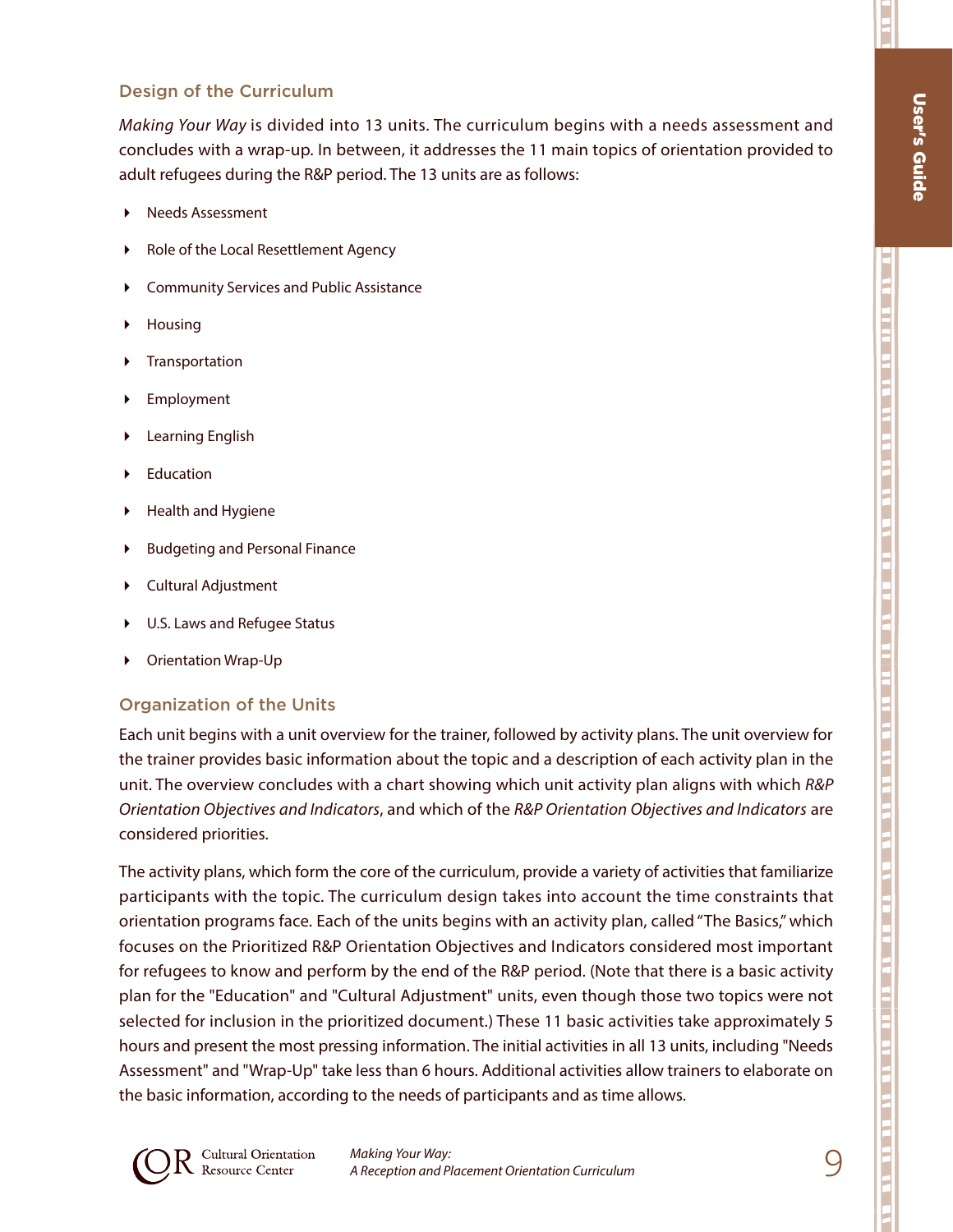Each activity plan features a brief introduction to key English vocabulary words, phrases, questions, and sentences. In addition, there is an extensive unit vocabulary section at the end of each unit, containing English vocabulary words related to the unit. (For a list of all the unit vocabulary words used in the curriculum, see Appendix B.) After brief instructions on how to teach the words, the vocabulary items are listed in alphabetical order. Each word is followed by a definition, a contextual sentence (an example of its use in a sentence), and a "partner talk" (a short exchange between two participants).

The unit vocabulary section is followed by two unit vocabulary worksheets for participants who would like to further improve their English. The first is for a beginning English language learner, while the second requires more advanced literacy skills and vocabulary knowledge. (For more information on incorporating English vocabulary into orientation sessions, see p. 23.)

#### Activity Plans

With some variation, the activity plans follow the same basic format:

*Introduction for the Trainer.* Each activity plan begins with a short summary of the plan's key content and the main messages to convey.

*Time.* At the beginning of each activity plan is an estimate (in minutes) of the time it should take to conduct the activity. The estimate takes into account the use of an interpreter.

*Knowledge, Skills, and Attitudes.* Below the approximate time, three icons indicate whether the session covers knowledge (a head with gears working), skills (string tied into a knot), and/or attitudes (a thumbs-up sign). (For more information on the roles of knowledge, skills, and attitudes in an orientation program, see p. 19 of this User's Guide.)

*Objectives.* A checklist of objectives specifies the purpose of the activity plan and what participants should know and be able to do by the end of the session.

*Materials.* Required and optional materials are listed in a checklist format, allowing the trainer to track what has been assembled.

*Key English Vocabulary.* As a way to promote English language learning, this section provides three key English vocabulary words and a key phrase or sentence (either a statement or a question) that relate to the topic at hand. Brief instructions on how to incorporate the key English vocabulary into the activity are included.

*Session Preparation.* Here trainers learn what they need to do in advance to prepare for the session.

*Trainer's Introduction of Session to Participants.* This provides an introduction to the topic in simple and straightforward English. Trainers can read the introduction to participants word-for-word or paraphrase it for them.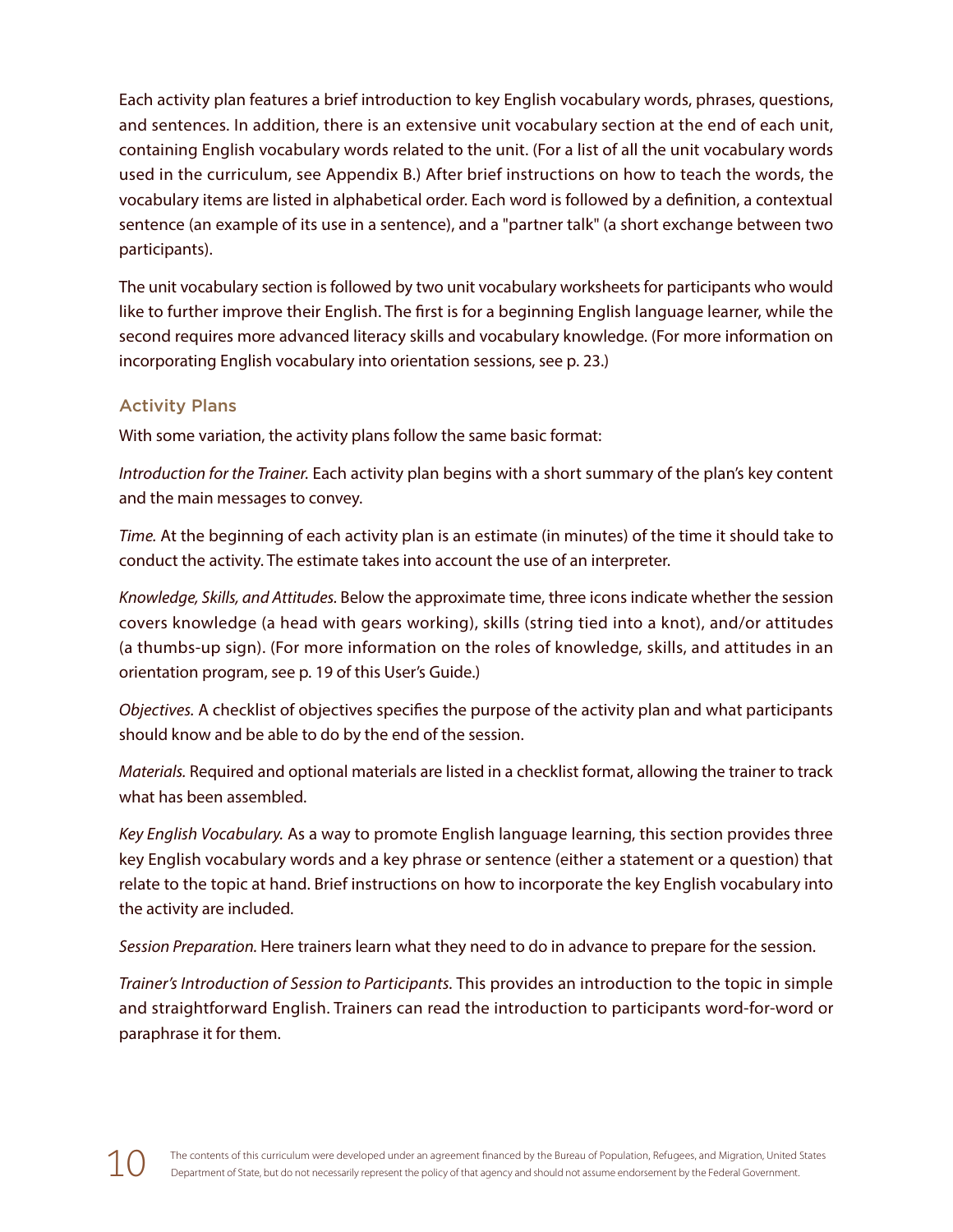П

*Introductory Exercise.* The purpose of this section is to introduce the activity to participants, by getting them to begin interacting with one another and to think about the activity's topic.

*Activity.* The main section of the plan, the activity provides learner-centered activities and/or discussion topics for the group.

*Debriefing Questions.* These reflection questions allow for discussion and clarification, enhance understanding, and enable the trainer to begin an informal assessment of what participants have learned.

*Working With Individuals or Very Small Groups.* Each activity plan suggests ways to adapt the activity to the needs of an individual or a small group of participants. This allows trainers to conduct sessions that engage participants, while conveying essential information.

*Variations and Considerations.* Included in most activity plans, this section suggests additional activities on the topic, alternatives for parts of the activity plan, and additional resources on the topic.

*Activity Plan Materials.* Each activity plan ends with pictures, lists, cards, or other materials needed to conduct the activity.

The following page shows a visual representation of the activity plan.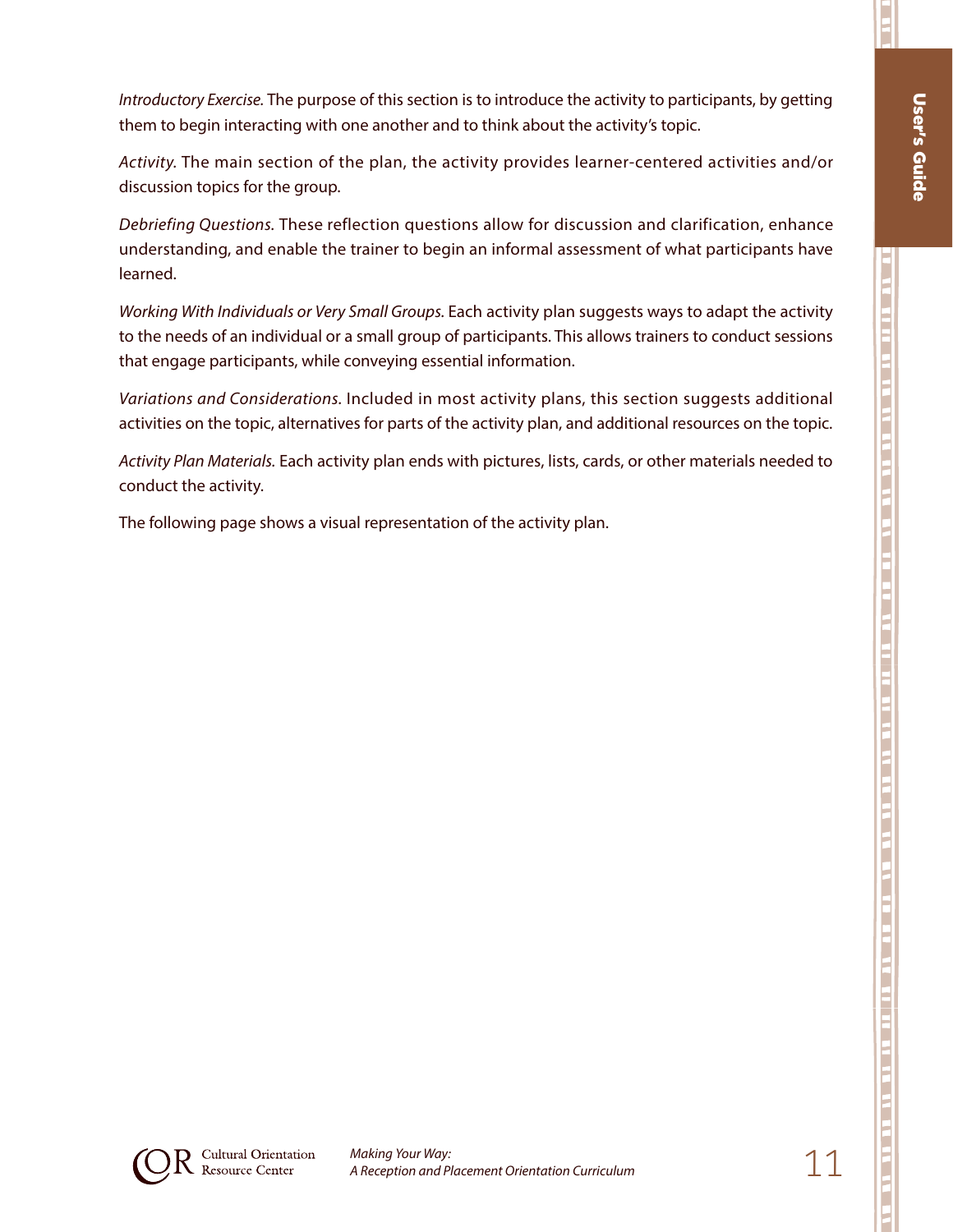# Orientation Topic Being Addressed

# Title of Activity Plan

## Introduction for the Trainer

Each activity plan begins with a box explaining the Key Content conveyed in the activity plan, and the Main Messages for trainers to convey.



#### Time (in minutes)

#### **Objectives**

 $\triangleright$  This checklist of objectives specifies the purpose of the activity plan and what participants should know and be able to do by the end of the session.

#### Key English Vocabulary

- *three*
- *key*
- *words*
- *One key phrase or sentence*

#### **Materials**

 $\Box$  Required and optional materials are listed in a checklist format, allowing the trainer to track what has been assembled.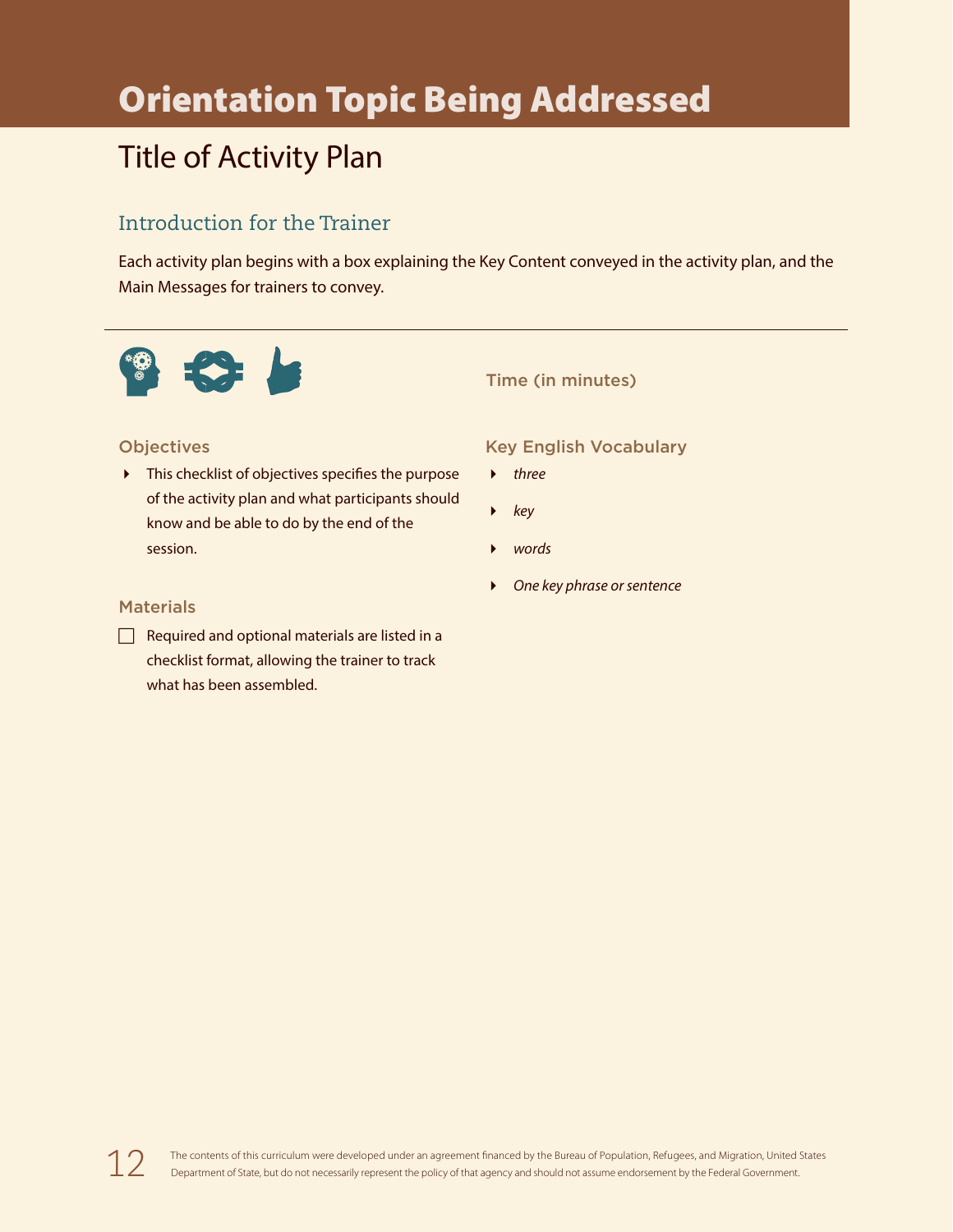## Session Preparation

This section tells the trainer what s/he needs to do in advance to prepare for the session.

## Trainer's Introduction of Session to Participants

This section introduces the topic to participants in simple and straightforward English. Trainers can read it word-for-word to participants or paraphrase it for them.

## Introductory Exercise

This section provides an introduction to the topic or an activity to get participants moving, interacting, and thinking about the topic or information about to be discussed.

### Activity

This is the main section of the plan, providing learner-centered activities and/or discussion topics for the group.

### Debriefing Questions

- Allow for discussion and clarification
- Enhance understanding
- Enable the trainer to begin an informal assessment of what participants have learned

### *Working With Individuals or Very Small Groups*

Each activity plan suggests ways to adapt the activity to the needs of an individual or a small group of participants. This allows trainers to conduct sessions that engage participants, while conveying essential information.

### Variations or Considerations

Included in most activity plans, this section suggests additional activities on the topic, alternatives for parts of the activity plan, and additional resources on the topic.

### Activity Plan Materials

Each activity plan ends with any pictures, lists, cards, or other materials needed to conduct the activity.

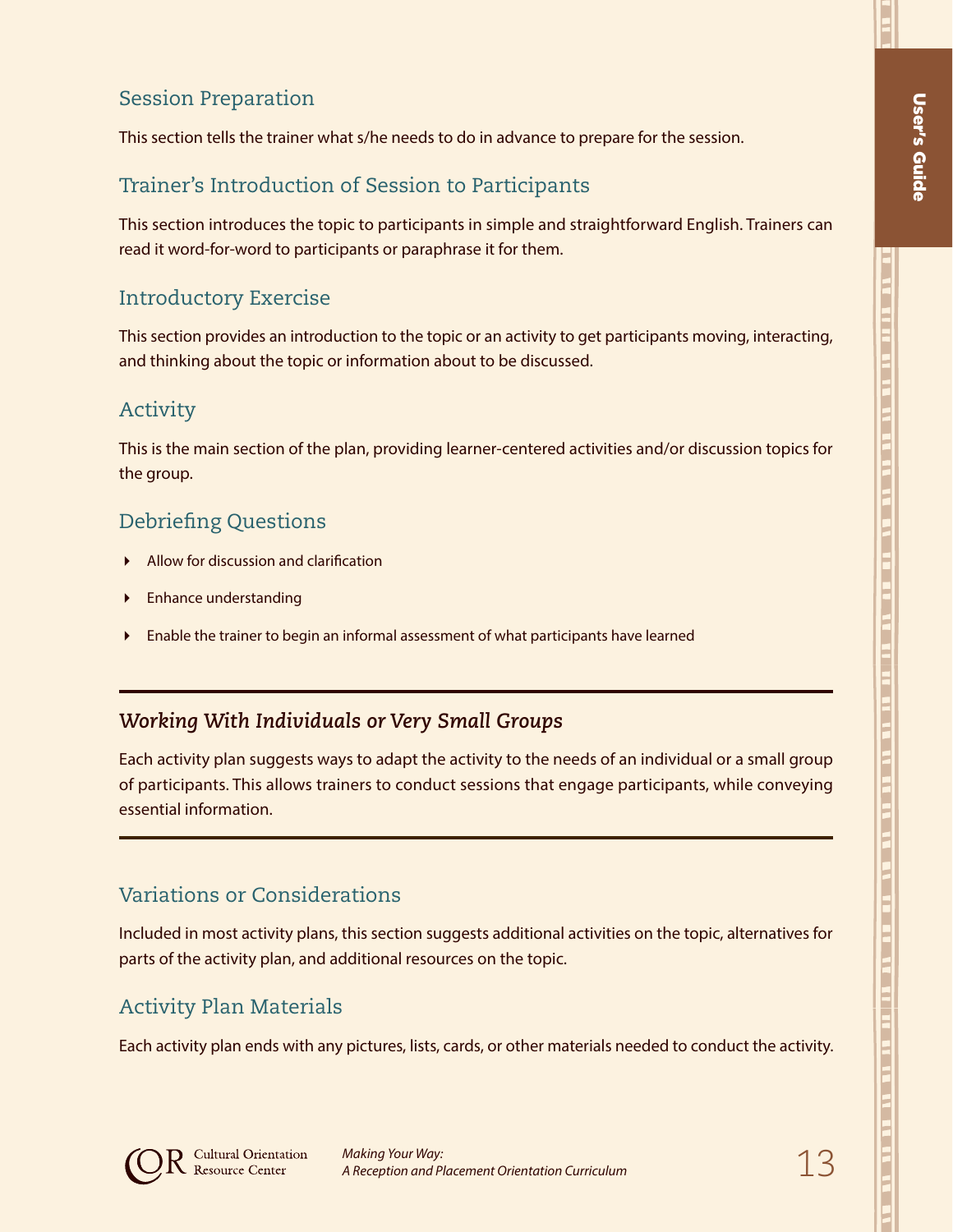#### Recurring Themes

Four main orientation themes recur in the curriculum: self-sufficiency, cultural adjustment, realistic expectations, and learning English. The need for refugees to gain self-sufficiency is incorporated in various activity plans, as is the need for refugees to understand that *cultural adjustment* is a normal part of the resettlement process, posing challenges that differ from person to person. The need for refugees to have *realistic expectations* is directly addressed in "Cultural Adjustment," but also surfaces in other units, such as "Housing" and "Education." Lastly, the message that *learning English* is important to a successful adjustment is repeated throughout the curriculum.

#### Review and Repetition

Throughout the unit plans, key concepts (such as safety awareness) are discussed multiple times. The repetition is intentional, building in review. An adult learner may need to hear information many times before understanding and retaining it. (For more information, download *Adult Learning and Retention: Factors and Strategies* from the COR Center's *Training for the Non-Trainer: Tips and Tools* here: http://goo.gl/9xTxBI.)

#### Curriculum Flexibility

Resettlement agencies vary widely in how they provide orientation. With that in mind, the curriculum is designed to be flexible, accommodating different program capacities, preferences, and needs. Here we look at some of the ways the curriculum takes into account program variations.

#### Time

Activity plans vary in length. Some are short; others are quite long. Most include suggestions on how to shorten or lengthen the sessions. In some plans, variations direct trainers to additional material not included in the curriculum.

We recognize that many orientation programs will not have the time, nor their participants the need, for all the activity plans. For this reason, "The Basics" activity plans have been developed, one per unit. As already noted, these plans encompass the Prioritized R&P Orientation Objectives and Indicators. If a trainer needs to cover the most important elements of a topic in a short amount of time, "The Basics" plan is recommended.

Regardless of its length, an orientation session should start with a needs assessment to identify what participants already know and are able to do; orientation should build on that knowledge. The introduction to a topic might start with "The Basics" plan, and then, if there is time, interest, and need, incorporate additional activity plans. Some activity plans also include recommendations for sessions that naturally proceed or follow a certain topic.

#### Group Size

R&P orientation can be delivered in different ways: to individuals in a one-on-one setting with a trainer (or case worker/manager); in small groups of two to eight people; and in large groups of up to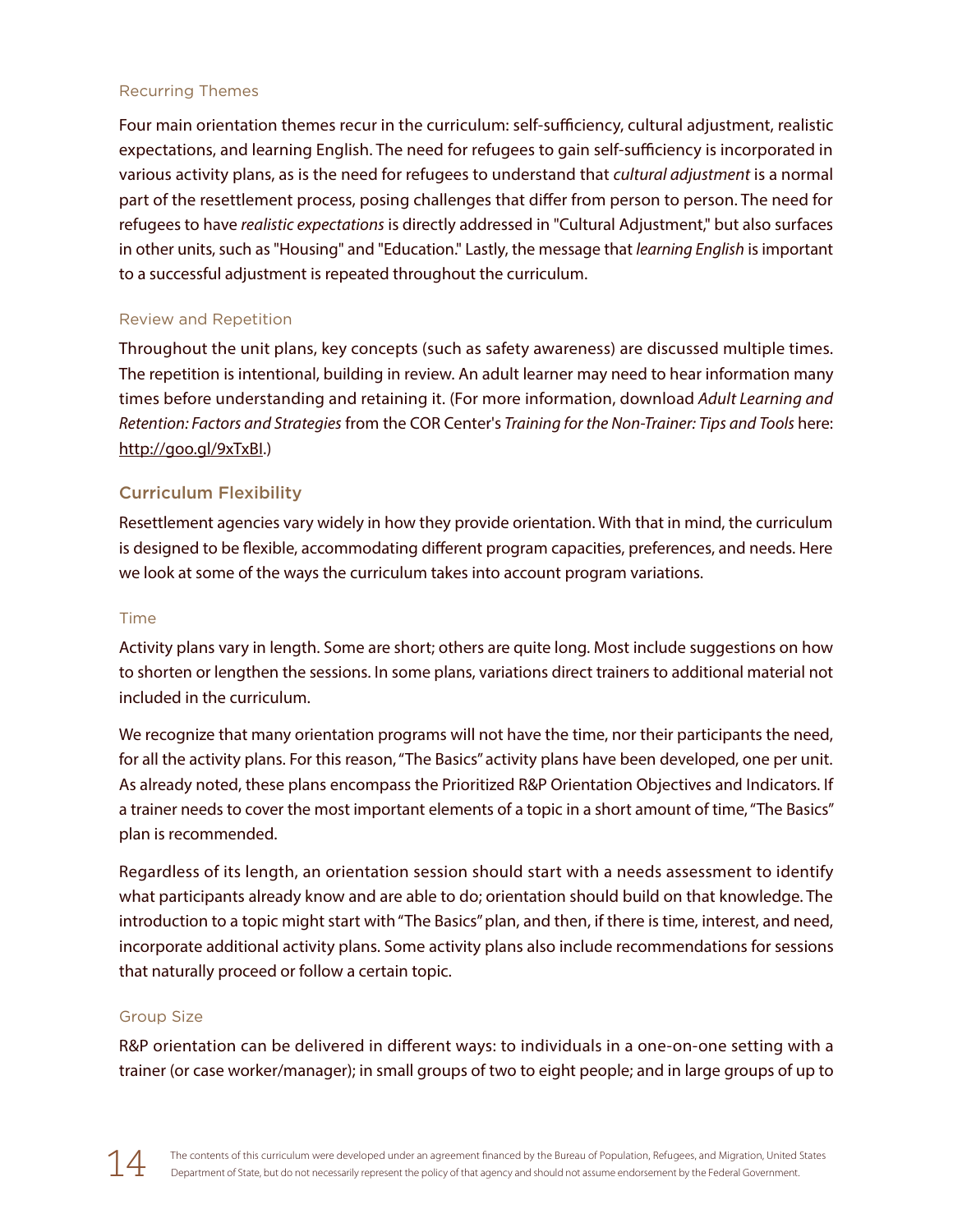П

50 participants or more. Each activity includes instructions on how to easily adjust the session to the size of the group.

#### Trainer Experience

This curriculum was designed for the experienced trainer, the trainer who is just starting out, and anyone in between. Activity plans include clear, concise instructions providing all the information that a trainer needs, while leaving room for the more experienced trainer to tailor sessions.

For more information on training techniques and developing an orientation program, download the COR Center's *Training for the Non-Trainer: Tips and Tools* here: http://goo.gl/8Nu2BK. Designed for the less-experienced trainer, it also includes valuable information for more experienced trainers.

#### Different Levels of Education

Refugees arrive in the United States—and in orientation programs—with widely different backgrounds and experiences. One challenge for orientation providers is the wide range in formal education, familiarity with modern urban life, and English language proficiency often found in participants. How does one meet the needs of a preliterate (coming from a culture with no written language) farmer without offending a highly educated urban professional or vice versa? With this challenge in mind, each activity in this curriculum has been developed for use with groups of mixed educational levels, different degrees of previous exposure to modern amenities, and varied English language proficiency. Most activity plans include pictures, which can be used with a variety of educational levels in an inoffensive way.

The material in this curriculum covers topics and tasks that are considered to be the most important ones for refugees to know and do, regardless of their backgrounds. However, assessing participants' prior knowledge is essential, because it enables the trainer to tailor orientation sessions to the needs of participants. For example, some refugees may already be very familiar with common bathroom and kitchen appliances found in the United States, while others may need more information and instruction on the safe use of these appliances. Three activity plans in this curriculum help trainers assess participant needs.

For more information about needs assessment, see p. 24.

#### Additional Resources and Variations

Trainers will often find that participants would like to know more about a specific topic. Most activity plans include the section *Variations and Considerations,* providing additional resources, activity plans, or ideas for changes to the activity plan. A change might shorten the session, lengthen it, adjust it for groups of different educational levels, or convey the same information in a different way.

#### Definition of Key Terms

Several terms are used throughout the curriculum. The following lists the terms and explains what we mean by them.



15 *Making Your Way: A Reception and Placement Orientation Curriculum*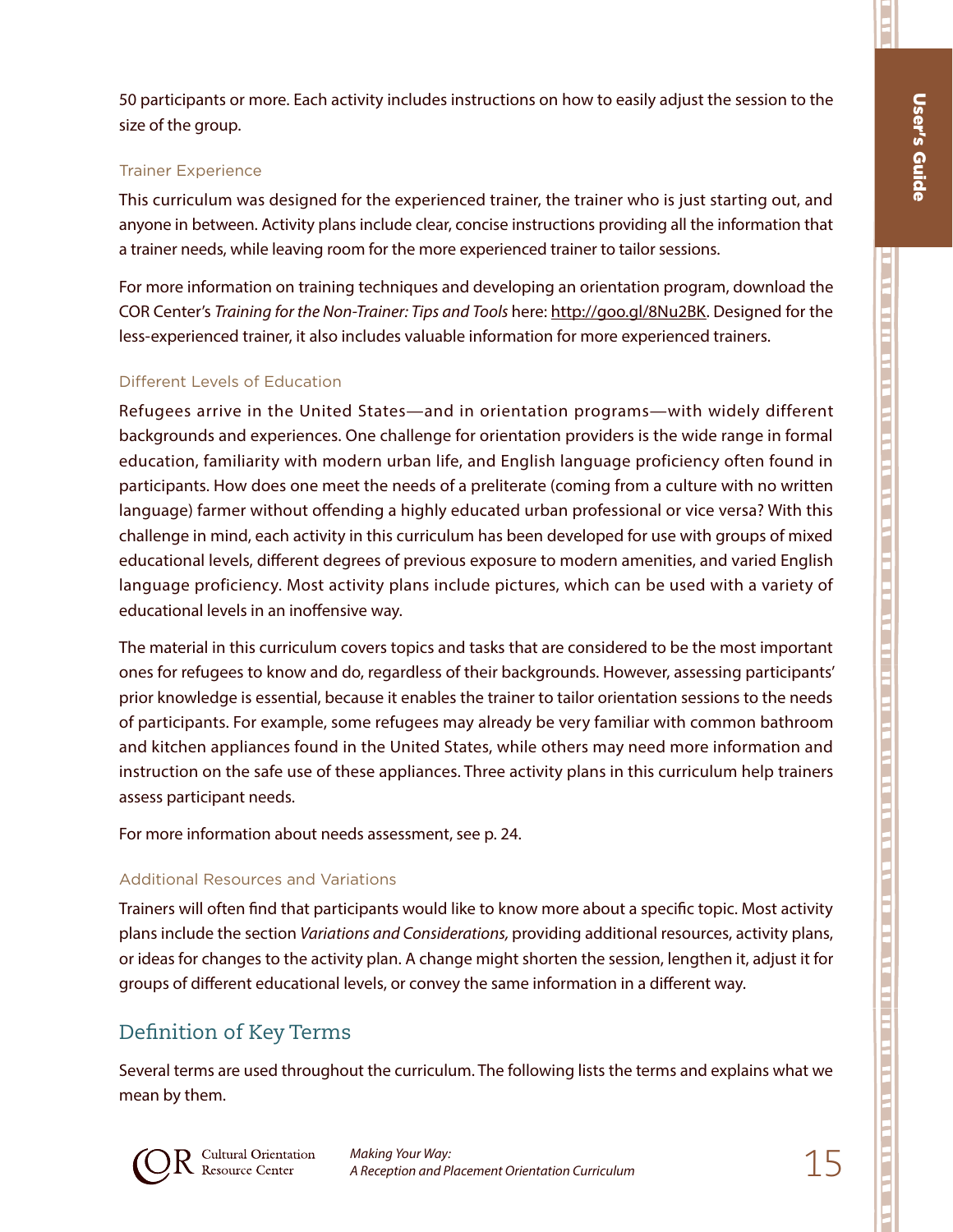#### *Orientation*

The term *orientation* is used throughout this curriculum to mean both cultural orientation and community orientation. *Cultural orientation* usually refers to the orientation that refugees receive overseas before departing for the United States, while *community orientation* has generally referred to orientation efforts provided within the United States. However, both refer to the R&P orientation period. In this manual, we have used the term *orientation* to mean both cultural and community orientation. Our use of *orientation* underscores a philosophy emphasized in this manual: that domestic orientation builds upon orientation that refugees have received overseas.

Although the terms *orientation* and *training* are often used interchangeably, orientation differs from training*.* Training tends to focus on the one-way transmission of information and skills from trainer to participant. Orientation seeks to provide participants with a deeper understanding of the material. Through learner-centered activities, participants experience in a safe and supportive environment some of the challenges they will face in their new communities. Through discussion and reflection, they discover for themselves many of the solutions they will need to negotiate their new society successfully.

#### *Trainer*

We have used the term *trainer* to refer to all orientation providers. Although some staff may not view themselves as trainers*,* we use the term for the sake of simplicity and to underscore the educational significance of the services they provide.

#### *Participant*

The term *participant* is used to describe any refugee who is receiving and participating in orientation.

# Staff Preparation

Effective orientation depends on effective trainers: A program cannot have the first without the second. Here we look at some basic issues surrounding the preparation and training of staff who deliver orientation.

### Attributes of an Effective Trainer

What makes an effective trainer? There are many attributes of a good trainer. Some, such as empathy, may not be easily taught. But there are basic skills and areas of knowledge that good trainers have that *can* be taught and learned. Here are three things that all good trainers do:

- *Identify the needs and interests of participants*. Effective trainers identify participant needs in order to tailor programs to those needs. Trainers should continue to evaluate what participants have learned or already know and assess their needs continuously throughout orientation sessions or programs.
- *Understand and respect cultural differences*. Awareness of and respect for cultural differences are key to delivering successful orientation to refugees. Trainers can familiarize themselves with the cultures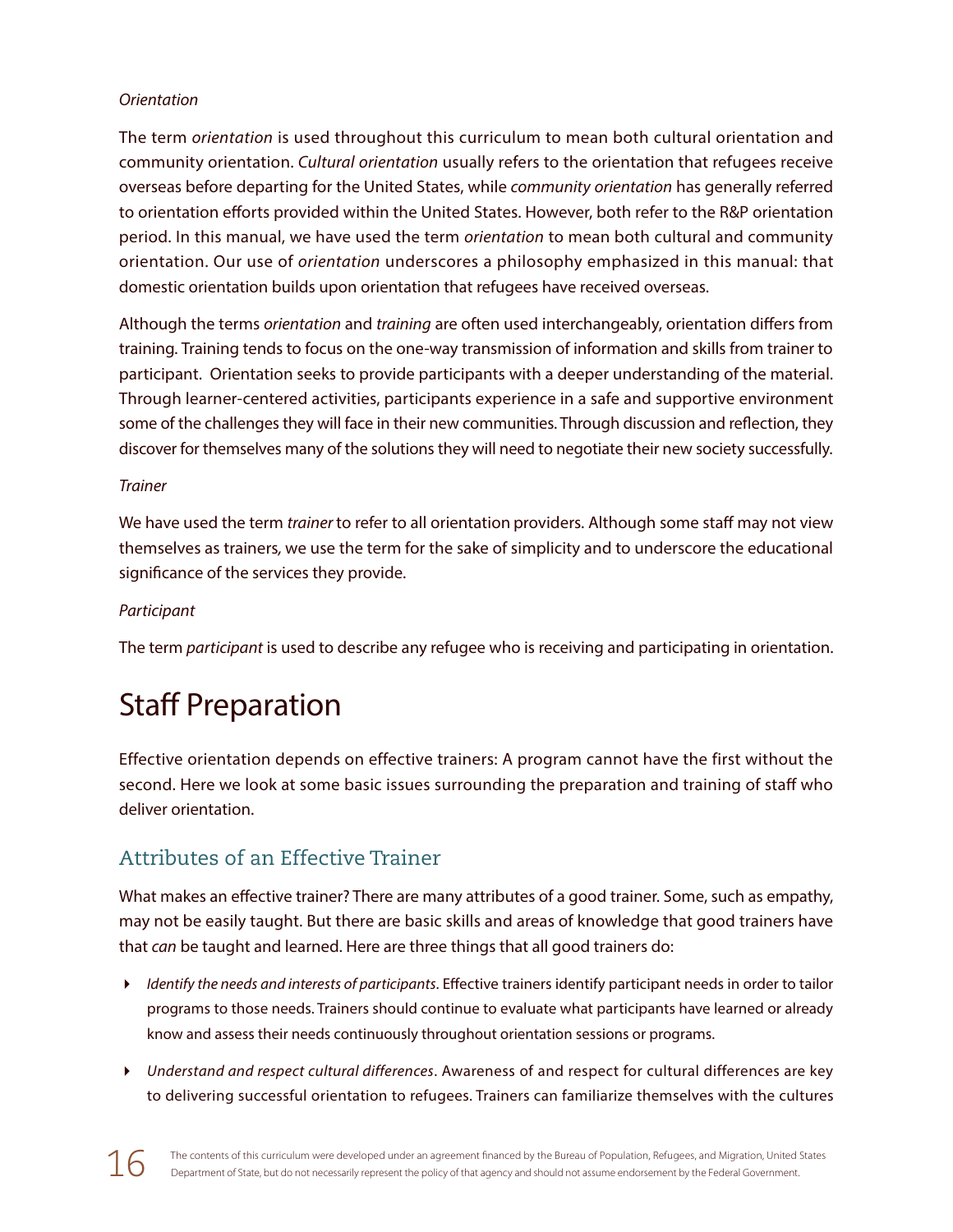П

j

represented in their classroom by reading materials on different refugee groups, such as the COR Center's Refugee Backgrounders and Culture Profiles, available for automatic download here: http://goo.gl/LXK3Qe.

 *Make orientation learner centered*. While it may seem more efficient to provide orientation by providing the information verbally—through either a lecture or a discussion—participants actually learn more when orientation sessions are interactive and learner centered. Less information may be conveyed, but more of it is absorbed when learners are actively involved in their own learning. The activity plans throughout this curriculum guide trainers in the use of a variety of methods.

(To read more about the importance of interactive orientation sessions, see the COR Center's *Training for the Non-Trainer: Tips and Tools*, available here for automatic download here: http://goo.gl/8Nu2BK.)

# Improving Training Skills

Time for staff training can be limited, and even with enough time it can be difficult for trainers to develop the skills needed to deliver effective orientation. It is recommended that trainers, both new and experienced, read through the contents of this User's Guide to learn more about orientation delivery. Trainers also benefit from regular training reviews and updates, and brief, periodic chats with others, be it a supervisor, a colleague, or another trainer. And just as assessing the knowledge and needs of participants is key to effective orientation, so too is conducting regular assessments of a trainer's abilities and needs critical to effective training.

Training in orientation provision need not be limited only to those who do it. Cross-training between orientation providers and other agency staff members can serve to reinforce key messages to clients. Some programs have found that when case workers/managers who are not formally providing orientation learn key orientation messages, they are able to underscore those messages to clients. This cross-training can be extended beyond case workers/managers to other agency staff members as well, so that they too can stress key messages in their interactions with clients.

### Trainer Backgrounds

Delivering orientation to refugees is often the responsibility of case workers/managers. Their critical role in the resettlement process, their work in case management, and, in some instances, their language capacity often make them effective orientation providers. Some orientation providers may be former refugees themselves, hired to provide orientation; such trainers bring a valuable first-hand perspective to their work. However, it is extremely important that all orientation providers, including those who have worked closely with refugees for many years or who are former refugees themselves, take orientation seriously as a field of endeavor with its own standards of excellence. Toward this end, they should prepare carefully for a session, familiarize themselves with the *R&P Orientation Objectives and Indicators*, know the services available in their community, provide orientation in an interactive and engaging manner, and adjust orientation to their participants' needs.

One important step that is sometimes overlooked by even experienced trainers is the first of the three attributes of a good trainer previously noted: identifying the needs of the participants.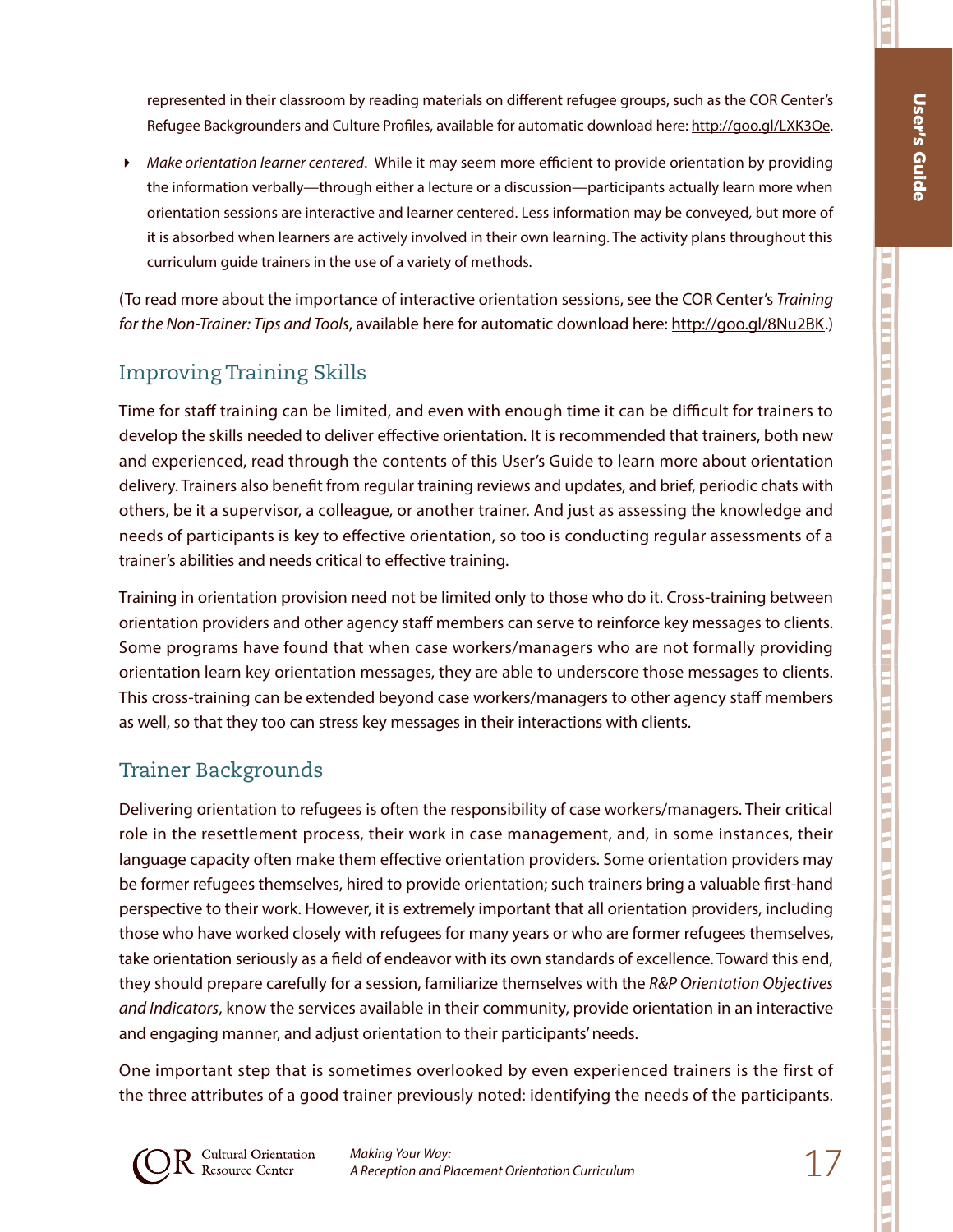Case workers/managers and former refugees may consider themselves aware of the needs of their participants, based on their professional and personal experiences, and in many cases they are. It is important, however, for the trainer to remember that each person comes with a unique background, set of experiences, and needs and interests. This is why conducting an ongoing needs assessment is important and will contribute to an effective cultural orientation program. (For more information on needs assessments, see p. 24.)

Some orientation trainers have backgrounds in teaching or have received teacher training. Their classroom experience may provide them with valuable teaching tools and techniques. They need, however, to be aware of the difference between orientation and teaching, and to adjust their methods appropriately. Teaching is often considered to be the transmission of information or knowledge, often for its own sake. Orientation, however, is designed to do more than that. Trainers must not only convey information but, through learner-centered activities, also help participants develop the reallife knowledge, attitude, and skills needed to negotiate the world outside the classroom.

# Resources for Staff Training

In addition to the information in this publication, a wealth of materials relevant to staff training is available on the COR Center's website, from backgrounders on various refugee groups (for automatic download: http://goo.gl/LXK3Qe) and information about refugees (for automatic download: http://goo.gl/sFqGvT) to frequently asked questions about orientation (for automatic download: http://goo.gl/t8VFrD). These materials are valuable resources not only for trainers, but for other program staff as well.

The COR Center offers resources specifically for staff training available for automatic download here: http://goo.gl/A5JVRv. There are various plans that can be delivered to a group of trainers, as well as important case studies and critical incidents that trainers can use for self-training. These materials give trainers the opportunity to look at different aspects of resettlement from a refugee's perspective.

A resource that contains basic summaries of key training considerations is the COR Center's *Training for the Non-Trainer: Tips and Tools* digest, available for automatic download here: http://goo.gl/ygwEwR.

# Tools for Trainers and Orientation Development

# Instructional Approach

The instructional approach in this curriculum assumes that participants learn best when they are actively engaged and when instruction takes into account their backgrounds, needs, interests, and learning preferences. Orientation is viewed as a form of cross-cultural learning in which new attitudes and behaviors are built on and compared with familiar ones. And because participants bring different educational backgrounds and learning preferences to orientation, trainers are encouraged to use a variety of methods and visual aids. (To learn more about training methods, see "Methods in Training"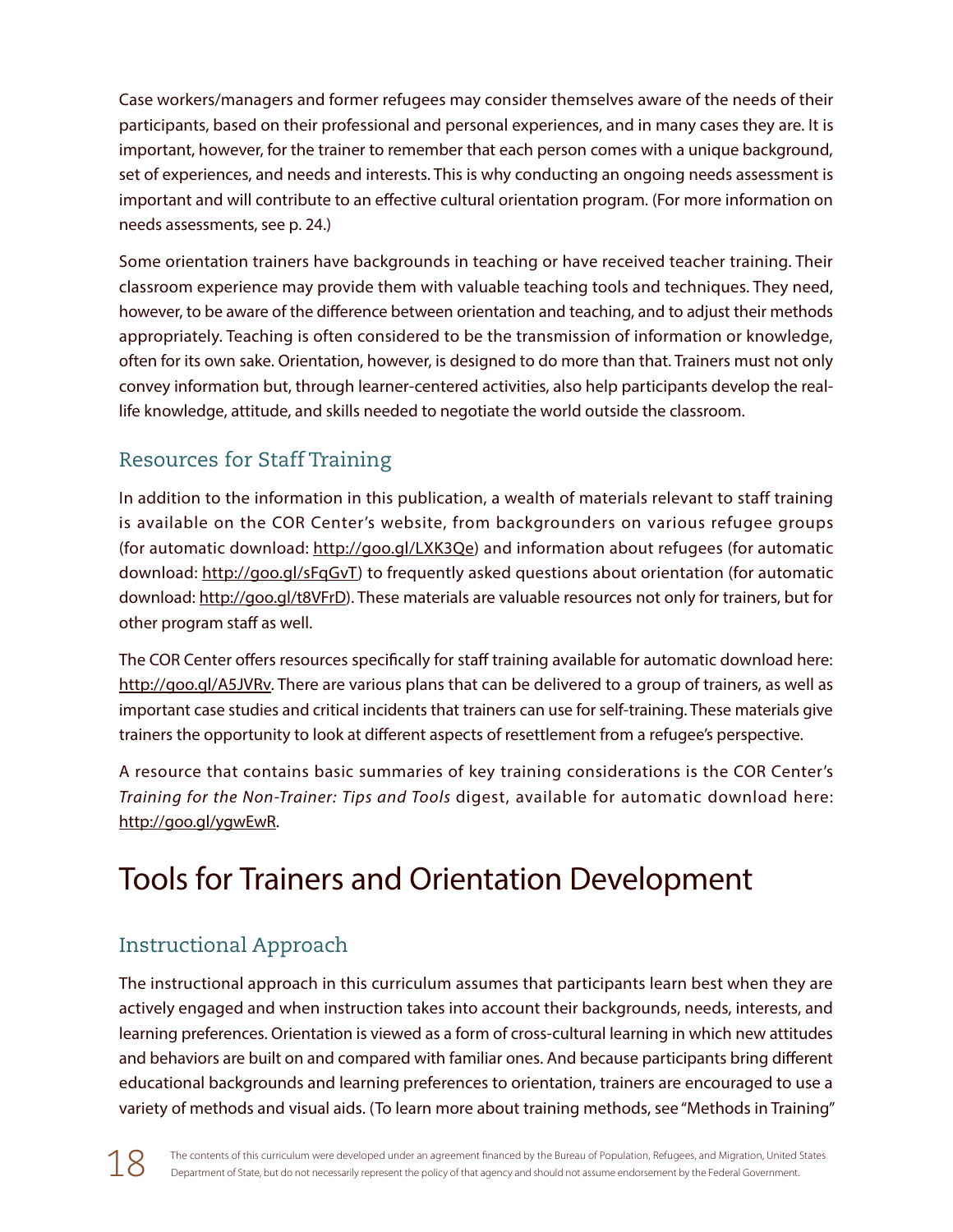п

j

in the COR Center's *Training for the Non-Trainer: Tips and Tools* digest, available for automatic download here: http://goo.gl/QczPIr.

The curriculum is guided by two basic principles. The first is that effective orientation deals with knowledge, skills, and attitudes. The second is that orientation is most effective when it takes into account the specific needs of different groups.

#### Knowledge, Skills, and Attitudes

Orientation is not just about the delivery of information. Specialists view orientation as a form of crosscultural learning made up of three components: knowledge, skills, and attitudes (Costello & Bebic, 2006).



For the purpose of this curriculum, *knowledge* is a body of information usually of a factual nature; it is something concrete that a participant can learn during orientation. Participants will gain knowledge as they learn basic information about resettlement in the United States.



*Skills* refer to the mental, manual, or verbal ability needed to do something. Skills allow someone to perform a task. During orientation, participants may develop the skill of finding a balance between their home culture and U.S. culture, or keeping a bathroom clean by U.S. standards.



*Attitudes* are thoughts and beliefs and are often unexamined feelings. Addressing attitudes may allow a participant to consider or adopt new values or perspectives. Participants who at first show no interest in getting a job might change their attitudes when they learn about ways a job can help their family meet its goals.

In this curriculum, three icons, found in the left-hand column of the activity plan, represent the components (knowledge, skills, and attitudes) addressed in that particular session plan. The trainer can decide which of the three are most important for participants to learn and choose activities accordingly. It is important, however, to remember that participants usually do not learn in discrete categories; there is often a blending of the three components, even though one might dominate. For example, when participants are learning about cultural differences in the United States, they are adding to their knowledge on that topic. At the same time, they are also enhancing skills, such as showing tolerance toward members of other cultures, and developing new attitudes about cultural differences.

#### Working With Different Groups

Participants can be subdivided into different groups, each with its own set of needs and interests, based on their backgrounds. The following four groups are often found in an orientation session.

#### Participants With Little or No Formal Education

Participants with little or no formal education may face challenges adjusting to a classroom setting. Some may lack confidence in their ability to learn, and will need special encouragement. Many programs have found that activities and games are helpful in conveying key messages to these participants. Some groups may feel more comfortable sitting on the floor instead of in chairs.

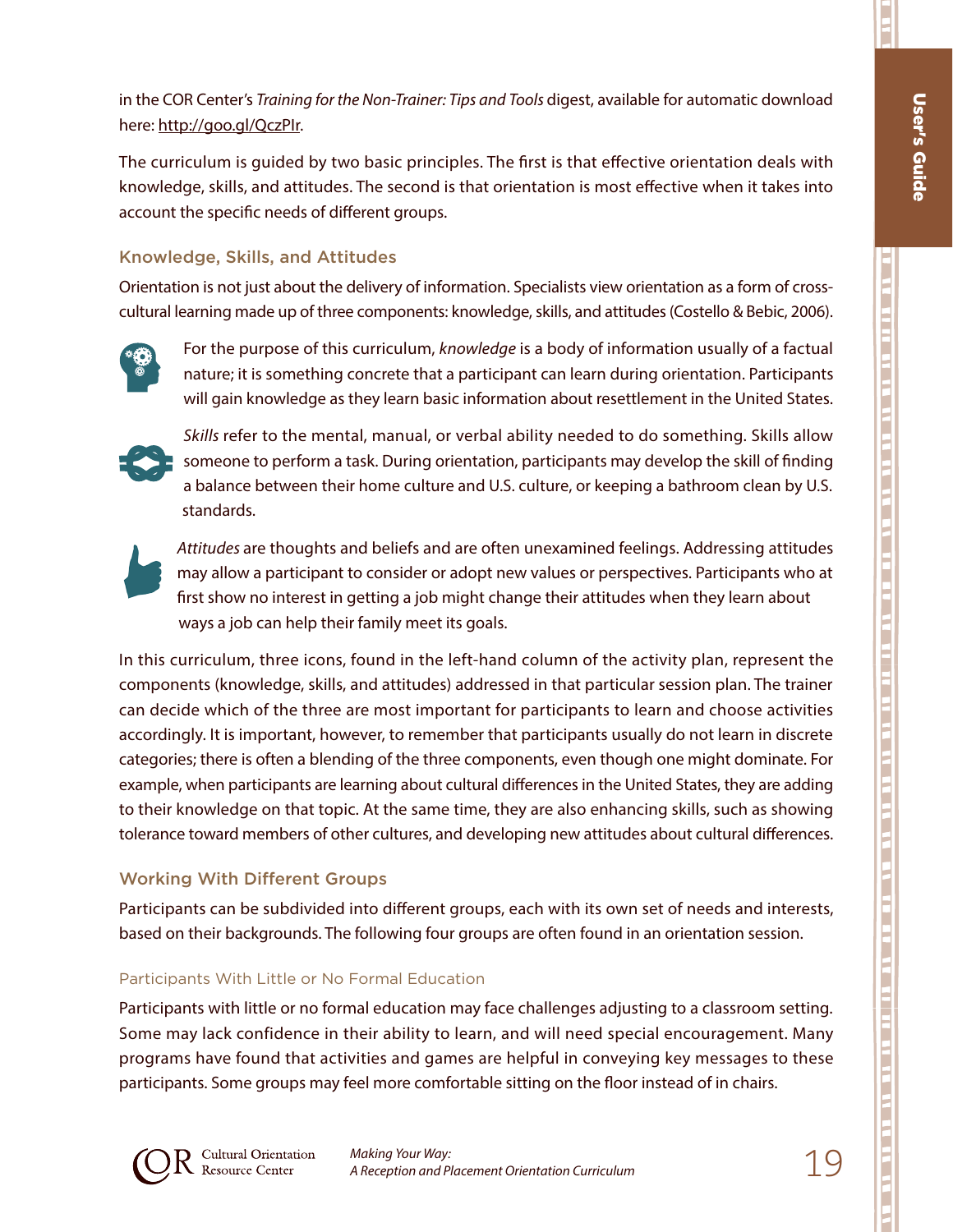In working with those who are preliterate or not literate in English, the trainer should use as many visuals and as much realia to get key messages across. This curriculum provides many visuals to address key topics.

#### Highly Educated Participants

The needs and interests of participants who are highly educated can differ greatly from those with little or no previous education. The trainer, however, should not make assumptions about participants' prior knowledge based on their levels of education. Instead, the trainer should determine their needs with the use of the unit "Needs Assessment."

Providing separate orientation sessions for participants who are highly educated can be helpful in addressing their specific needs. If this is not possible, the trainer should consider a peer-mentoring technique, pairing those who are more educated with those who are less educated. This allows the more educated participant to demonstrate—and put to use—their knowledge. However, trainers should ensure that the needs of the more educated participants are also being met. One way they can do this is to provide those who are interested with written materials to read outside of orientation.

Educated participants may at first express little or no interest in activities or games, feeling that the information is too basic and the activity unsuitable for an educated adult. However, even very educated participants usually learn more through such learner-centered methodologies and should be encouraged to participate. Activities can also be adjusted to make use of participants' greater literacy skills and familiarity with modern urban life.

#### Older Refugees

In recent years, older refugees have made up a greater percentage of new arrivals, and trainers should consider this population's special challenges and needs (Burt & Mahar-Piersma, 2011). Older refugees may face age-related problems in learning. Feeling that their needs or problems are less important than those of their younger family members, they may be reluctant to ask for help. It is important for trainers to find out older refugees' concerns and interests. If possible, place older refugees in the same group where they can learn at a pace similar to that of their peers. Using a slower pace, giving new information in smaller pieces, and encouraging small group discussions may be more effective with older refugees than presenting big chunks of information in a large group setting.

Trainers also need to know that older refugees may come with a cultural belief that people can be too old to learn new things. Trainers should explain to participants that they *can* learn and that Americans believe that learning is a lifelong endeavor. Trainers should assure older learners that although they may have a harder time remembering facts and figures, their life experiences may enable them to gain a deeper understanding of a concept.

#### Participants With Disabilities

Orientation sessions may include participants with physical or mental impairments. Each case will be different, making it hard to generalize about the needs of participants with disabilities. That said, there are ways a trainer can accommodate those with disabilities (National Institute of Adult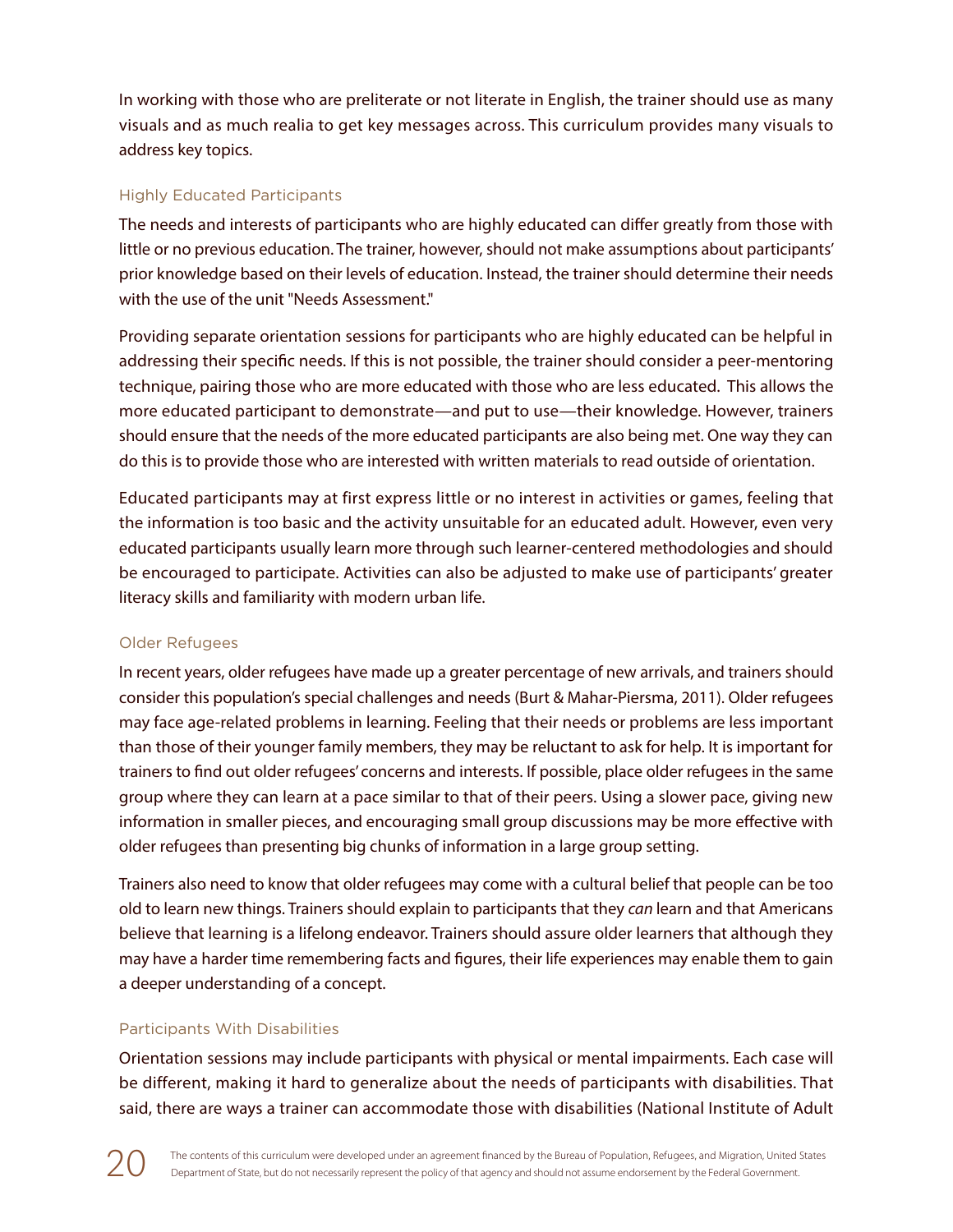Ħ

Continuing Education, 2009). Because the level of impairment and its effect on learning will differ for each person, the trainer should approach the participant as a resource for information about her or his needs and abilities. For those who may need help communicating their needs, attending orientation with their primary caregiver (often a close family member) can be helpful. In terms of classroom accommodations, trainers should consider special needs on a case-by-case basis and make arrangements accordingly. Such arrangements may involve repositioning the interpreter and the special use of visual, auditory, or tactile materials.

Trainers will need to understand that different cultures may view disabilities differently. It should be stressed to participants (both the participant with a disability as well as family members and friends) that the United States protects and helps people with disabilities, including refugees, as shown by the many programs that provide support and resources. Americans believe that people with disabilities can have a full life, working, going to school, traveling, and having friends, and this belief should be communicated clearly to participants.

### Working With Groups of Different Sizes

R&P orientation is delivered in different ways depending on the program and the number of recent arrivals. Throughout this curriculum, suggestions are provided for working with individual participants, small groups (typically two to five people), and larger groups. With all groups, regardless of size, it is important to vary methods and minimize lecturing, assess needs frequently, and evaluate participant learning.

#### Working With Individuals

Many trainers delivering R&P orientation to refugees find themselves working with individuals or small groups of two or three people. Even in sessions of one or two individuals, it is important that content be delivered in interactive ways that meet the needs and interests of the participant(s). With one or two participants, it may feel troublesome to hang pictures on the wall of a training space, or awkward to walk around looking at the material. It may seem easier to simply provide the content verbally. However, interactive activities that involve participants in their own learning result in a deeper understanding of the material for individual participants as well as for groups.

The following tips can be particularly helpful when working with an individual participant:

- Connect needs assessments to learning assessments by creating a list of questions the participant has or things s/he does not know about the topic. (For more information on needs assessments, see p. 24; for more information on learning assessments, see p. 27.) When finished with a topic, review the list together. Ask the participant to respond to the questions. Provide information that the participant cannot supply.
- When working with an individual, it can be helpful to identify her or his learning styles and adjust sessions and plans accordingly. Bear in mind that most people learn through more than one learning style, so it is important to use different methodologies to keep the participant's interest and ensure that the participant is learning the information.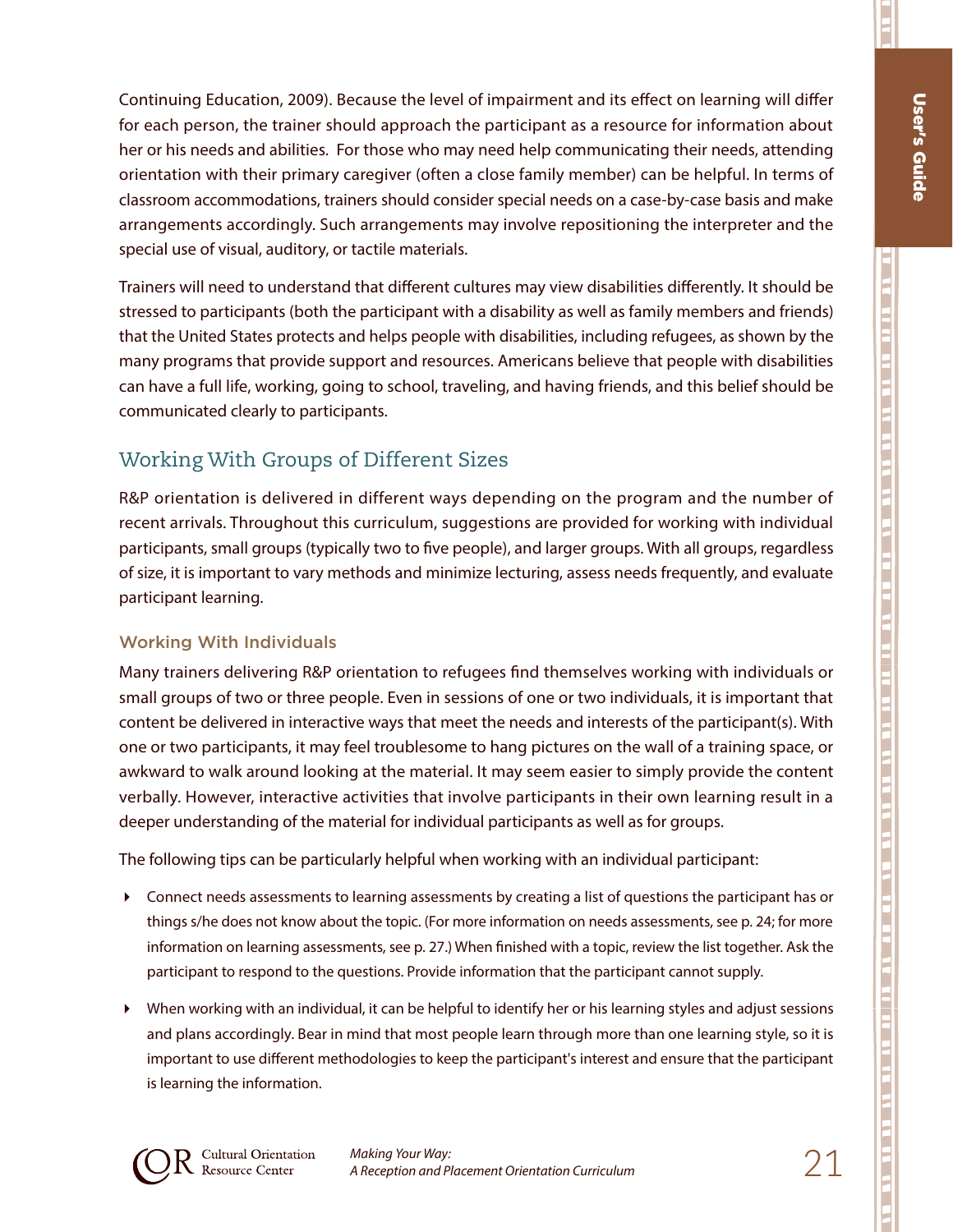- When talking about a sequence of events, such as going to a doctor's appointment or the process of adjusting status, have the participant lay pictures out in order while discussing each one.
- Whenever possible, incorporate images, question cards, or realia. These allow the participant to learn about the topic by focusing on an object that is representative of a concept. The trainer can have the participant choose an image at random and then proceed to provide the participant with the important information related to the image.
- To conduct a brainstorming session, take turns answering a question with the participant. To prepare for the session, gather responses to the question based on common issues that arise with refugees in the area.
- Encourage the participant to ask questions frequently, explaining to her or him that Americans like people to ask questions, seeing it as a sign of interest. Ask, "Do you have any questions?" or relate the question to the topic by asking, "Do you have any questions about cleaning your bathroom?" If the participant is particularly quiet, say, "Please ask me two questions about this before we move on to the next topic."
- In place of a classroom-based session, opt for field trips to teach real-life information and skills such as using public transportation.
- When working with an educated participant, acknowledge and make use of her or his literacy skills—for example, by providing worksheets to complete or review.
- Provide the participant with a workbook to use during the orientation sessions. (This can be as simple as stapling eight to ten sheets of paper together.) If the workbook can be prepared in advance, put worksheets or other lists in it. If it can't be prepared in advance, bring tape or glue for the participant to add worksheets or lists from the sessions to the workbook. Encourage the participant to add information to the workbook over the course of the orientation sessions.

Lastly, keep in mind that each activity plan in this curriculum provides trainers with ways to adapt the activity to the needs of individual participants.

#### Working With Small Groups

Small groups can vary in size from two to as many as five or six participants. Most of the activity plans in this curriculum can be used with groups of this size. The trainer should check the Working With Individuals or Very Small Groups section of each unit for suggested variations, and choose either the regular activity plan or the variations, depending on the group, the needs of participants, and the session plan. In some cases, a small group variation may be appropriate for as many as ten people.

There are many advantages to working with small groups:

- Small groups provide trainers with the opportunity to get to know the participants (and their interests and concerns) better.
- Instruction can be tailored to the needs of each participant.
- Many participants feel more comfortable voicing their questions and opinions in a small group, while also having the opportunity to hear what others have to say.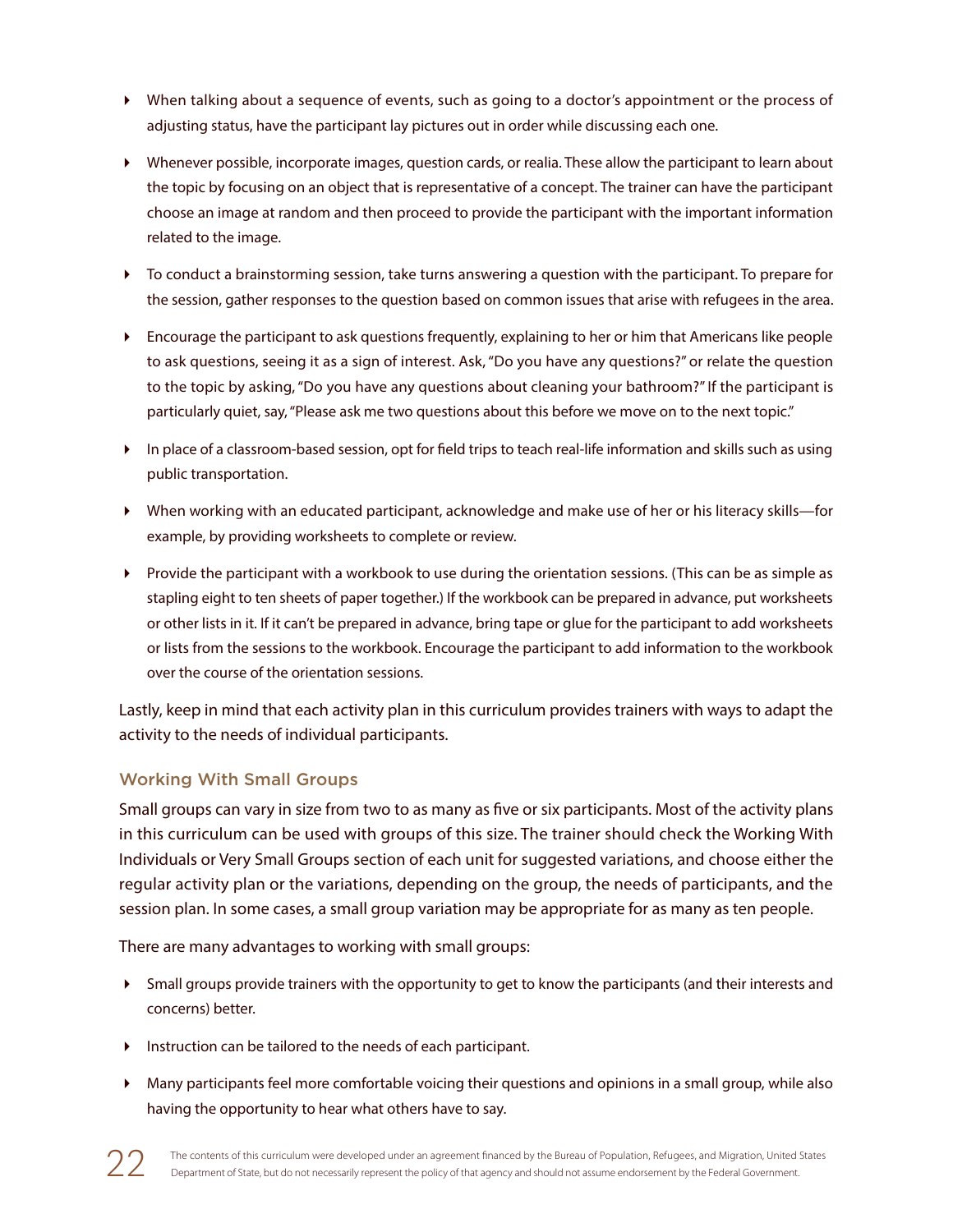п

- With fewer participants, there is often more space for movement and activities.
- Participants are more likely to attend orientation sessions and complete assignments in small groups because nonparticipation is more obvious.
- There is time for participant and trainer feedback.
- A small group means less preparation time—fewer pages to copy, supplies to gather, and materials to put together.

#### Working With Large Groups

Working with large groups presents its own set of challenges. A large group can feel overwhelming and out of the trainer's control. As a result, many trainers find it helpful to divide participants into small groups frequently. Participants can be divided into groups, purposefully (e.g., by age, education level, or gender) or randomly. Common ways to group randomly include counting off, distributing small colored pieces of paper or pictures that match, and having participants take matching shapes or colors from a box.

Here are some additional considerations when grouping participants:

- Some trainers like to place more dominant participants together in one group and quieter participants together in another, to break the pattern of a few people dominating the discussion and the quieter participants deferring to them.
- With some topics, groups divided by gender or age may facilitate a more open and cohesive discussion or learning environment.
- In some cultures, women may participate more freely and openly in a group of other women.
- Older refugees may be less inhibited and more likely to open up when their younger peers are not present.

However groups are formed, it is always a good idea to have the small groups report back to the full group. This allows each group to get the perspectives of others.

Most of the activity plans in this curriculum can accommodate large groups. Pay attention to the recommended group sizes and be sure that there are enough materials to accommodate everyone. Prepare for the possibility of a large number of questions by having participants write their questions on paper or asking them verbally before the session begins or during breaks.

## Incorporating English Into Orientation

Refugees and service providers regularly identify learning English as key to successful resettlement. Learning a new language takes time and can be frustrating. *Making Your Way* provides a quick and simple way for trainers to help refugees learn relevant English words faster. Listed at the beginning of each activity plan are three key vocabulary words and a key phrase or sentence for trainers to review with participants and highlight during the session. Guidance on how to teach the words is provided within each activity plan. The trainer should omit words that participants already know.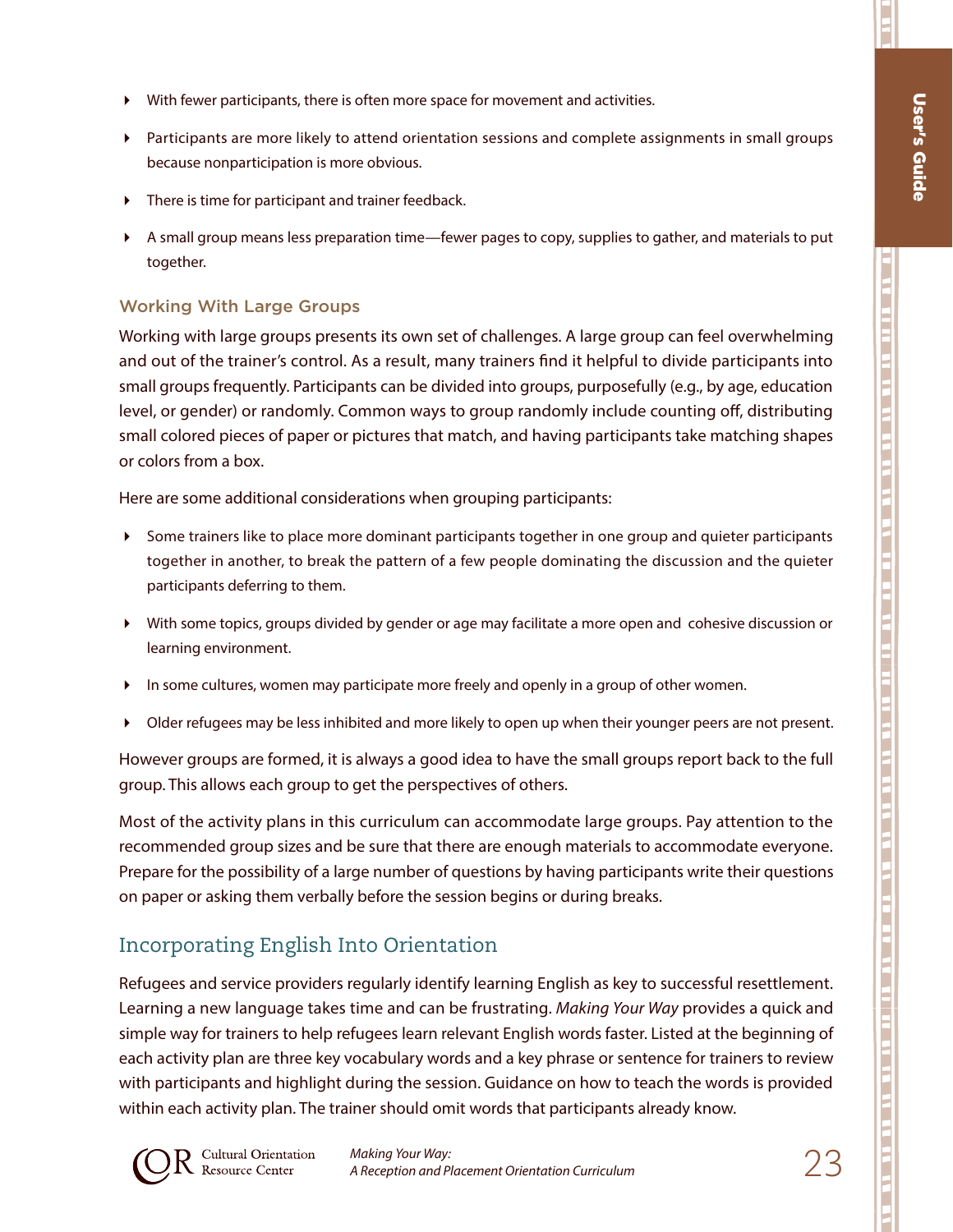Toward the end of each unit is a fuller unit vocabulary section that (time permitting) allows the trainer to incorporate more key English vocabulary into orientation sessions. The trainer should introduce a new term with its definition and then with the contextual sentence. A picture or gesture that illustrates the term can be provided. The trainer may also consider writing the term on an index card and posting it on a word wall that can be referred to during the session.

The unit vocabulary sections also include partner talks, which are meant to be brief exchanges in English, no longer than two minutes. Participants should be encouraged to converse and interact with each other, using what they already know about the term from the trainer's definition and explanations. Participants with intermediate and higher level English skills should be encouraged to use full sentences that include the target words or phrases. The presentation of these vocabulary terms should not take longer than six to eight minutes per session. The trainer may choose to ask only one or two of the partner talk questions depending on how much time is available.

Two unit vocabulary worksheets conclude each unit. Depending on the time available and the interest and abilities of the participants, the trainer may incorporate one or both of these worksheets into an orientation session or distribute them to participants as take-home handouts. Each Unit Vocabulary Worksheet 1 was developed for participants who know how to use a pen, pencil, or other writing implement and are starting to learn English, while each Unit Vocabulary Worksheet 2 was developed for participants who can read and write some English and are literate in their own language or another language other than English.

While trainers should take advantage of opportunities to incorporate English into activities, they should be sensitive to the needs of those with low levels of English and formal education. For the participant with lower literacy levels or who speaks little or no English, the use of visuals is extremely important. For participants who are literate in their own language, translated materials help get key messages across. The assistance of trained interpreters in orientation is always very helpful. (For more information and things to consider when working with preliterate participants, see p. 19).

### Needs Assessment

As already noted, this curriculum begins with a need assessment. A needs assessment, which can be either a verbal or a written tool, seeks to identify both what participants already know and can do, and what they want to learn and be able to do. While some trainers may skip this step, feeling there is neither time nor need for it, specialists in the field have found that a needs assessment is critical to an effective and efficient orientation.

#### Reasons for a Needs Assessment

There are several reasons for a trainer to conduct needs assessments:

To identify relevant content

A needs assessment helps the trainer find out the participants' pressing needs and goals. Adults are likely to be more motivated to learn if they perceive the content to be directly related to their needs and concerns (Beder,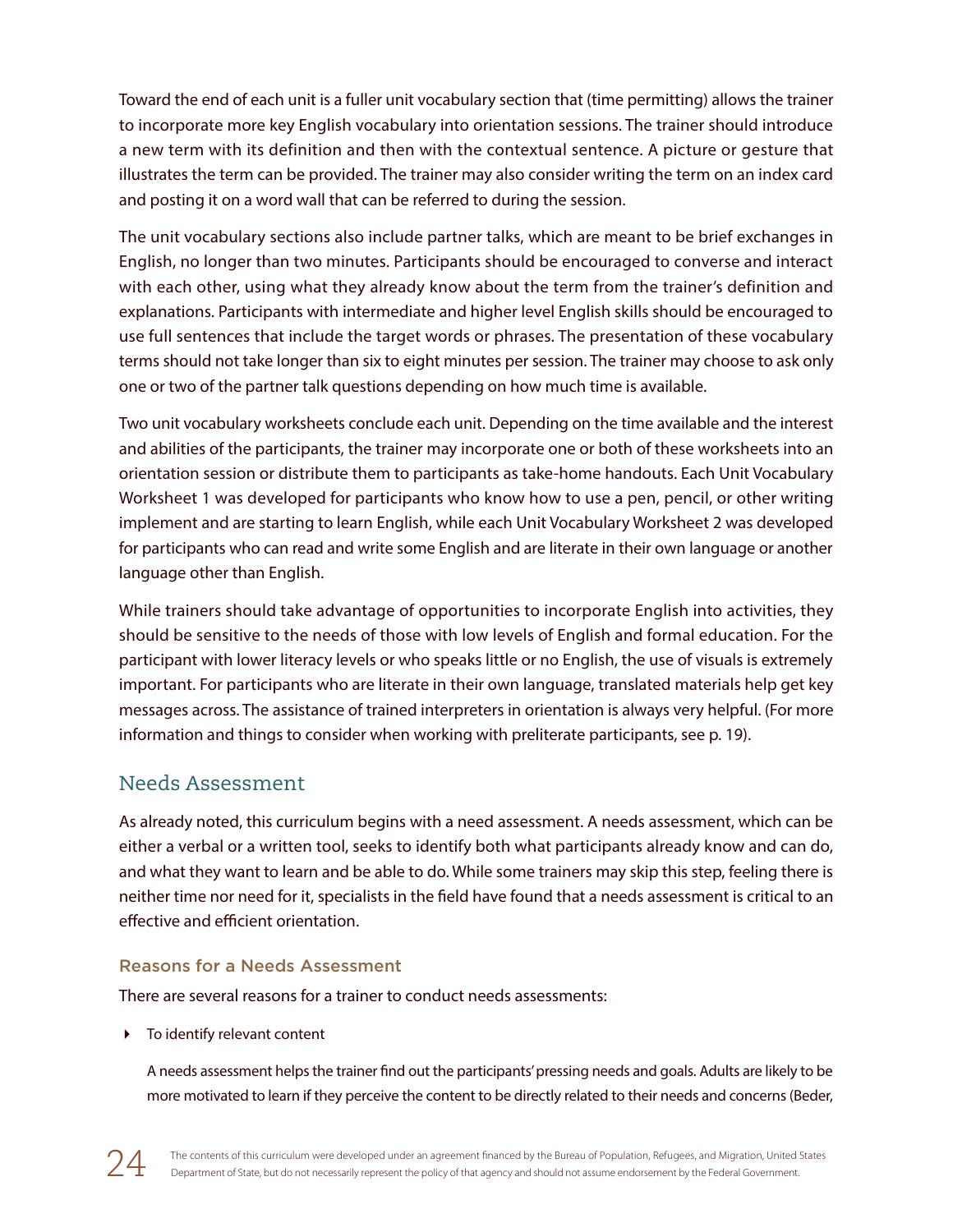п

j

Tomkins, Medina, Riccioni, & Deng, 2006; Miller, 2010). The information from a needs assessment can be very helpful in establishing goals for an orientation session or program, determining the sequence of orientation topics, and deciding the amount of time to be devoted to each (Rodriguez, Burt, Peyton, & Ueland, 2009).

To identify ways to build upon participants' abilities and accomplishments

A needs assessment can validate the wealth of information and experiences that participants possess (Lambert, 2008) and allow trainers to build orientation sessions on participants' abilities and accomplishments. Being heard is empowering and eases the anxiety of having to learn everything from scratch (Coates, 2007).

To identify present knowledge and needs

A needs assessment can help a trainer identify the information and skills that participants have regarding an orientation topic (Lambert, 2008). Trainers can identify misconceptions or misinformation participants may have about an orientation topic (National Center for Family Literacy & Center for Applied Linguistics, 2007).

Trainers can then focus on gaps in participants' understanding. When the information from a needs assessment has been collected, the trainer should have a better understanding of what participants already know, what participants do not know, and what participants are interested in learning more about. This information can then be used to plan upcoming orientation sessions or programs. For example, a trainer may learn that participants already know how to use public transportation and are interested in learning more about family roles. The trainer could then make adjustments accordingly. This information will serve to reduce the number of questions that participants ask the trainer and other staff members in the future.

Lastly, needs change over time. As participants spend more time in their community, they will learn different things and have different questions. Programs that conduct frequent needs assessments are likely to better understand their participants and, if time and resources allow, adjust future orientation sessions accordingly.

#### How a Needs Assessment Enriches Orientation

A needs assessment enriches orientation by building a partnership between trainer and participant. It does this by encouraging participants to do the following:

Share learning goals and expectations

Participants who are given an opportunity to share their goals and expectations feel they have a say in what is covered. For example, if participants have pressing medical needs, one of their primary goals may be to better understand health insurance. In this case, a trainer might choose to discuss health care first.

Raise questions or concerns they may have about any of the orientation topics or the orientation itself

As most trainers know, many hours of orientation could be devoted to one topic, so any information that can help trainers decide what issues to focus on within each topic is helpful. Soliciting participant questions and concerns at the beginning of an orientation session allows for a quick assessment of group interests.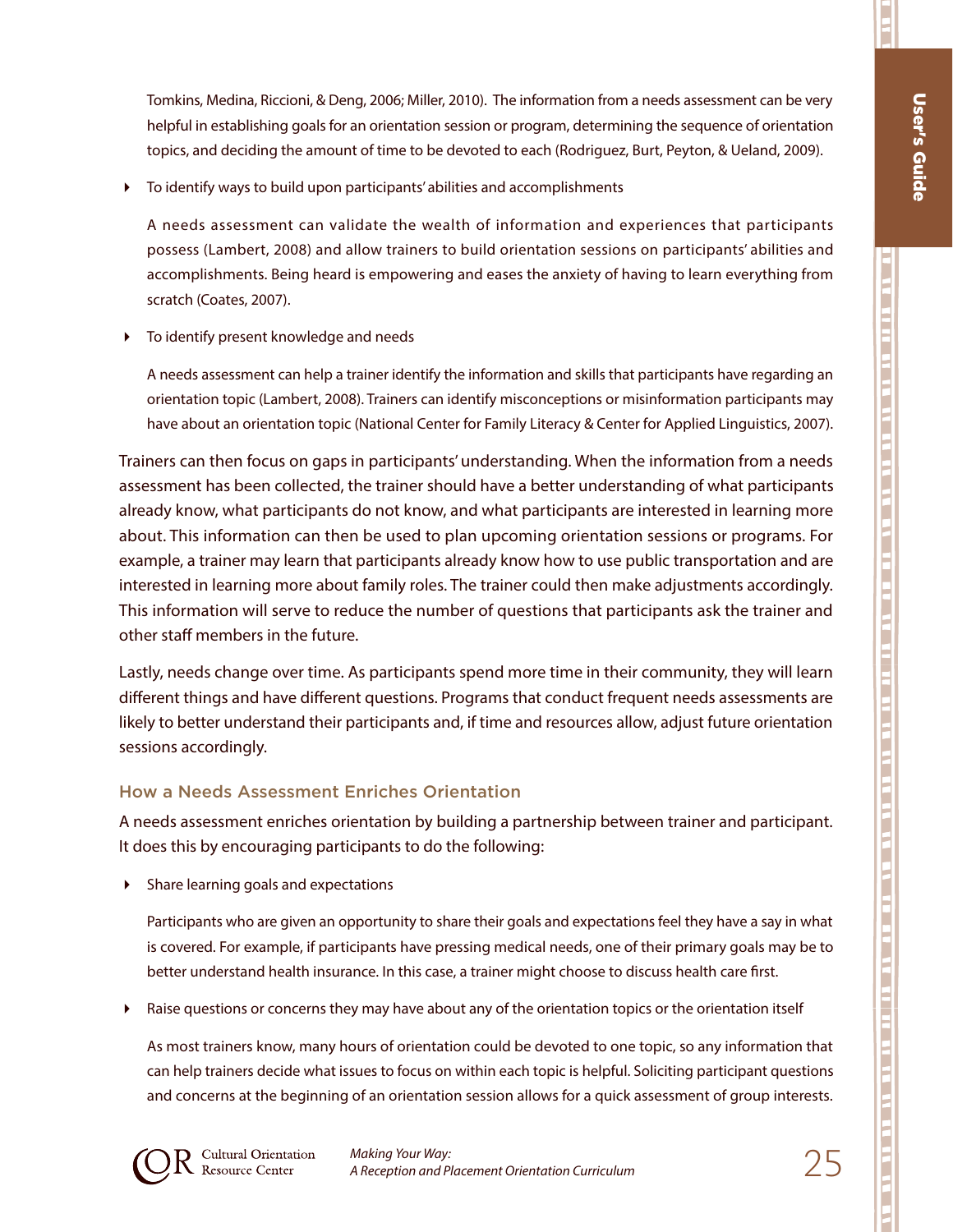Trainers can use feedback from participants about specific experiences to decide which issues merit more attention and which merit less. For example, finding out that participants have a lot of questions and concerns about family reunification will indicate to the trainer that more time should be spent on this issue.

Soliciting questions and concerns can also help maintain participant interest, as trainers can refer to the list of questions and let participants know when each will be addressed. In addition, trainers can refer back to the list of questions at the end of an orientation session and have participants answer some of the questions, to reinforce learning and to assess what participants have understood and retained.

List successes or challenges they have experienced in any of the areas that will be discussed in orientation

Taking the time to acknowledge the richness of experiences that participants bring with them helps create a dialogue between the trainer and participants, instead of a one-way flow of information from the trainer to participants. For example, a good strategy for the employment topic is to have participants think about and list the many job-related skills they bring with them. This will create an encouraging atmosphere when discussing a topic that is often a source of concern and frustration to participants.

Explore their opinions and attitudes about orientation and individual orientation topics

Communicating and supporting attitudes that foster successful resettlement are important goals for orientation. Therefore, identifying participants' opinions and attitudes about the content to be shared in orientation can serve as an early warning system to issues that may need to be examined. For example, a needs assessment may reveal that many participants are opposed to the idea of women working outside the home. This may lead the trainer to stress the need for two incomes to achieve self-sufficiency and the role of women in the U.S. workplace.

#### Types of Needs Assessments

Needs assessments can be lengthy or brief, and they can be ongoing or conducted only once. They can be timed to take place before, during, or after an orientation session. Needs assessments can also be developed for preliterate participants or for very literate participants, individually or in groups.

The focus of a needs assessment should identify what participants know and can do, and what they want to learn and be able to do. The assessment can take place through a discussion, an activity, a game, a written survey, or the use of pictures.

Throughout an orientation session or program, the trainer should check in with participants frequently to determine what is understood and what questions participants may still have. This can be as simple as encouraging participants to ask questions throughout the sessions, or debriefing them after a topic or a session. Through this process of continuous needs assessment, information is gathered that can feed into the next topic or session to ensure participant needs are being met.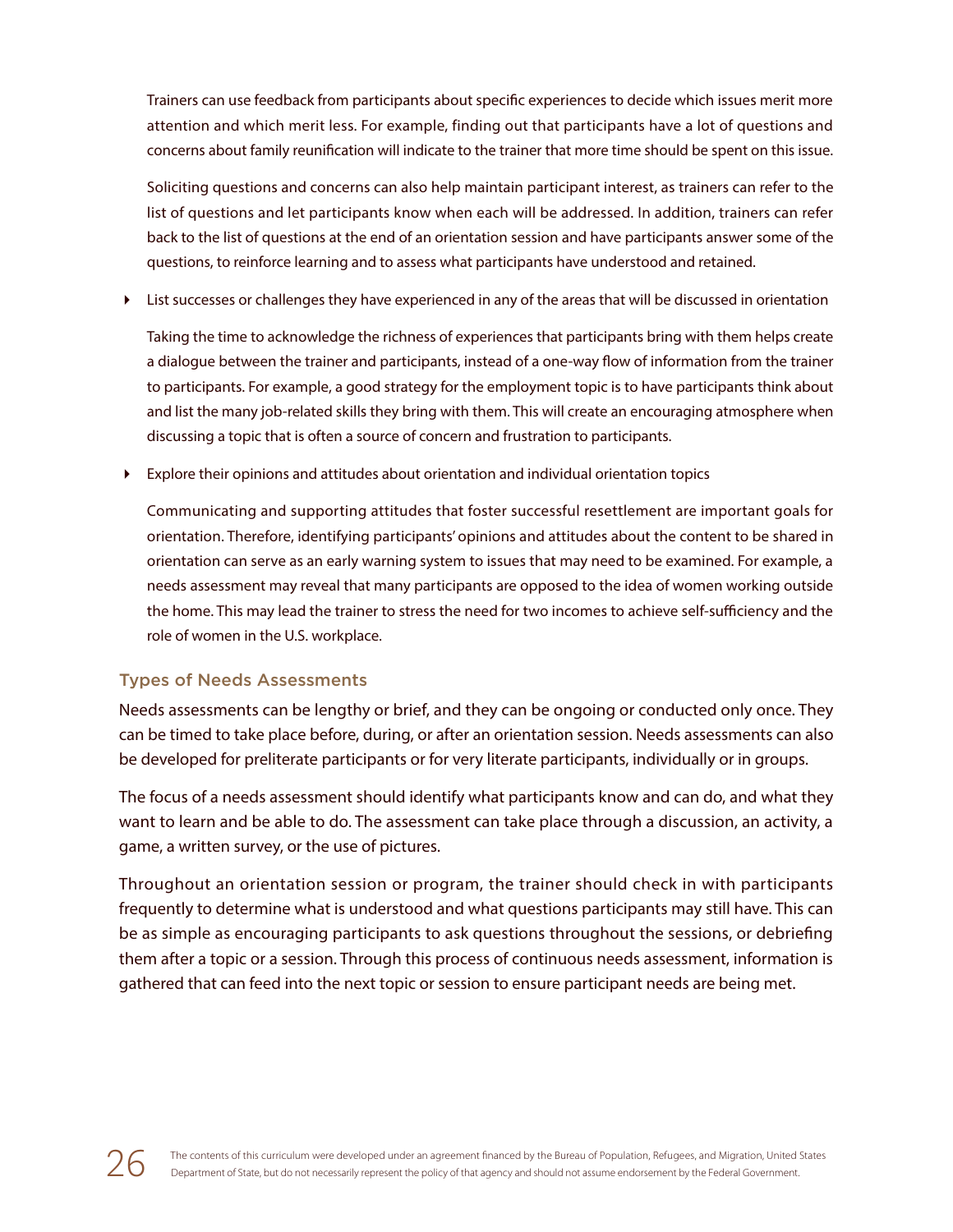П

j

ת הוות הוא הוא הראש המים הם הם הם את הוא הוא הוא הוא הוא הם הם הם הם את הוא הוא הוא הוא הוא הוא הוא הוא הוא הו

### Learning Assesments

#### The Importance of Learning Assessments

Whereas a needs assessment finds out what learners already know and want and need to know, a learning assessment looks at what they have learned. Effective instructors continually assess participants' comprehension and retention of new information. Knowing what information was understood and learned enables trainers to adjust the pace and content of orientation to accommodate the needs of participants. Assessment can provide feedback for refining ongoing orientation and future program planning (National Center for Family Literacy & Center for Applied Linguistics, 2007).

Refinement of ongoing orientation

Learning assessments provide valuable information that can inform and improve an orientation session or program currently being conducted. Ongoing feedback on what has or has not been learned helps trainers know what learning activities were effective and what topics need to be retaught or presented in a different way.

Program planning

Learning assessments also provide results that can inform future orientation sessions and programs. By examining what information was not retained by past participants, trainers can then consider how to adjust future orientation. For example, trainers might use different learning activities or think about whether particular topics might be more applicable to participants at a different point in the resettlement process. The information learned from the evaluation of student learning keeps trainers informed and helps them think strategically about any modifications they might want to make—in what to teach (and what to emphasize), when to teach it, and how.

#### Types of Learning Assessments

Learning assessments can be done formally or informally. Most people are familiar with formal learning assessments, such as written tests and oral interviews, which provide a score or a grade. But there are other less formal ways to conduct a learning assessment, too.

Perhaps the best assessment methods for orientation are those that are informal, quick, easy, and stress-free for both trainers and participants. Trainers may find that it is more effective to use oral or pictorial assessments rather than written ones, especially with less literate participants. Assessments can take place during and after a learning activity.

Here are some ways to conduct an informal learning assessment:

 Check for comprehension by orally asking open-ended questions about the topic. Asking, "Do you understand?" does not usually provide useful information. Instead, have a participants ask a partner to say something specific about a topic (e.g., "Describe how to get on and off the bus") or ask a specific question (e.g., "What are two things about owning a car that make it expensive?") to ensure that participants understand the information.

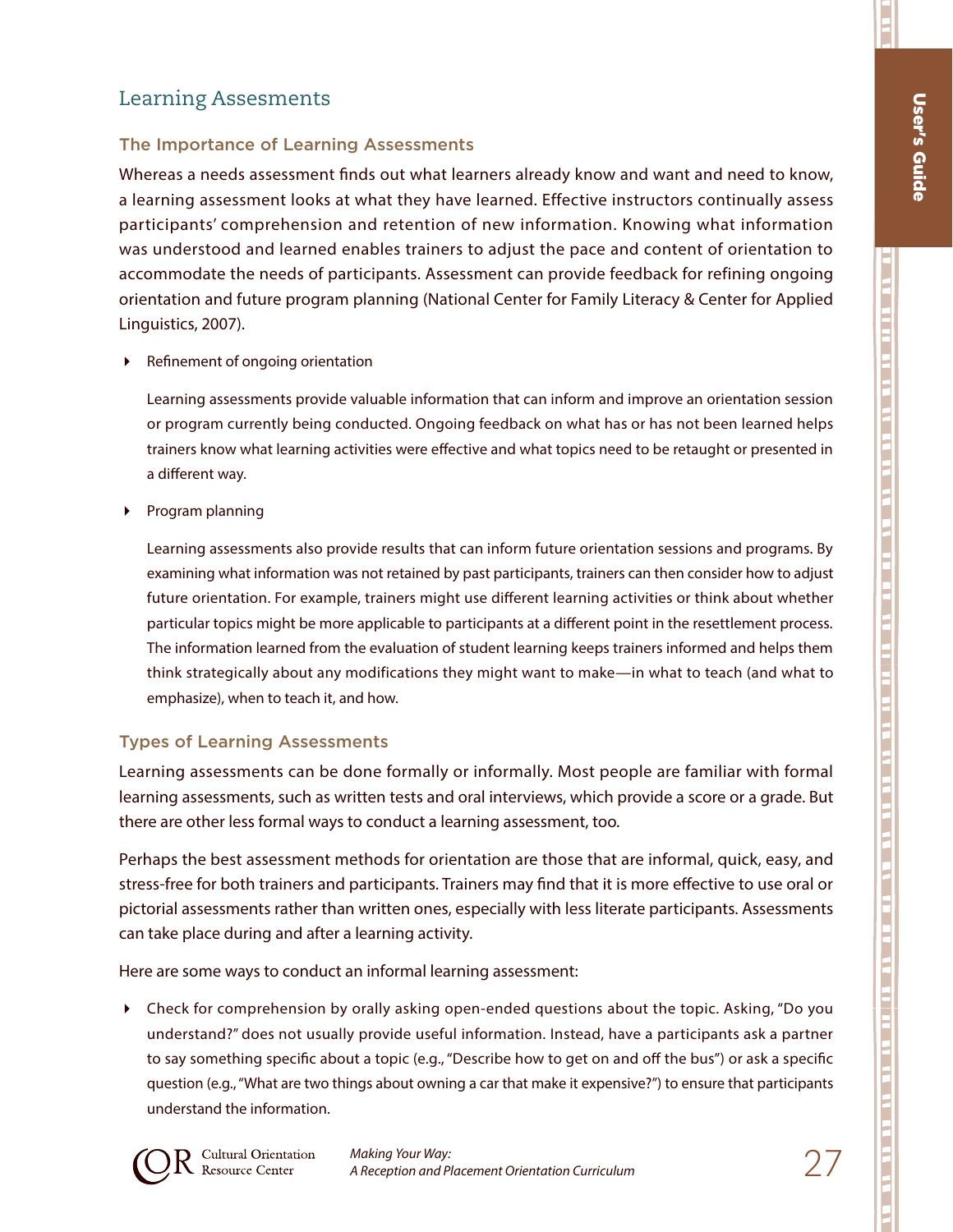- Ask participants to repeat the new information back to the trainer in their own words. For example, the trainer may ask participants to describe how to clean a kitchen floor.
- Ask participants to explain what they have learned to another participant or staff person. For instance, the trainer may say, "Tell a partner where you can buy rice."
- $\blacktriangleright$  Have participants tell a story, draw a picture, or create a role play to demonstrate their new knowledge. This method might take more time, but it will be well worth the effort. It will give participants the opportunity to review and actively practice the skills and knowledge they have learned. A group of participants could role play requesting an interpreter, or talking to their child's teacher or school administrator about a problem their child is having at school.
- Review questions and concerns raised during the initial needs assessment or discussion. If participants were asked to pose questions at the beginning of the orientation session or program, review the questions and ask participants to answer them. Participants should be able to answer their own questions. If they cannot, this provides the trainer with an opportunity to review key points and provide accurate answers to misinformation.
- Observe participants completing a task. Often this type of learning assessment takes place outside of the classroom and in the community. Different from an immediate learning assessment, it might occur at a later time and over a longer period. A participant might become comfortable accomplishing a task on her/his own, such as attending a doctor's appointment or taking the bus to go grocery shopping. Or the learning assessment could be a less formal observation, such as seeing a participant who had expressed discomfort interacting with people from other cultures talking comfortably with someone from a different ethnic background in the community.

Each of these assessment methods allows trainers to check comprehension and retention, as well as to listen for misunderstandings or misinformation and to gauge how much learning is taking place and at what pace. Trainers should continue to revisit the new material until they feel that it has been retained.

Two forms of learning assessments are provided in *Making Your Way*:

Debriefing questions at the end of each activity plan

Questions have been developed to help trainers review the main objectives of the activity plan. Often these help highlight basic knowledge of the *R&P Orientation Objectives and Indicators*.

Wrap-up activity plans at the end of the orientation sessions

These activity plans have been designed as games to help trainers review the information covered throughout an orientation program. They require more preparation, but will allow trainers to review in a relaxed, enjoyable way information that participants have learned, while also allowing participants to demonstrate some of the knowledge they have gained.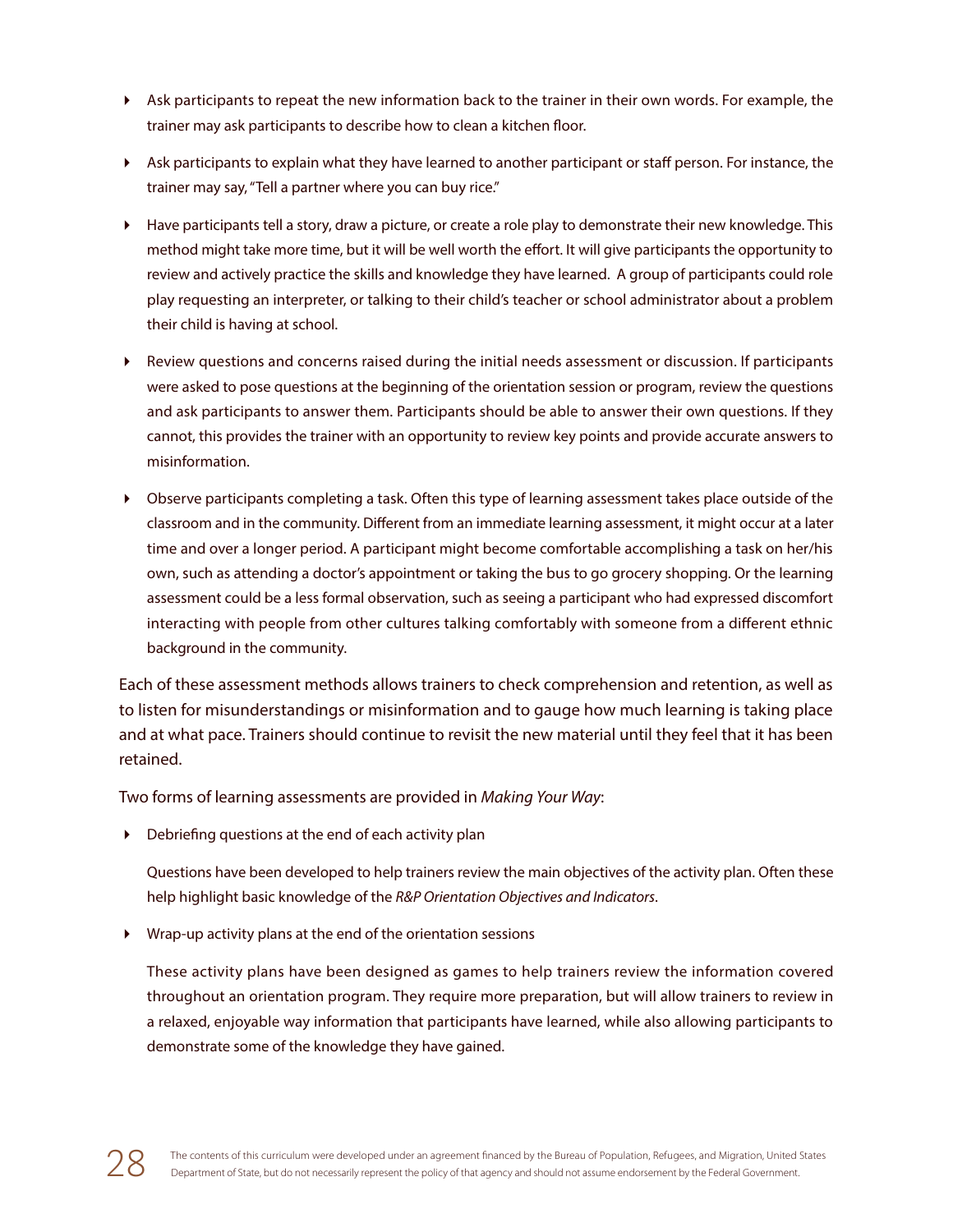E

ות גב הוות מו וה מו הן גם הן וה שו ות הן וה וה וה וה וה וה וה הן שם הן הן הן הן הן וה וו וה וה וה וה וה הן הם

### The Relationship Between a Needs Assessment and a Learning Assessment

A needs assessment and a learning assessment may utilize the same tool in different ways: A needs assessment tells us what participants want and need to learn, while a learning assessment tells us what they have learned. But there is a close relationship between the two. A learning assessment can provide feedback that can be used when gathering information for a needs assessment. For example, if participants from one orientation session or program did not understand when they should call their landlord, this can inform a future session, either with the same group of participants or with a new group of participants. A trainer may decide to convey the information in a different way (by using pictures, playing a game, or conducting small group discussions) or plan to spend more time on that topic with a future group (using the same method of delivery, or adding new methods to convey the information).

Used together, a needs assessment and a learning assessment can also measure the knowledge and skills participants have gained through orientation. Needs assessments illustrate what participants knew before the orientation and learning assessments illustrate what they learned as a result of the orientation. This allows the trainer to track a participant's progress according to her or his individual needs. For example, for a participant who is very familiar with modern appliances, knowing how to use an oven at the end of orientation may not be an achievement. However, for a participant who has limited previous exposure to modern appliances, learning how to safely use an oven at the end of orientation may be an immense achievement and a critical skill that s/he has gained through orientation.

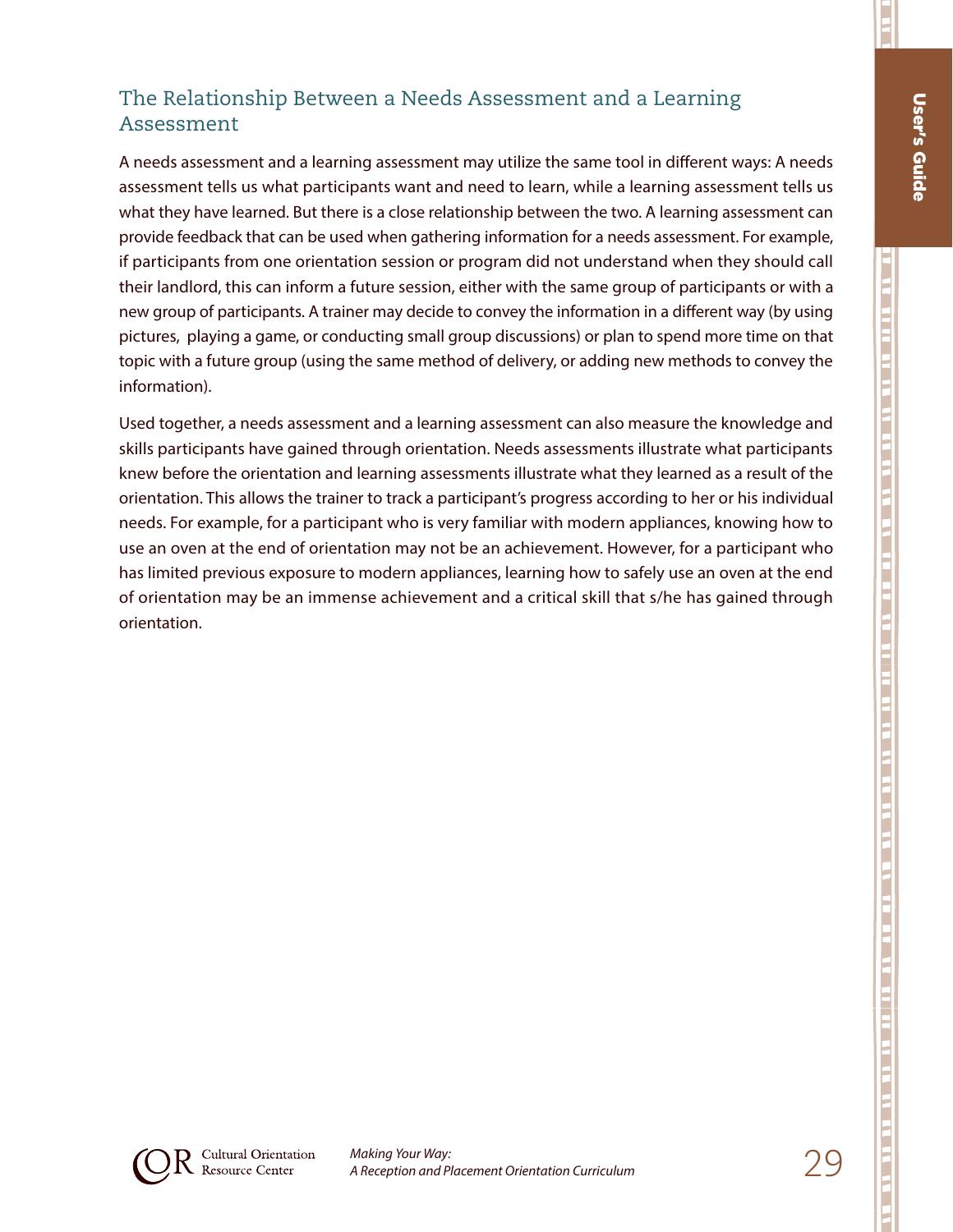The following cycle from Abrams and Mahar-Piersma (2010) demonstrates the five common steps of successful trainers and the relationship between a needs assessment and a learning assessment.

#### The Training Cycle



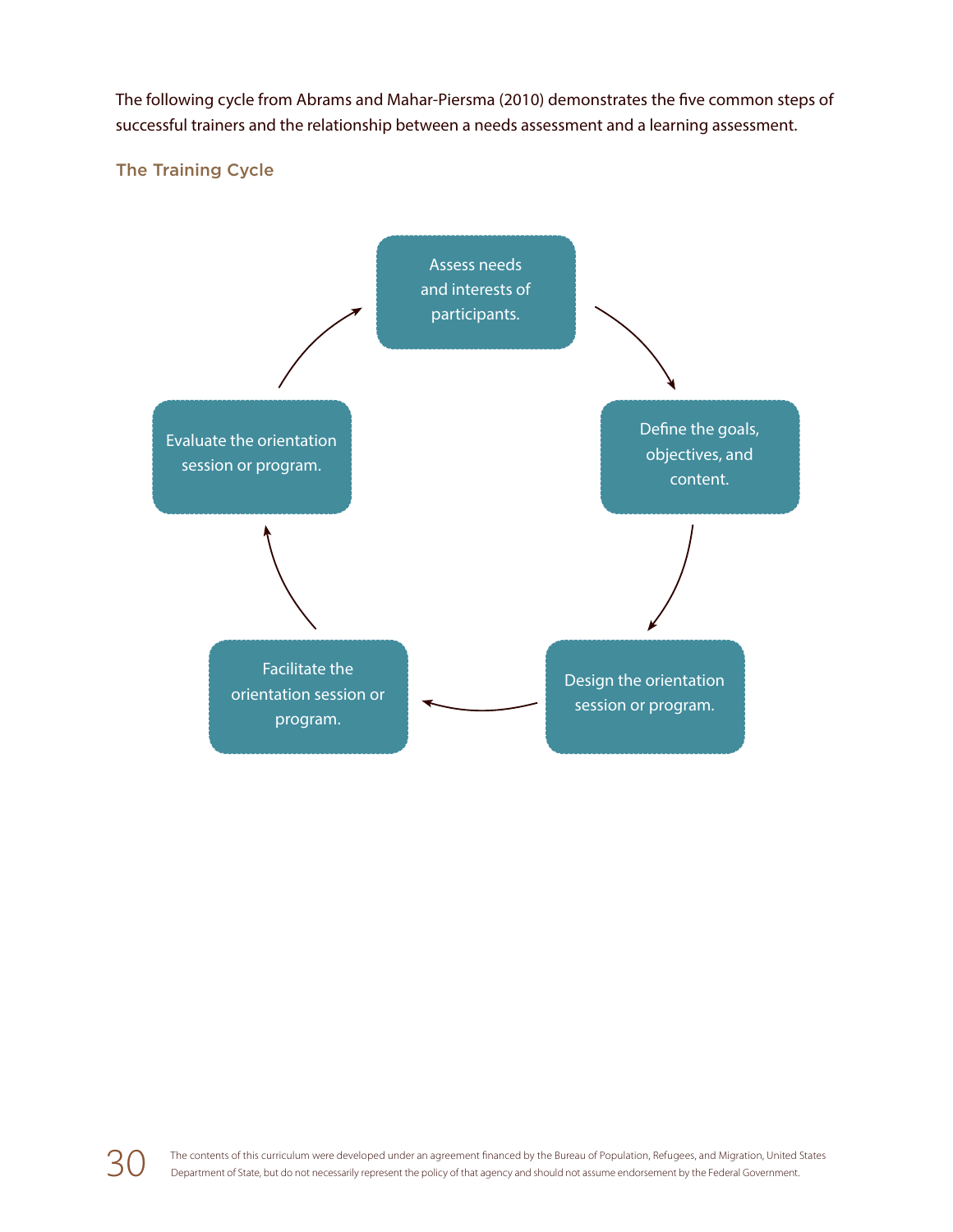# List of Units and Activity Plans

| <b>Needs Assessment</b>                         |                                                       |  |
|-------------------------------------------------|-------------------------------------------------------|--|
|                                                 | Topical Signs and Pictures                            |  |
|                                                 | Movement and Pictures                                 |  |
|                                                 | Topic Headers and Interests                           |  |
| Role of the Local Resettlement Agency           |                                                       |  |
|                                                 | The Basics: Role of the Local Resettlement Agency     |  |
|                                                 | Initial Resettlement Assistance and Services Provided |  |
|                                                 | Attending Orientation Classes                         |  |
|                                                 | A New Partnership                                     |  |
|                                                 | Overcoming Challenges                                 |  |
| <b>Community Services and Public Assistance</b> |                                                       |  |
|                                                 | The Basics: Community Services and Public Assistance  |  |
|                                                 | Types of Services                                     |  |
|                                                 | Social Involvement in Your Community                  |  |
| Housing                                         |                                                       |  |
|                                                 | The Basics: Housing                                   |  |
|                                                 | Housing Rights and Responsibilities                   |  |
|                                                 | Being a Good Neighbor                                 |  |
| Transportation                                  |                                                       |  |
|                                                 | The Basics: Transportation                            |  |
|                                                 | Getting Around Your New Community                     |  |
|                                                 | Owning and Driving a Car                              |  |



**Cultural Orientation**<br>Resource Center

31 *Making Your Way: A Reception and Placement Orientation Curriculum*

ווי הוא של הם שם לת הו הו הם והם הו הם הם הם של הם של הם הם לת הו הם הם הם הם הם הם הם של הם הם של הם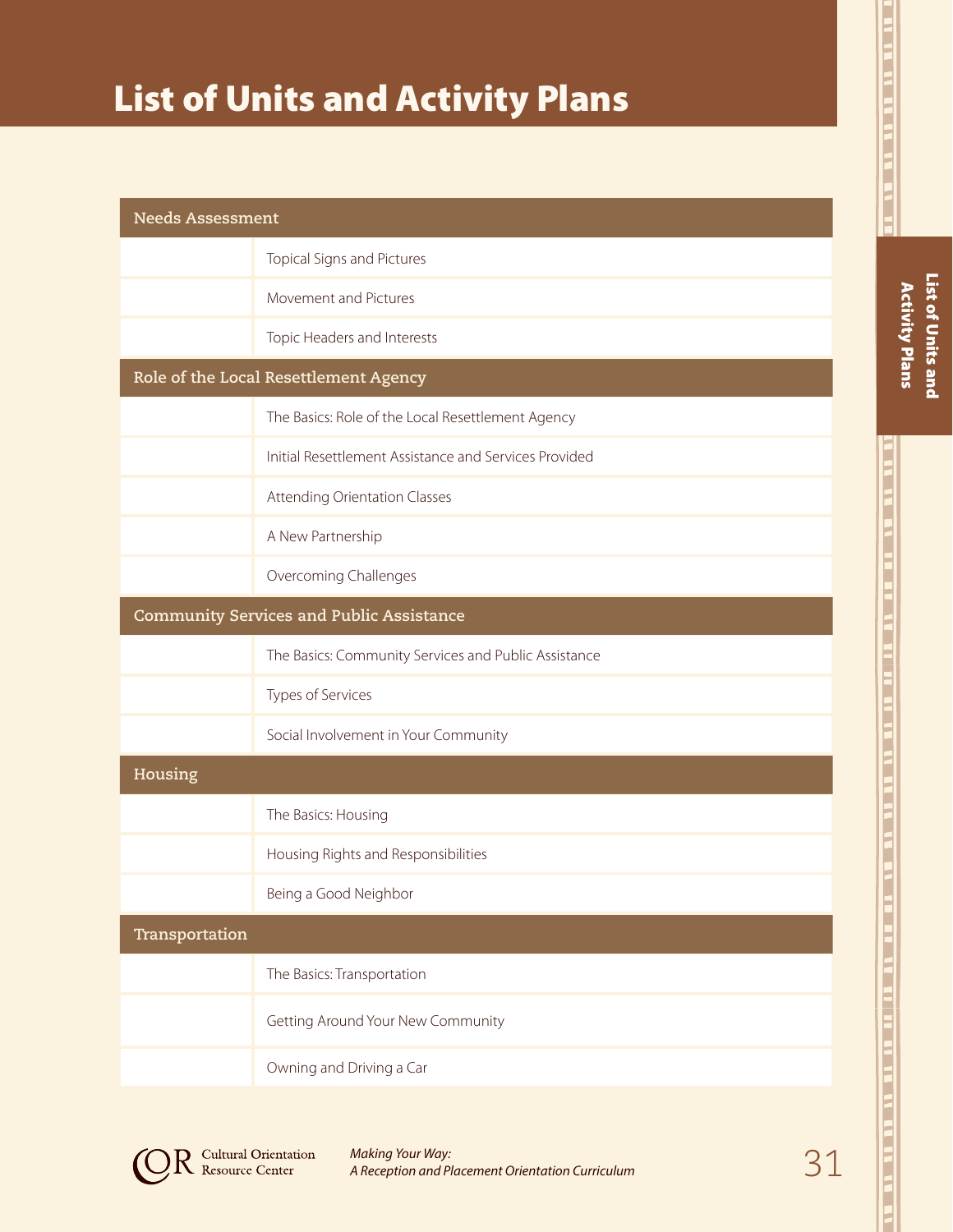| Employment                            |                                            |  |
|---------------------------------------|--------------------------------------------|--|
|                                       | The Basics: Employment                     |  |
|                                       | Working in the United States               |  |
|                                       | Finding a Job                              |  |
| <b>Learning English</b>               |                                            |  |
|                                       | The Basics: Learning English               |  |
|                                       | Ways to Learn English                      |  |
|                                       | Benefits of Learning English               |  |
| Education                             |                                            |  |
|                                       | The Basics: Education                      |  |
|                                       | Getting Involved in Your Child's School    |  |
|                                       | Dealing With Issues at School              |  |
|                                       | Employment Versus Education for Adults     |  |
| Health and Hygiene                    |                                            |  |
|                                       | The Basics: Health and Hygiene             |  |
|                                       | A Doctor's Visit: What to Expect           |  |
|                                       | Personal Hygiene                           |  |
|                                       | Addressing Emotional Health Challenges     |  |
| <b>Budgeting and Personal Finance</b> |                                            |  |
|                                       | The Basics: Budgeting and Personal Finance |  |
|                                       | Banks and Paychecks                        |  |
|                                       | <b>Budgeting and Prioritizing</b>          |  |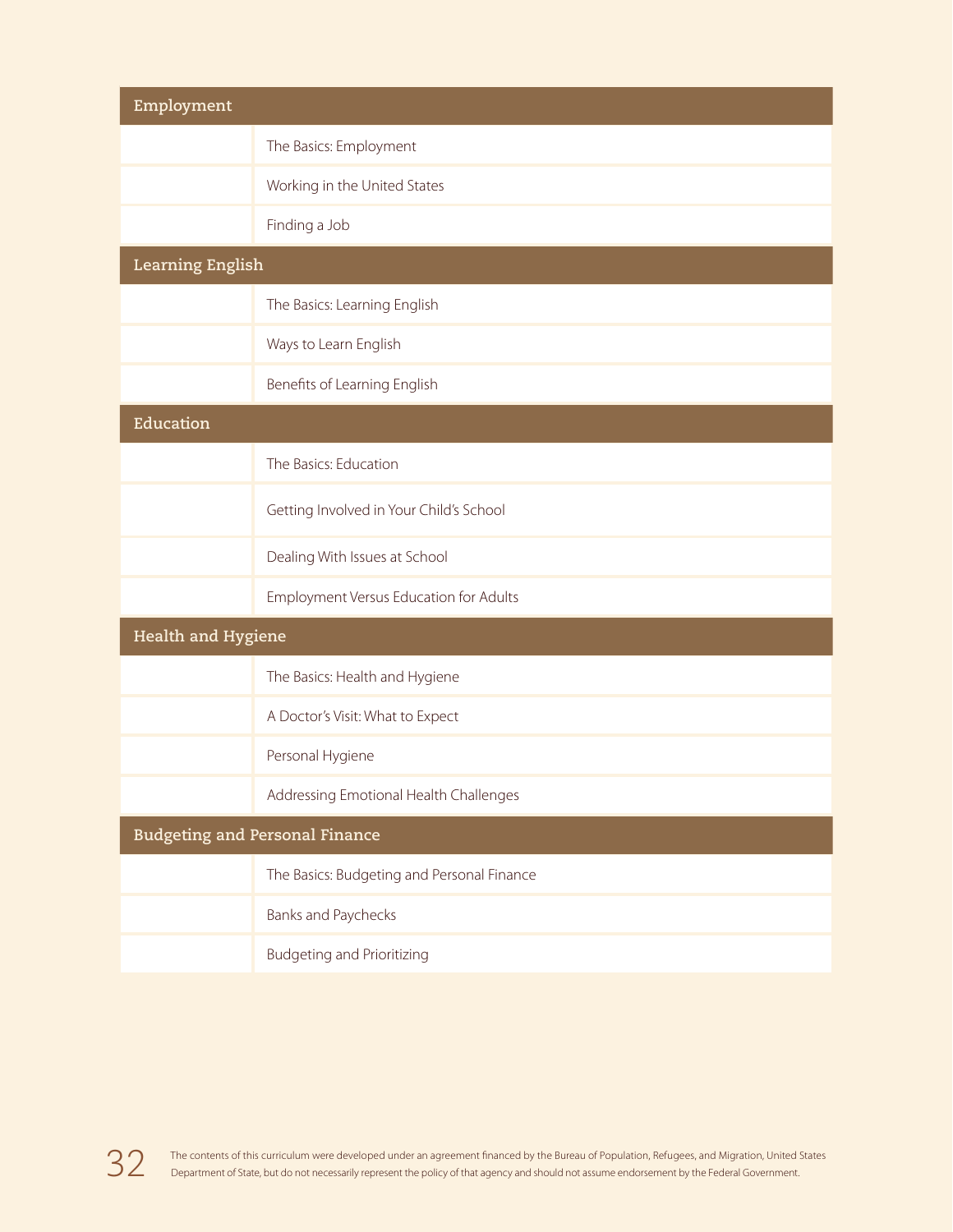| Cultural Adjustment          |                                          |  |
|------------------------------|------------------------------------------|--|
|                              | The Basics: Cultural Adjustment          |  |
|                              | <b>Diverse Communities</b>               |  |
|                              | Punctuality                              |  |
|                              | Family Roles                             |  |
|                              | <b>Parenting Practices</b>               |  |
|                              | Adjusting to Changes and Challenges      |  |
| U.S. Laws and Refugee Status |                                          |  |
|                              | The Basics: U.S. Laws and Refugee Status |  |
|                              | Using Emergency Services                 |  |
|                              | Practicing Safety Procedures             |  |
|                              | Common Safety Practices                  |  |
|                              | Your Rights and Your Responsibilities    |  |
|                              | Adjusting Your Status                    |  |
|                              | Learning Local Laws                      |  |
| <b>Orientation Wrap-Up</b>   |                                          |  |
|                              | <b>Answer Cards</b>                      |  |
|                              | Choose-Your-Topic Game                   |  |

List of Units and Activity Plans

List of Units and **Activity Plans** 

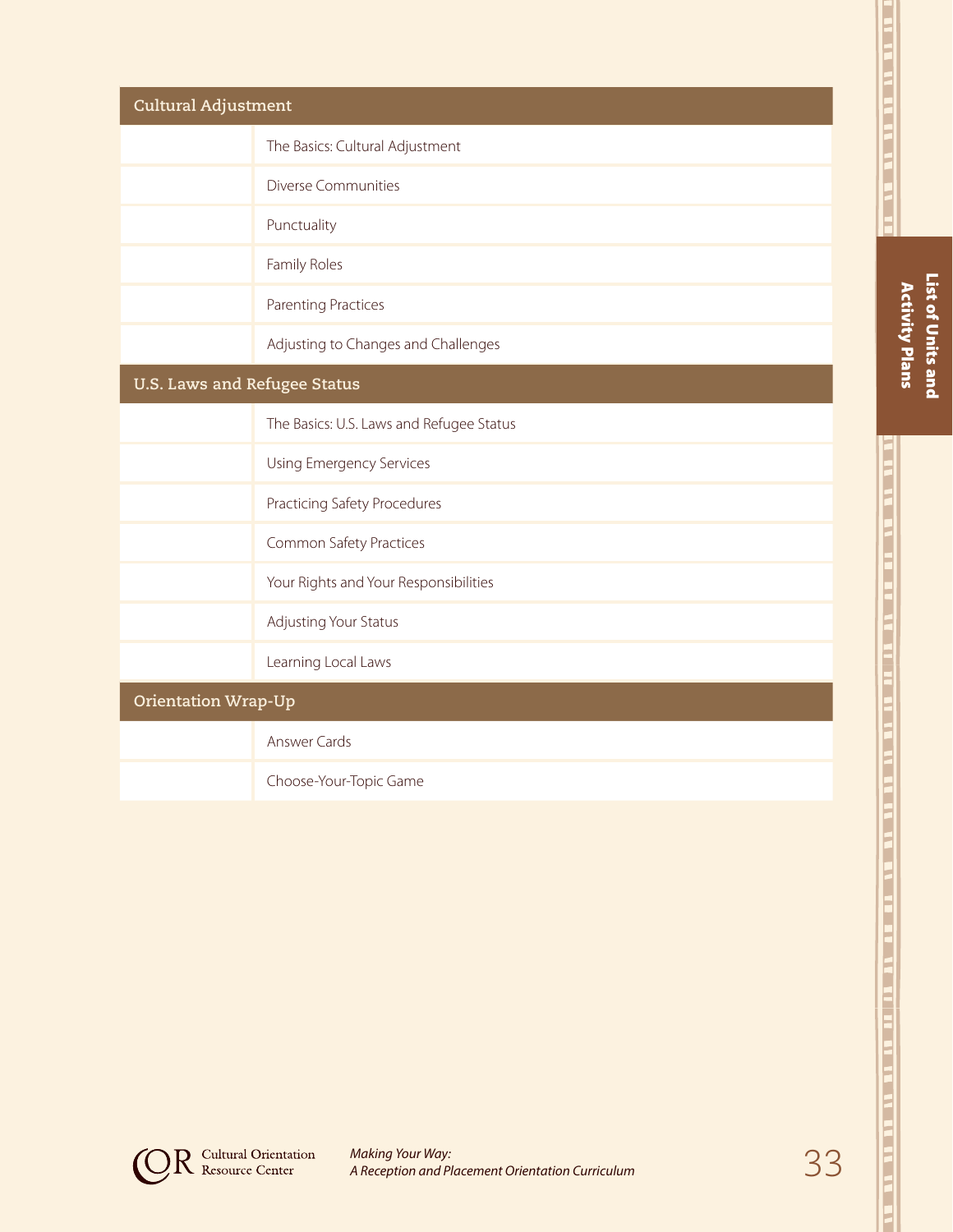Each of the 13 units addressed in this curriculum begins with a unit overview for the trainer that provides basic information on the topic and the activity plans included in that unit. It is recommended that the trainer begin by reading the unit overviews first to gain a fuller understanding of how each activity plan addresses the issues facing refugees. To make that task easier, we provide here, in one place, all 13 unit overviews. Keep in mind that identical information is provided at the beginning of each unit.

## Needs Assessment Unit Overview

This unit enables a trainer to begin the orientation course with a needs assessment that gives the trainer an idea of participants' interests and needs. Based on information from participants, trainers can learn what participants already know about the resettlement process and what they want and need to know more about.

Trainers have a choice of three activity plans: "Topical Signs and Pictures," "Movement and Pictures," and "Topic Headers and Interests." Through each plan, participants will be able to do the following:

- Identify areas of interest they would like to learn more about
- Play a role in decisions about their learning
- Describe what they already know about the resettlement process ("Movement and Pictures" *only*)

Since the three activity plans cover the same material, trainers should conduct only one needs assessment, choosing the one that seems most appropriate for their participants. "Topical Signs and Pictures" works well with all class sizes: an individual, a small group, or a large group. "Movement and Pictures" is most effective with a small or large group that enjoys learning through physical movement. "Topic Headers and Interests" is ideal for a group of ten or more participants who can communicate in a common language.

Each activity plan in this unit begins with an introduction for the trainer*,* which highlights the plan's key concepts and main messages.

# Role of the Local Resettlement Agency Unit Overview

This unit provides participants with an overview of the role of the local resettlement agency. It focuses on the following key points:

The local resettlement agency ensures that refugees are provided with assistance and basic services after they first arrive in the United States. This assistance is limited and may vary from person to person, depending on many things, such as family size and situation, age, the agency, and the resettlement site.

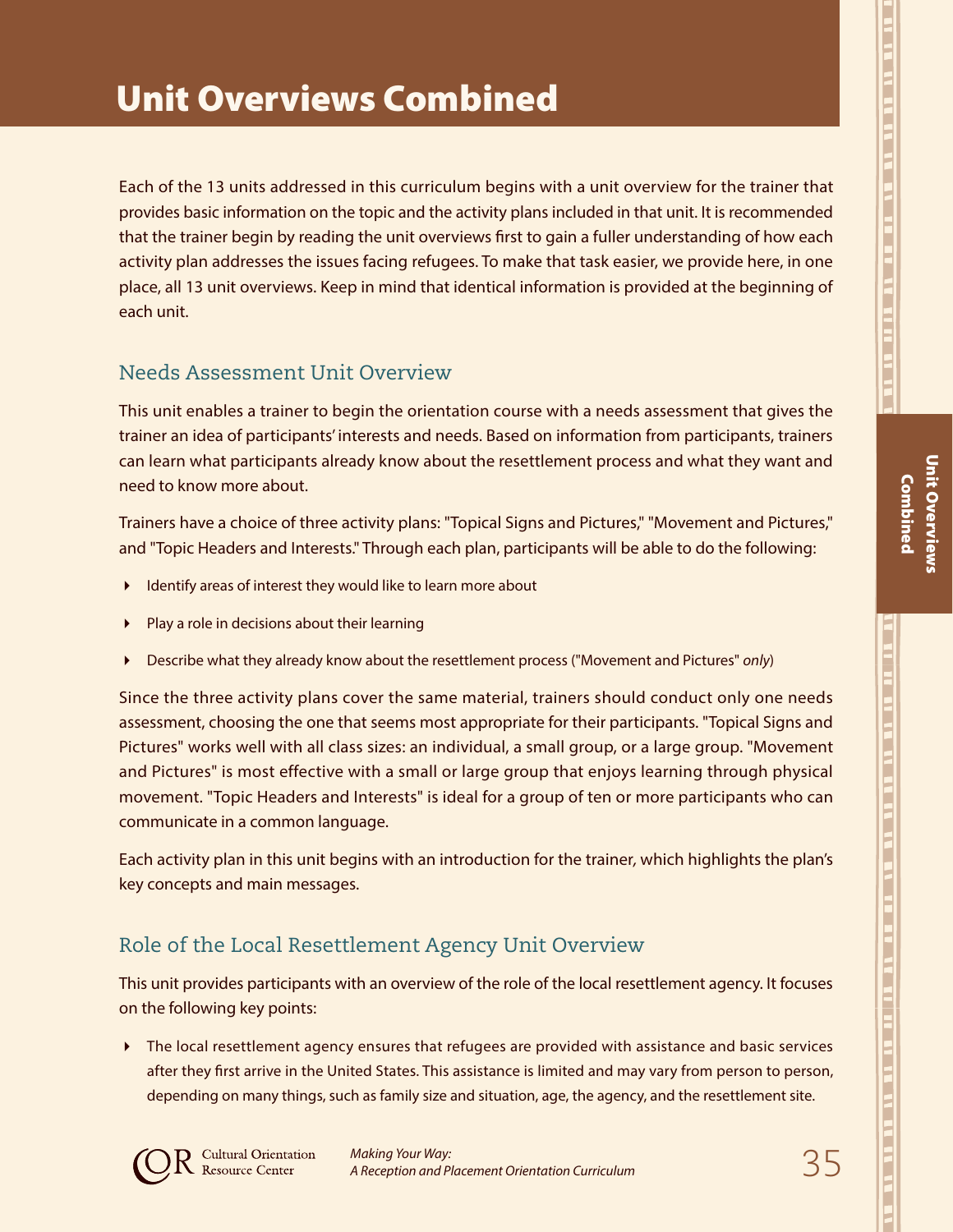- The resettlement agency is the new arrival's first point of contact for accessing services and getting information on topics that refugees need to know. Resettlement agencies and other service providers conduct orientation, which refugees are encouraged to attend in order to learn about their new U.S. community.
- For resettlement to succeed, refugees need to work together with resettlement agency staff. Good communication is central to the partnership between refugee and the resettlement agency. Refugees who take responsibility and learn to do things for themselves will adjust more quickly to their new communities.

Each refugee entering the United States is assigned a resettlement agency that is responsible for ensuring that s/he receives certain basic services. Resettlement agency workers are refugees' main guides to their new communities and are most effective when refugees work in partnership with them. The activities in this section will help participants learn more about what the resettlement agency does and what refugees should do to work with the agency.

This unit includes five activity plans. The first provides an overview of the topic and contains the most important information. It is recommended that this activity be provided to all newly arrived refugees in reception and placement (R&P) orientation sessions. The rest of the activities can be covered if there is a need for them and enough time.

At the beginning of each activity plan in this unit is an introduction for the trainer*,* which highlights the plan's key concepts and main messages.

The five plans are as follows:

- *The Basics: Role of the Local Resettlement Agency.* In this session, participants learn that they will need to work closely with their resettlement agency, and that the services they receive will be provided for a limited time.
- *Initial Resettlement Assistance and Services Provided.* In this session, participants will learn about the R&P process and the support they can expect to receive from their resettlement agency. Participants will then identify the areas of orientation and resettlement that interest them most.
- *Attending Orientation Classes.* This session looks at orientation offered by the resettlement agency and other service providers in the area. Participants will discuss the importance of attending orientation in order to learn about the aspects of resettlement that interest them and are important to their successful resettlement.
- *A New Partnership.* This session highlights the partnership between refugees and resettlement agency staff. The success of the partnership depends on respect and good communication between the partners. Participants learn about common ways to communicate in the United States, and how to work with resettlement agency staff to ease their adjustment process.
- *Overcoming Challenges.* During this session, participants will learn about challenges that may occur when working with their resettlement agency and how to overcome them.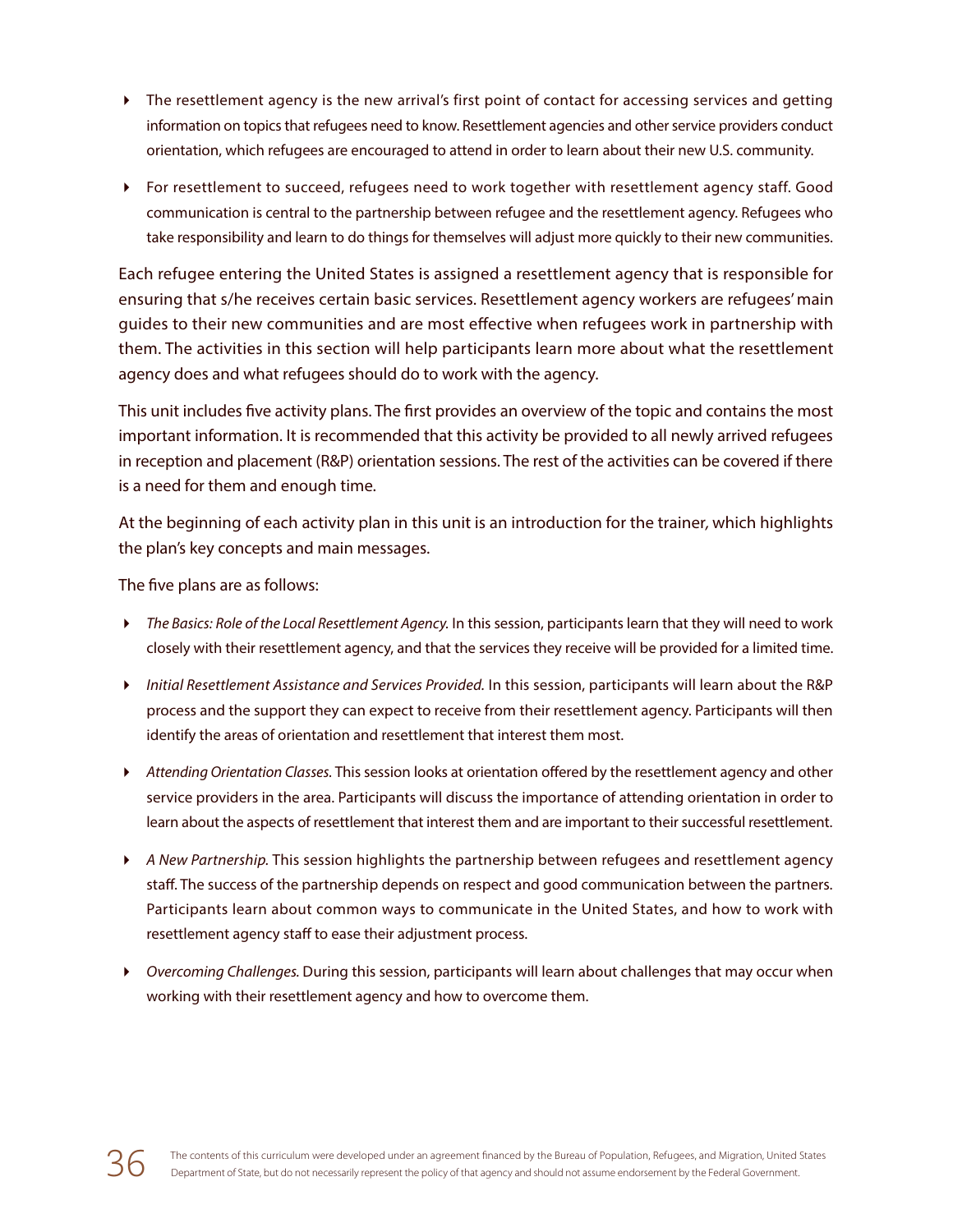## Community Services and Public Assistance Unit Overview

This unit provides participants with an overview of the services and assistance available to refugees in their new communities.

By *community services*, we mean the services, assistance, goods, and resources available to people in their communities. These services may be provided free of charge or at a very low cost by the government (also called the *public sector*), by religious organizations, or by community-based organizations (CBOs). Goods and services are also provided at a cost by businesses (also called the *private sector*).

Some community services, such as libraries and parks, are available to everyone in the community. Others, such as public assistance, are available only to certain residents. Some services are available only to refugees. Communities vary greatly in the type and amount of the services they provide to their residents.

The unit focuses on the following key points:

- Many different services (including assistance to eligible low-income families) are available to residents. Local resettlement agencies help refugees access some of these services. But refugees will also need to learn about community services and public assistance programs on their own.
- Getting involved in the local community, whether one's ethnic or religious community or the community at large, is a good way to meet other people, learn more about the community and what it has to offer, and ease the stress of adjusting to a new country and culture.

This unit includes three activity plans. The first plan provides an overview of the topic and contains the most important information. It is recommended that this activity be provided to all newly arrived refugees in R&P orientation sessions. The second and third activity plans may be covered if there is a need for them and enough time.

Each activity plan in this unit begins with an introduction for the trainer, which highlights the plan's key concepts and main messages.

The three plans are as follows:

- *The Basics: Community Services and Public Assistance.* In this session, participants will learn about different community services, including government public assistance programs for eligible low-income families.
- *Types of Services.* In this session, participants will learn more about the services available in their community. They will learn that although the resettlement agency will help them access the services, they will need to explore their community on their own as well.
- *Social Involvement in Your Community.* This session concerns the importance of getting involved in the local community to make friends, learn more about the community, and ease the adjustment process. Participants will explore some of the ways they can get involved.

וג מו זה הו הו הו הו הו הו של הם הו הת הו הם הו הם הו הם הו ה

Unit Overviews Combined

**Unit Overviews Combined** 

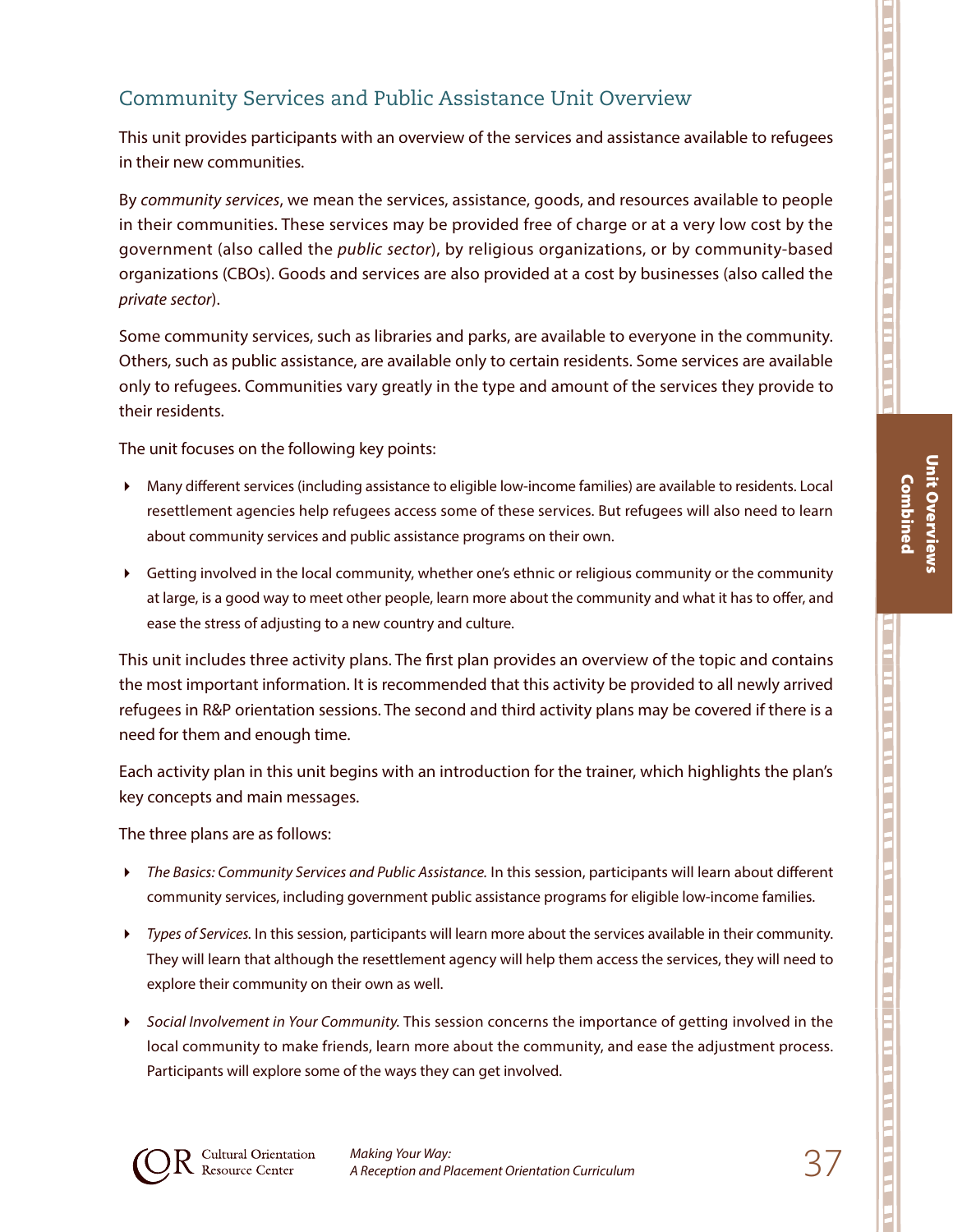# Housing Unit Overview

This unit provides participants with an overview of housing. It focuses on the following key points:

- In the United States, tenants (people who rent an apartment or a house) have both rights and responsibilities. The responsibilities include paying rent and utilities on time, keeping the place clean and in good condition, and being a good neighbor.
- It is important to understand how to use basic household products and appliances properly and safely.

Housing in the United States is often expensive for those earning a limited income. For refugees, finding a place to live that is affordable and in a safe neighborhood can be a challenge. In the beginning, refugees will have limited income, so their first home may not be their ideal choice. Though the resettlement agency will take care of refugees' housing needs during their first month in the United States, there are many things about renting a house or apartment that refugees will need to learn.

This unit includes three activity plans. The first provides an overview of the topic and contains the most important information. It is recommended that this activity be provided to all newly arrived refugees in R&P orientation sessions. The rest of the activities can be covered if there is a need for them and enough time.

At the beginning of each activity plan in this unit is an introduction for the trainer, which highlights the plan's key concepts and main messages.

The three plans are as follows:

- *The Basics: Housing.* This session looks at housing in the United States and includes a discussion of the rights and responsibilities of tenants and the rights and responsibilities of landlords/landladies.
- *Housing Rights and Responsibilities.* During this session, participants will learn about the rights and responsibilities that come with renting a home in the United States.
- *Being a Good Neighbor.* In this session, participants will learn what it means to be a considerate neighbor in the United States.

## Transportation Unit Overview

This unit provides participants with an overview of different types of transportation, and how to safely use them. The unit focuses on the following key points:

- Most communities have one or more forms of public transportation. Refugees will need to know how to use each type and how to do so safely.
- Owning and driving a car in the United States can be expensive. There are also laws regarding car insurance, driver's licenses, and safety that car owners need to understand and obey.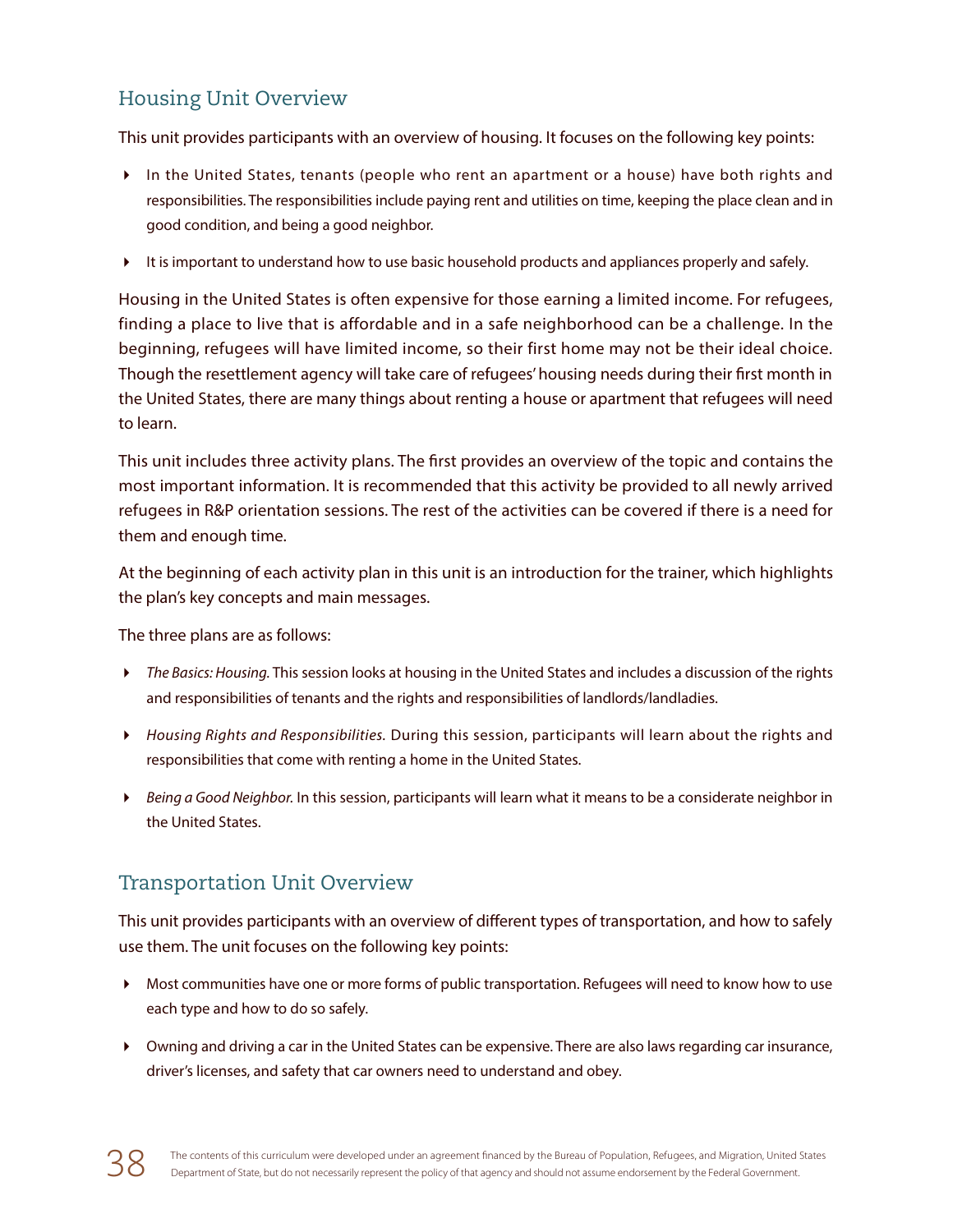Unit Overviews Combined

**Unit Overviews** 

During their first months in the United States, most refugees will use public transportation to get around their new community. Some refugees may purchase a car after they have a job and can afford car expenses.

This unit includes three activity plans. The first provides an overview of the topic and contains the most important information. It is recommended that this activity be provided to all newly arrived refugees in R&P orientation sessions. The rest of the activities can be covered if there is a need for them and enough time.

At the beginning of each activity plan in this unit is an introduction for the trainer, which highlights the plan's key concepts and main messages.

The three plans are as follows:

- *The Basics: Transportation.* In this session, participants will learn about the types of transportation in their community and how to safely use them. They will also learn what they need to know to own and drive a car safely and legally.
- *Getting Around Your New Community.* In this session, participants learn about the many different services available in a refugee's community (e.g., banks, libraries, schools, health clinics) and how to get from one place to another.
- *Owning and Driving a Car.* During this session, participants will discuss some of the challenges and benefits to owning and driving a car, compared with the challenges and benefits of using public transportation.

## Employment Unit Overview

This unit provides participants with an overview of employment. The unit focuses on the following key points:

- Getting and keeping a job is important for all adult refugees who are able to work. Employment is the fastest way to self-sufficiency and is necessary for success in the United States.
- Refugees play a central role in finding and keeping a job. An employment specialist will assist them in their search.
- Workers (or *employees*) in the United States have rights, such as the right to be paid for their work and to work in a safe environment. They also have responsibilities.

Finding and keeping a job is critical to a refugee's success in the United States. Government assistance is limited in duration and amount, so it is important for refugees to find a job as soon as possible after they arrive in the United States. An employment specialist at the resettlement agency or at another agency will help refugees in the job search, and refugees must work closely with the employment specialist to find a job. It will be up to the refugee to keep the job.

This unit includes three activity plans. The first provides an overview of the topic and contains the most important information. It is recommended that this activity be provided to all newly arrived

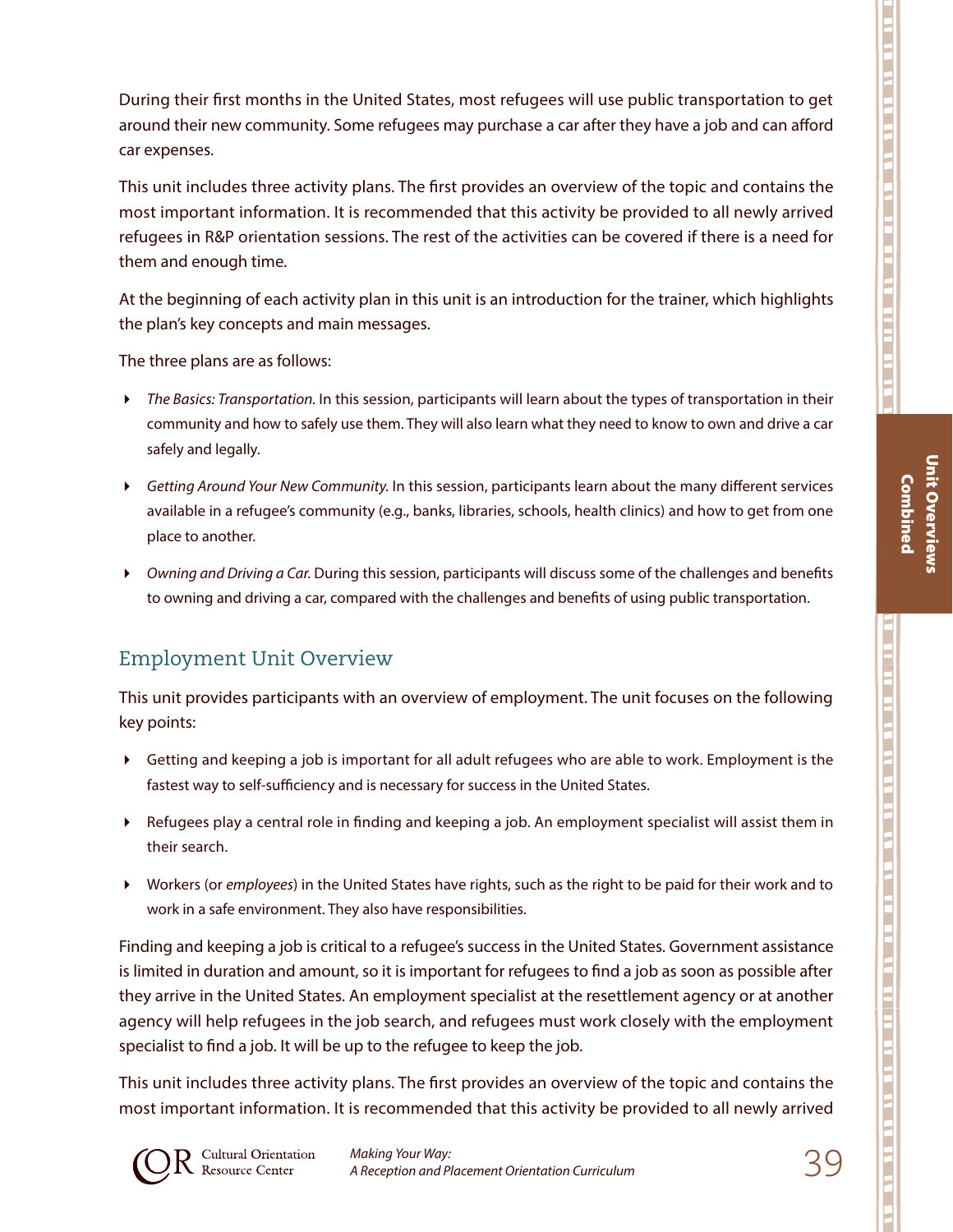refugees in R&P orientation sessions. The rest of the activities can be covered if there is a need for them and enough time.

At the beginning of each activity plan in this unit is an introduction for the trainer, which highlights the plan's key concepts and main messages.

The three plans are as follows:

- *The Basics: Employment.* During this session, participants will discuss the importance of getting and keeping a job in the United States, even if the job pays only minimum wage and is not in the refugee's field of work. Participants will also learn that while they will receive help from an employment specialist, they play a central role in finding and keeping a job. Finally, the session will discuss employment rights in the United States and how workers have the right to be paid and to work in an environment that is safe and free from discrimination and harassment.
- *Working in the United States.* In this session, participants will discuss why having a job is important to them and their families. The reasons for working may be different for different families, depending on their situation, needs, and goals.
- *Finding a Job.* This session focuses on the three things to consider when looking for a job: ways to find a job, types of jobs, and ways to prepare for a job interview.

# Learning English Unit Overview

This unit provides participants with an overview of learning English. It focuses on the following key points:

- Learning English is important for a refugee's successful adjustment in the United States. Refugees who know English are more able to take care of their own needs and find employment.
- Refugees who are able to work must find a job as soon as possible after they arrive in the United States. They will not be able to study English for a period of time before finding a job. They will need to do both study and work—at the same time.
- Studying English in a classroom with an experienced teacher is a good way to learn English, but there are many other ways that refugees can learn English.
- Interpreter services are available at places like hospitals and courts for those who need them.

This unit includes three activity plans. The first provides an overview of the topic and contains the most important information. It is recommended that this activity be provided to all newly arrived refugees in R&P orientation sessions. The rest of the activities may be covered if there is a need for them and enough time.

At the beginning of each activity plan in this unit is an introduction for the trainer, which highlights the plan's key concepts and main messages.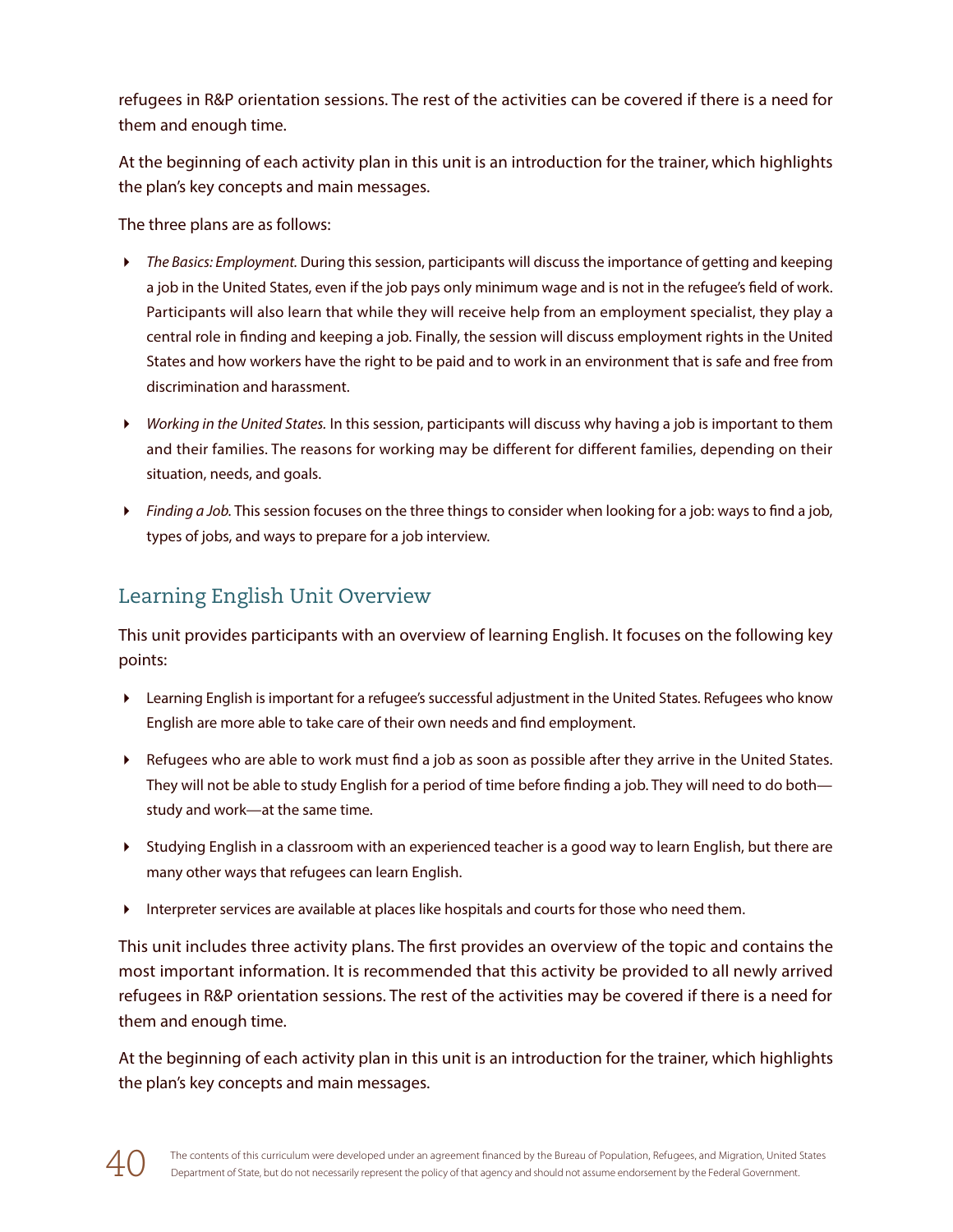Unit Overviews Combined

**Unit Overviews Combined** 

The three plans are as follows:

- *The Basics: Learning English.* This session discusses the importance of learning English to a refugee's adjustment in the United States. Participants will learn that they should look for a job and do all of the things they need to do (such as apply for public assistance) while learning English. Participants will also learn that they have the right to interpreter services at places like hospitals and courts, and that their resettlement agency can help them access these services.
- *Ways to Learn English.* This session highlights some of the many ways to learn English. Participants will learn that they should try different methods, as available, to find what works best for them.
- *Benefits of Learning English.* During this session, participants will learn about the benefits of learning English and of attending English language classes.

### Education Unit Overview

This unit provides participants with an overview of education for both children and adults. It focuses on the following key points:

- There are laws and customs regarding public schooling in the United States. Children must attend school, and schools expect that parents will be involved in their children's education. Americans believe that when parents are involved, their children do better in school.
- In the United States, there are also educational opportunities for adults. Adult and young adult refugees need to look at the pros and cons of studying versus working. Studying may lead to better job opportunities in the future, but refugees need to work right away to support themselves and their family, and education in the United States can be expensive. For many refugees, the best option is to work full-time while going to school part-time.

In the United States public education is free, and all children from the ages of 7 to 16 must go to school. Public education is usually available for children ages 5 to 18. Americans believe that a person is never too old or too young to learn new things. There are many educational opportunities for adults. These include English classes, high school diploma preparation classes, job skills training programs, community college, college, and university. Because they have to earn an income, American adults who go to school usually attend classes part-time, at night, or on the weekends, while working full-time.

This unit includes four activity plans. The first provides an overview of the topic and contains the most important information. It is recommended that this activity be provided to all newly arrived refugees in R&P orientation sessions. The rest of the activities may be covered if there is a need for them and enough time.

At the beginning of each activity plan in this unit is an introduction for the trainer*,* which highlights the plan's key concepts and main messages.

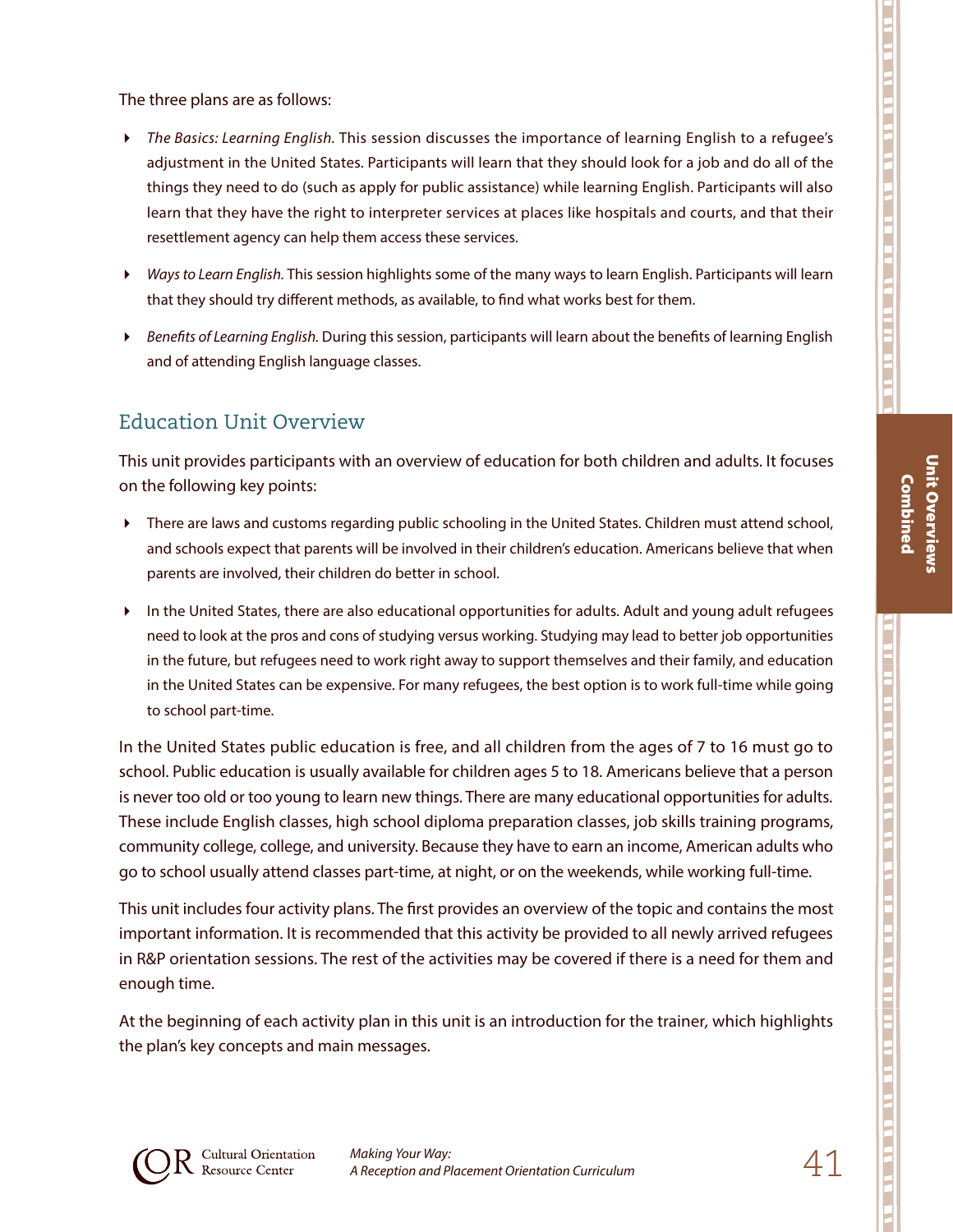The four plans are as follows:

- *The Basics: Education.* In this session, participants will learn some of the basic information they should know about education in the United States, such as what schools expect from children and educational opportunities for adults.
- *Getting Involved in Your Child's School.* During this session, participants will learn about the importance of getting involved in their children's education. They will identify some of the ways to get involved in U.S. schools and consider the ways that may work best for them and their families.
- *Dealing With Issues at School.* In this session, participants will learn about some of the challenges their children may face in school and what they can do about them.
- *Employment Versus Education for Adults.* This session looks at the challenge that adults who want to further their education face: How can they study while earning enough money to support themselves and their families? Participants will learn that they will need to weigh all their options and decide what is best for them and their families.

# Health and Hygiene Unit Overview

This unit provides participants with an overview of health, hygiene, and ways to stay healthy in the United States. It focuses on the following key points:

- There are different health care services in the United States, and refugees should know where to go for which services.
- Urgent and routine health care services are different from one another and are found in different places. Refugees need to know when to use urgent care and when to use routine care.
- The local resettlement agency will schedule initial health screenings and immunizations and assist with obtaining other health care services as needed.
- There are customs and laws in the United States regarding personal and public hygiene. People who don't follow these customs and laws may offend other people in the community or at work, and may even get into trouble with the law.
- It is normal for refugees to sometimes feel sad or worried, but for those who are often feeling upset, anxious, or sad, there are special health services available.

The health care system in the United States is complex, and there are many places to go for health care in a refugee's new community. At first it may be hard for refugees to understand the U.S. health care system, but with time and patience they will learn. It is important for them to learn how to use each resource. They also need to know that there are services available for refugees who are having trouble adjusting emotionally to their new surroundings.

This unit includes four activity plans. The first provides an overview of the topic and contains the most important information. It is recommended that this activity be provided to all newly arrived refugees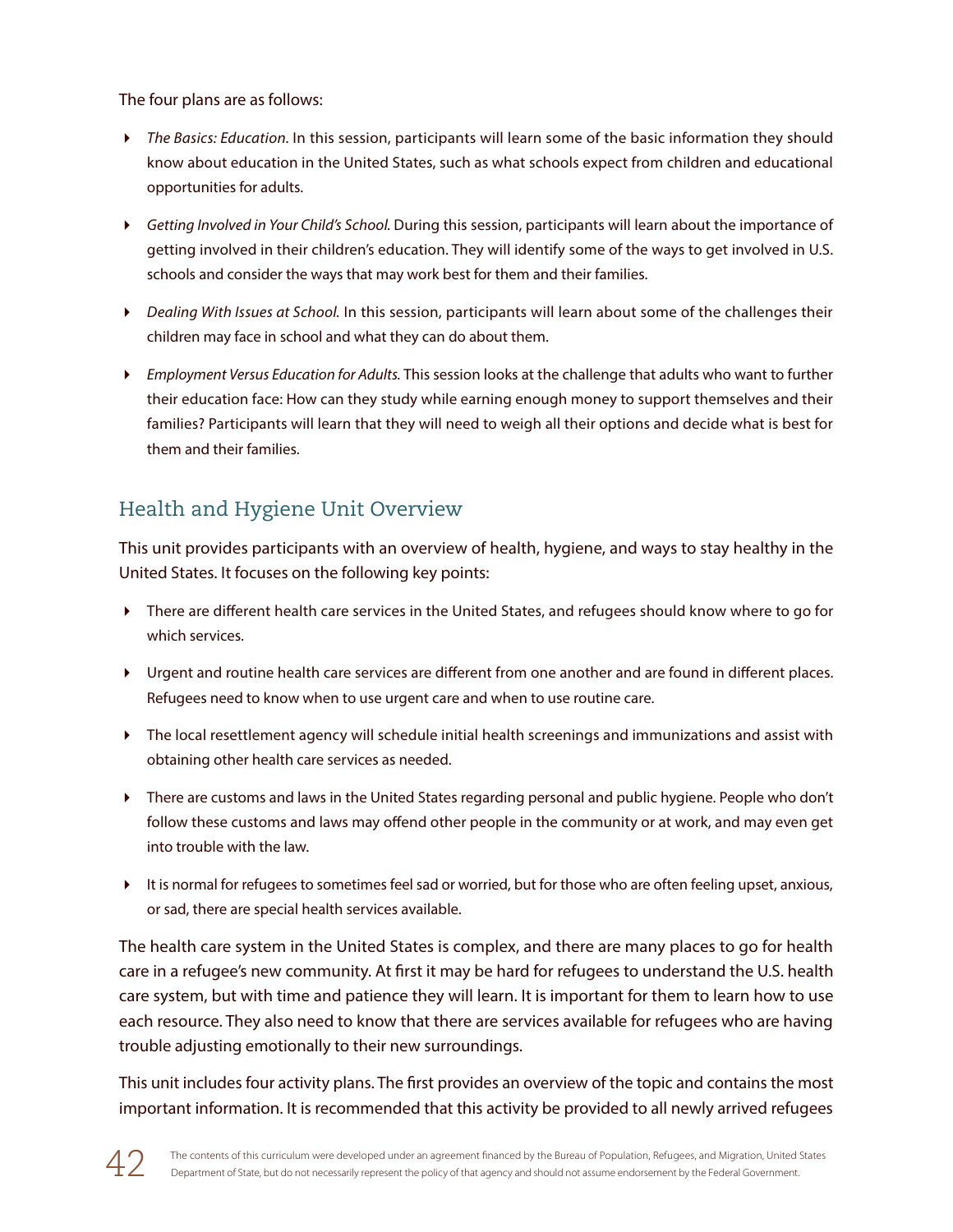in R&P orientation sessions. The rest of the activities can be covered if there is a need for them and enough time.

At the beginning of each activity plan in this unit is an introduction for the trainer*,* which highlights the plan's key concepts and main messages.

The four plans are as follows:

- *The Basics: Health and Hygiene*. During this session, participants will learn about the different health care resources available in their communities and when to use each. They will also learn about the difference between urgent and routine health care.
- *A Doctor's Visit: What to Expect*. In this session, participants will learn what to expect during a visit to a doctor.
- *Personal Hygiene.* During this session, participants will learn about hygiene practices in the United States, and the importance of these practices to one's health and in the work place. Participants will learn that some practices that are common in other countries, such as spitting or urinating in public, are against the law in many communities in the United States.
- *Addressing Emotional Health Challenges.* In this session, participants will learn about the importance of emotional health and about the many resources available to refugees if they find themselves feeling upset, depressed, or anxious much of the time. They will learn how to recognize these feelings in themselves so they can manage them in a healthy way.

# Budgeting and Personal Finance Unit Overview

This unit provides participants with an overview of budgeting and personal finances. It focuses on the following key points:

- It is important for refugees to identify sources of income and support they can depend on after initial assistance ends.
- $\blacktriangleright$  A bank is the safest place to keep money.
- Refugees are responsible for managing their own personal finances. Learning how to budget is an important skill for refugees to learn.

The cost of living in the United States varies greatly from place to place, but in many places it can be high or very high. This is why finding a job as soon as possible is very important for all adults who can work. Refugees will have to be careful with their money so that they do not spend more than they can afford. One way to keep from spending too much is to create a budget. A budget helps people know how much money they have, how much they can spend, and how much they can save.

This unit includes three activity plans. The first provides an overview of the topic and contains the most important information. It is recommended that this activity be provided to all newly arrived refugees in R&P orientation sessions. The rest of the activities can be covered if there is a need for them and enough time.



Unit Overviews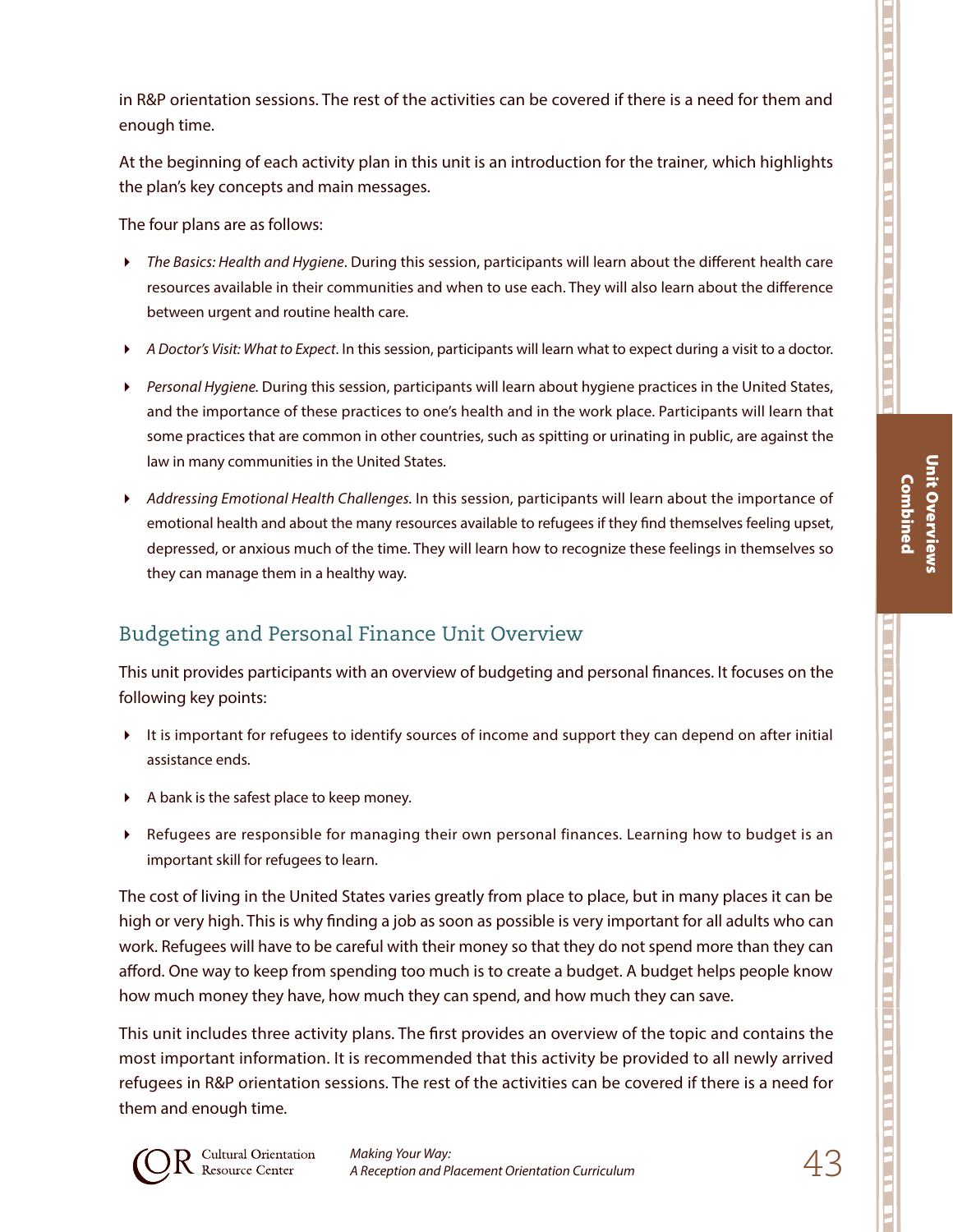At the beginning of each activity plan in this unit is an introduction for the trainer, which highlights the plan's key concepts and main messages.

The three plans are as follows:

- *The Basics: Budgeting and Personal Finance.* During this session, participants will gain information about the different sources of income and support available to them, and will learn that they are responsible for their personal finances.
- *Banks and Paychecks.* In this session, participants will learn why they should keep their money in a bank, what they need to know about their paycheck, and how to write and mail a check to pay bills.
- *Budgeting and Prioritizing.* This session highlights the importance of managing money in the United States. Participants will learn how to budget and prioritize, and learn the difference between wants and needs.

# Cultural Adjustment Unit Overview

This unit provides participants with an overview of cultural adjustment. It focuses on the following key points:

- Cultural adjustment is a process that happens over a long period of time. The process is different for different people, but there are certain stages to the process that most people go through as they adjust to a new culture.
- It is important for refugees to develop healthy ways to cope with the stresses and changes (such as changes in family roles) that occur as they adjust to life in the United States.
- Although Americans are open to other cultures and ways of doing things, there are certain basic values, beliefs, and practices that they expect residents of the United States to follow.

Some of the refugees' traditional practices may differ from those of most Americans. Some practices may be considered unacceptable and even illegal. Like others who have left their homes and resettled in a foreign land, refugees may feel worried and frustrated as they adjust to life in the United States. These feelings are normal and usually go away over time. The adjustment process can take from two to five years. Being patient, keeping an open mind, and learning healthy ways to cope with stress and culture shock can help ease the process. Finding a job and learning English will also help refugees adjust.

This unit includes seven activity plans. The first provides an overview of the topic and contains the most important information. It is recommended that this activity be provided to all newly arrived refugees in R&P orientation sessions. The rest of the activities can be covered if there is a need for them and enough time.

At the beginning of each activity plan in this unit is an introduction for the trainer*,* which highlights the plan's key concepts and main messages.

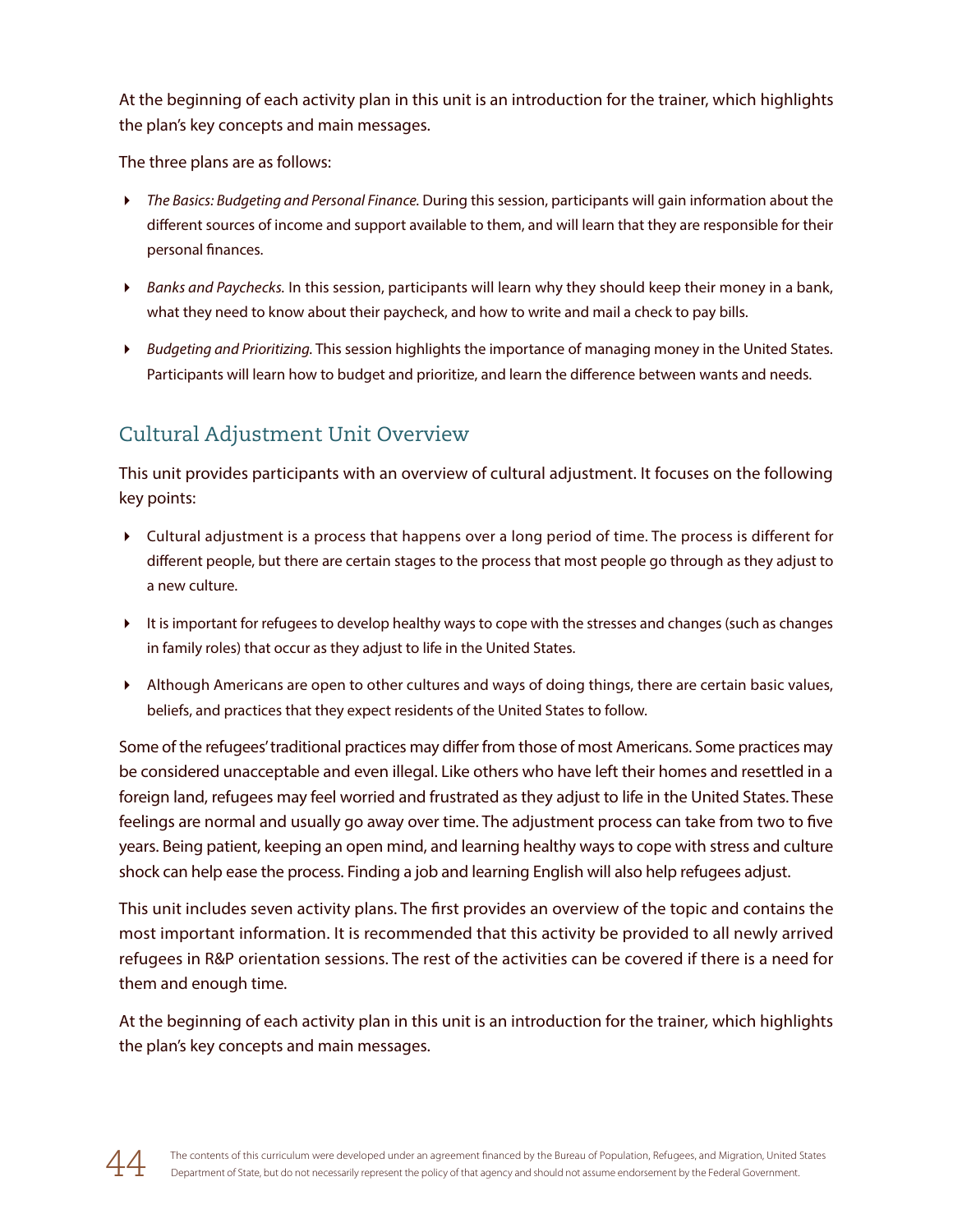Unit Overviews Combined

**Unit Overviews Combined** 

The seven plans are as follows:

- *The Basics: Cultural Adjustment.* During this session, participants will learn about the stages of cultural adjustment and how they may go through the process. They will learn that the period of cultural adjustment varies from person to person and that becoming self-sufficient and taking care of one's self are very important during this period. Participants will then learn how to find support if they are experiencing emotional health challenges.
- *Diverse Communities.* In this session, participants will gain an understanding of the diversity of the U.S. population. Participants will learn about the importance of being tolerant and respectful of those different from them, while expecting tolerance and respect from others.
- *Punctuality.* This session looks at the importance of being on time for meetings and appointments in the United States. Participants learn that being late is considered disrespectful and may have negative consequences.
- *Family Roles.* In this session, participants will learn about the changes in family roles that refugee families often experience in the United States and explore ways to handle them.
- *Parenting Practices.* In this session, participants will look at parenting challenges that refugee families often face and consider culturally acceptable and legal ways to handle these situations in the United States.
- *Adjusting to Changes and Challenges.* During this session, participants will explore some of the feelings they may have and changes they might undergo as they adjust to life in their new communities. Then they will consider how they might cope with these feelings and changes.

### U.S. Laws and Refugee Status Unit Overview

This unit provides participants with an overview of U.S. laws and of their legal status as refugees in the United States. It focuses on the following key points:

- The United States has laws regarding alcohol, tobacco, drugs, firearms, domestic violence, and child supervision and neglect, among many others. Refugees are responsible for knowing the laws and understanding what will happen to them if they break them.
- In the United States, refugees have rights and responsibilities. After refugees have lived in the United States for one year, they must apply to change their status from refugee to Lawful Permanent Resident.
- Refugees are responsible for their own safety and should know common safety procedures. They should also know how to access emergency services by dialing 9-1-1 and how to say their address and phone number in English.

Laws in the United States protect the rights of all people. Refugees should have a basic knowledge of their rights and responsibilities under U.S. law and of the process they will need to go through to adjust their legal status. They should also know common personal safety practices.

ות בנו זה הו בני נו בר בני הם את הו בני הו בני הו בני הו בני הו בני הו בני הו בני הו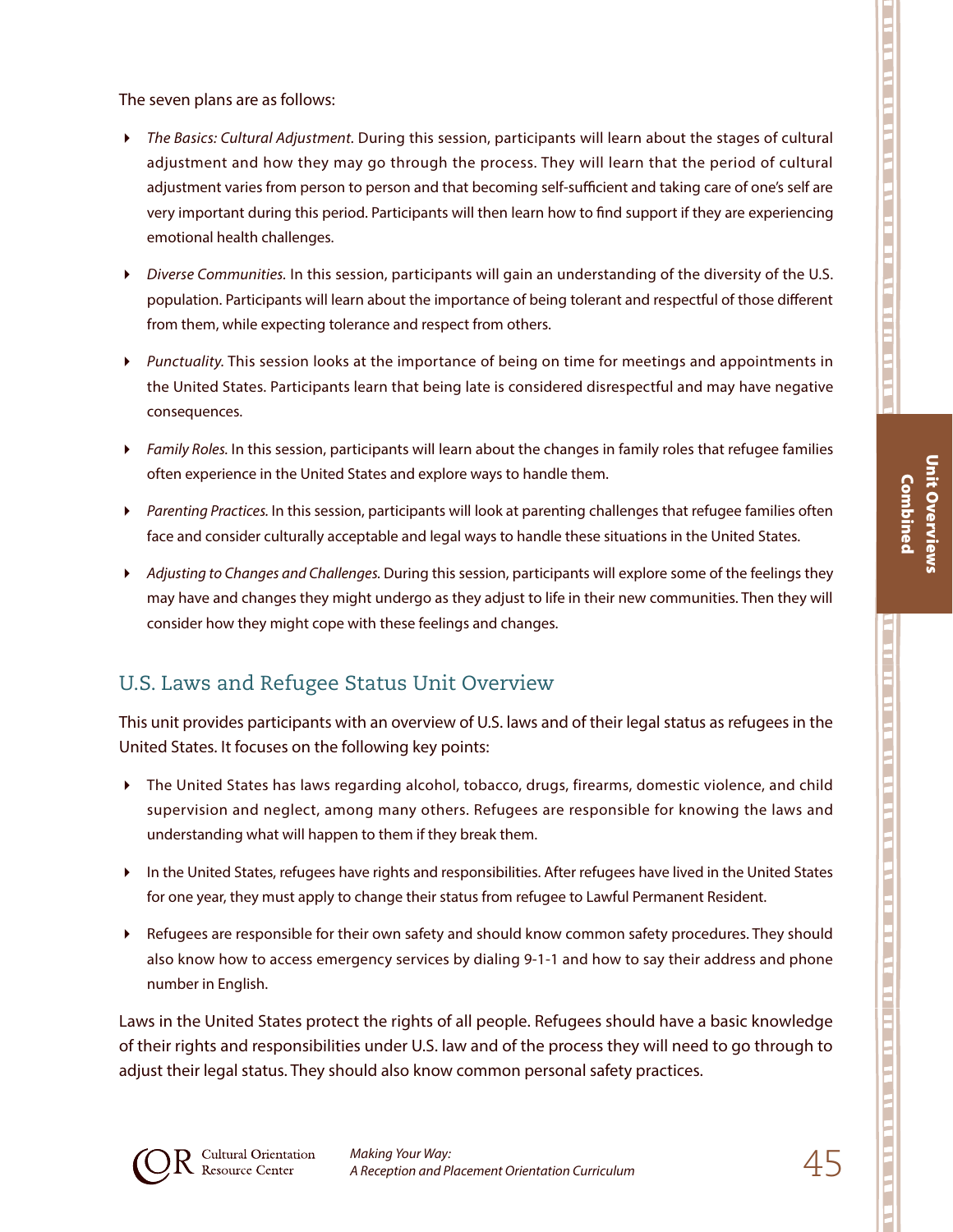This unit includes seven activity plans. The first provides an overview of the topic and contains the most important information. It is recommended that this activity be provided to all newly arrived refugees in R&P orientation sessions. The rest of the activities can be covered if there is a need for them and enough time.

At the beginning of each activity plan in this unit is an introduction for the trainer*,* which highlights the plan's key concepts and main messages.

The seven plans are as follows:

- *The Basics: U.S. Laws and Refugee Status*. This session discusses safety, the legal status of refugees, and some U.S. laws that participants should know.
- *Using Emergency Services*. In this session, participants learn what to do in an emergency situation.
- *Practicing Safety Procedures*. In this session, participants will learn to identify and respond to unsafe situations.
- *Common Safety Practices*. During this session, participants will learn about things they and their families can do to prevent being in an unsafe situation.
- *Your Rights and Responsibilities*. During this session, participants will learn about their legal rights and responsibilities.
- *Adjusting Your Status*. This session deals with the process of adjusting status from refugee to Lawful Permanent Resident. It also includes information about the process of becoming a U.S. citizen.
- *Learning Local Laws*. The activity in this session highlights the importance of learning about and following local laws.

# Orientation Wrap-Up Unit Overview

This unit reviews all the information participants have learned during the entire orientation course. The unit includes two wrap-up activity plans, Answer Cards and Choose-Your-Topic Game. Trainers need only conduct one of the two, choosing the activity they prefer. Through either activity plan, participants will be able to do the following:

- Review the information they learned throughout the orientation course
- Explain specific aspects of the orientation sessions they have attended
- Show knowledge and understanding of different aspects of their resettlement and adjustment process

Trainers can also use the wrap-up plans to assess what has been learned in an individual unit, choosing those questions that are specific to the unit.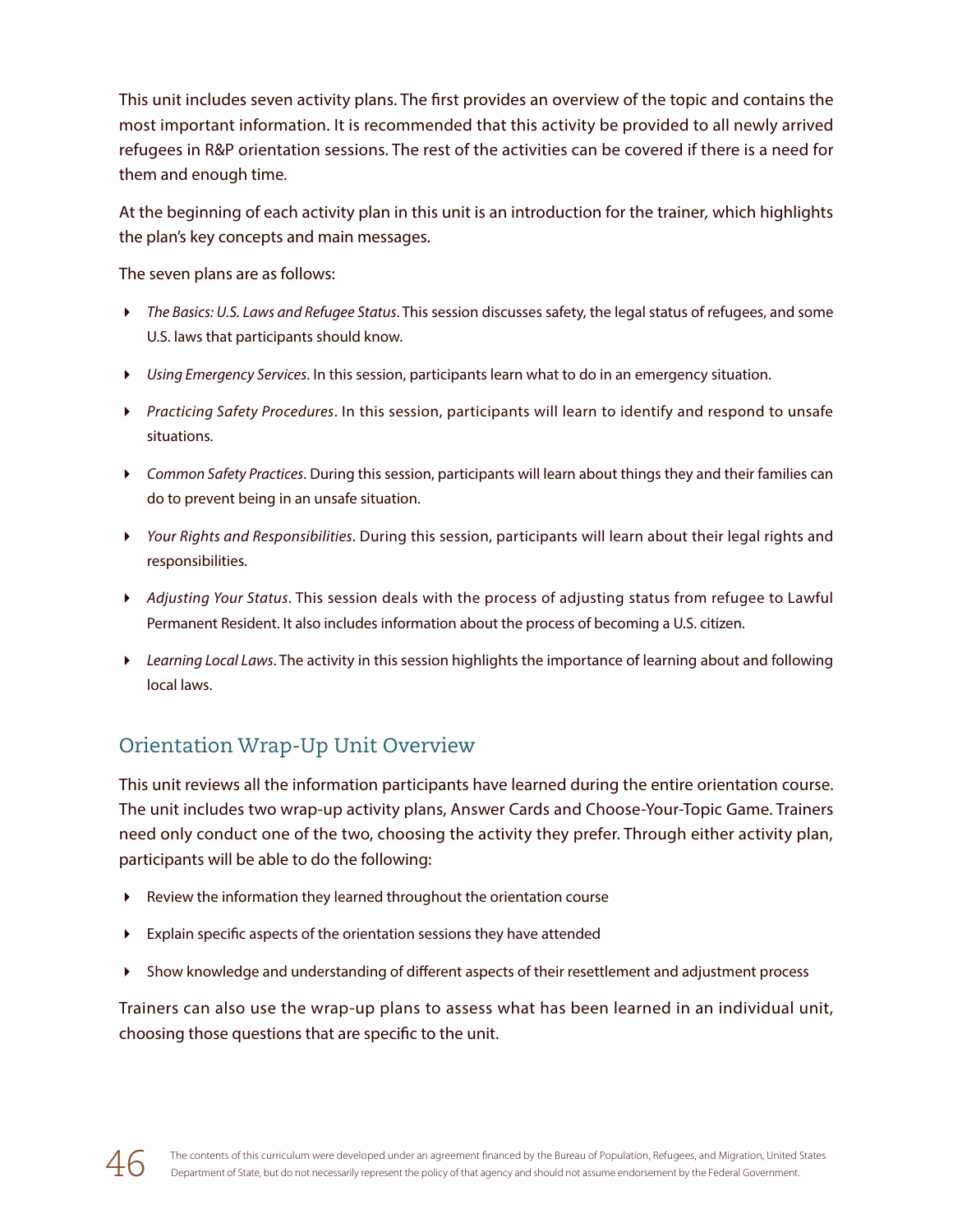Ideally, trainers will have time to ask one question from each session they conducted over the course of the orientation program. If there is not enough time to do this, we recommend that trainers at least ask questions from The Basics plans of each unit covered and add questions as time permits on topics that were discussed for longer periods of time and/or are especially important for refugees to remember. Questions do not need to be asked in the order they appear in this unit or the order in which orientation programs were conducted.

While conducting a wrap-up activity, trainers should correct any wrong responses from participants. Trainers should also note the gaps in participant understanding and consider these gaps when planning future orientation sessions and programs on similar topics. (For a further discussion of learner assessment, see p. 27 of the Introduction.)

At the beginning of each activity plan in this unit is an introduction for the trainer, which highlights the plan's key concepts and main messages.